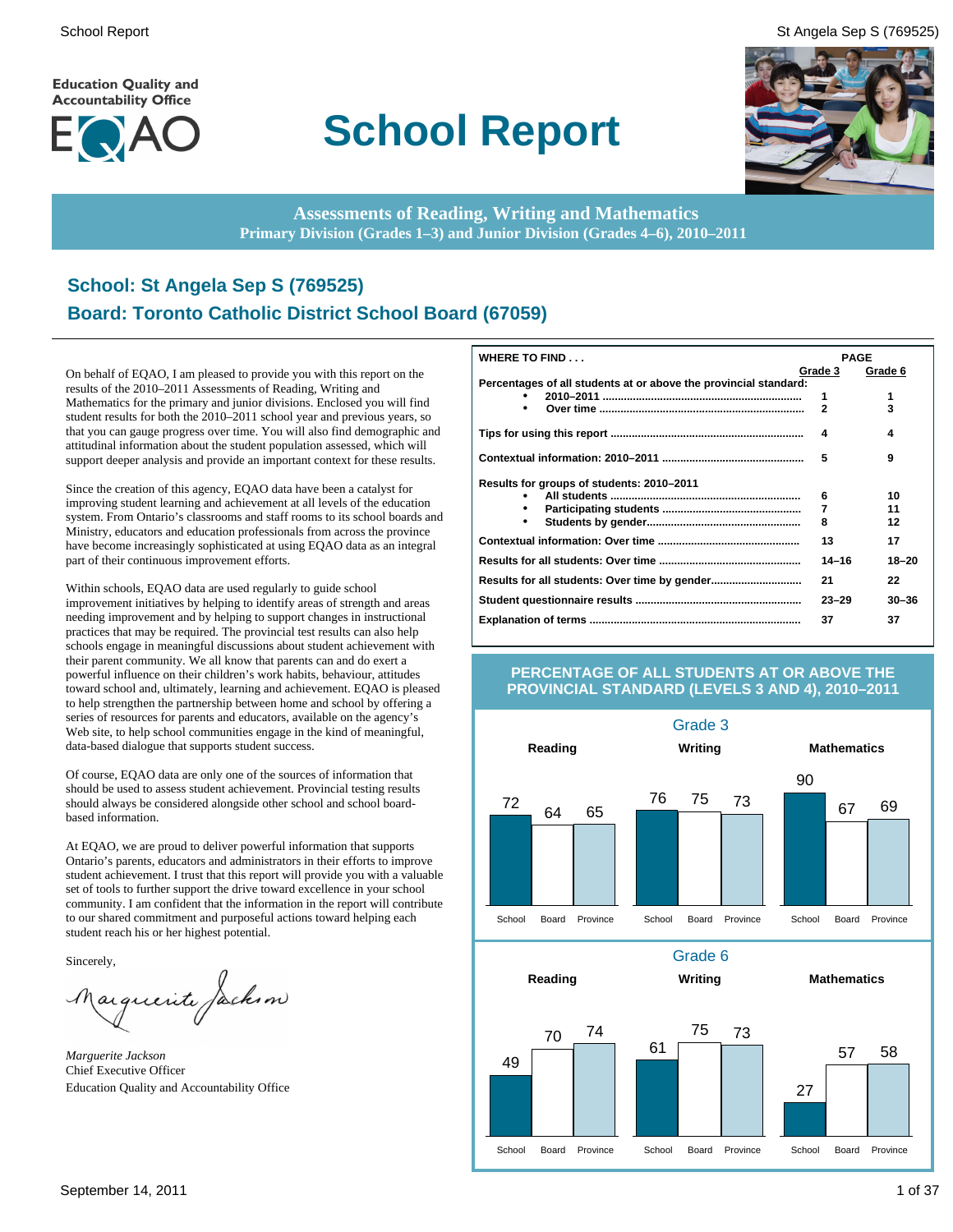# **RESULTS FOR ALL STUDENTS AT OR ABOVE THE PROVINCIAL STANDARD (LEVELS 3 AND 4) OVER TIME** Percentage of Students: Grade 3 Reading Mathematics **Mathematics** Mathematics **Mathematics SCHOOL** BOARD PROVINCE 48 35 74 55 72 59 44 70 59 76 <sup>54</sup> <sup>49</sup> 70 53 90 <sup>68</sup> <sup>68</sup> <sup>72</sup> <sup>69</sup> <sup>68</sup> <sup>67</sup> <sup>70</sup> <sup>72</sup> <sup>72</sup> <sup>75</sup> 60 62 62 60 64  $62 \quad 61 \quad 62 \quad 65$   $64 \quad 66 \quad 68 \quad 70 \quad 73$   $69 \quad 68 \quad 70 \quad 71 \quad 69$

| 2006-2007                               | 2007-2008 | 2008-2009 |           | 2009-2010 | 2010-2011 |  |  |  |
|-----------------------------------------|-----------|-----------|-----------|-----------|-----------|--|--|--|
| <b>Total Number of Grade 3 Students</b> |           |           |           |           |           |  |  |  |
|                                         | 2006-2007 | 2007-2008 | 2008-2009 | 2009-2010 | 2010-2011 |  |  |  |
| School                                  | 46        | 43        | 27        | 49        | 29        |  |  |  |
| Board                                   | 6243      | 6 30 5    | 5960      | 6293      | 5857      |  |  |  |
| Province                                | 131 012   | 128 660   | 125 481   | 127789    | 124 117   |  |  |  |

#### September 14, 2011 2 of 37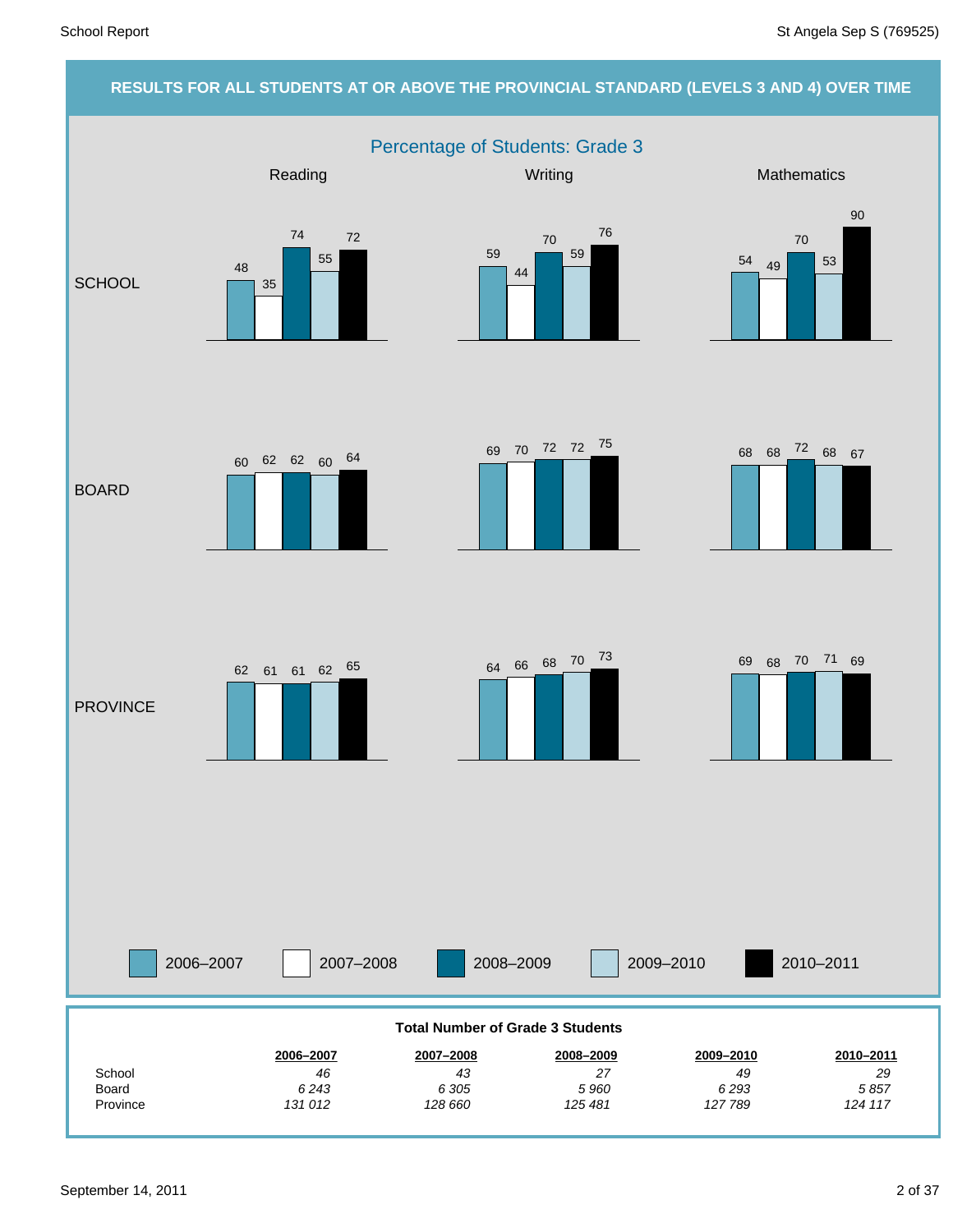#### **RESULTS FOR ALL STUDENTS AT OR ABOVE THE PROVINCIAL STANDARD (LEVELS 3 AND 4) OVER TIME** Percentage of Students: Grade 6 2006-2007 2007-2008 2008-2009 2009-2010 Reading Mathematics **Mathematics** Mathematics **Mathematics SCHOOL** BOARD **PROVINCE** 2010-2011 *132 308 6 654 49* **2010–2011** *134 294 6 507 47* **2009–2010** *136 076 6 756 44* **2008–2009** *140 420 6 702 50* **2007–2008** *145 901 7 061 46* **2006–2007** Province Board School **Total Number of Grade 6 Students** 28 42 50 53 49 28 38 68 72 61 15 22 52 23 27 <sup>58</sup> <sup>59</sup> <sup>62</sup> <sup>58</sup> <sup>57</sup> <sup>64</sup> <sup>69</sup> <sup>71</sup> <sup>71</sup> <sup>75</sup> <sup>63</sup> <sup>64</sup> <sup>66</sup> <sup>67</sup> <sup>70</sup> <sup>61</sup> <sup>67</sup> <sup>67</sup> <sup>70</sup> <sup>73</sup> <sup>64</sup> <sup>66</sup> <sup>69</sup> <sup>72</sup> <sup>74</sup> <sup>59</sup> <sup>61</sup> <sup>63</sup> <sup>61</sup> <sup>58</sup>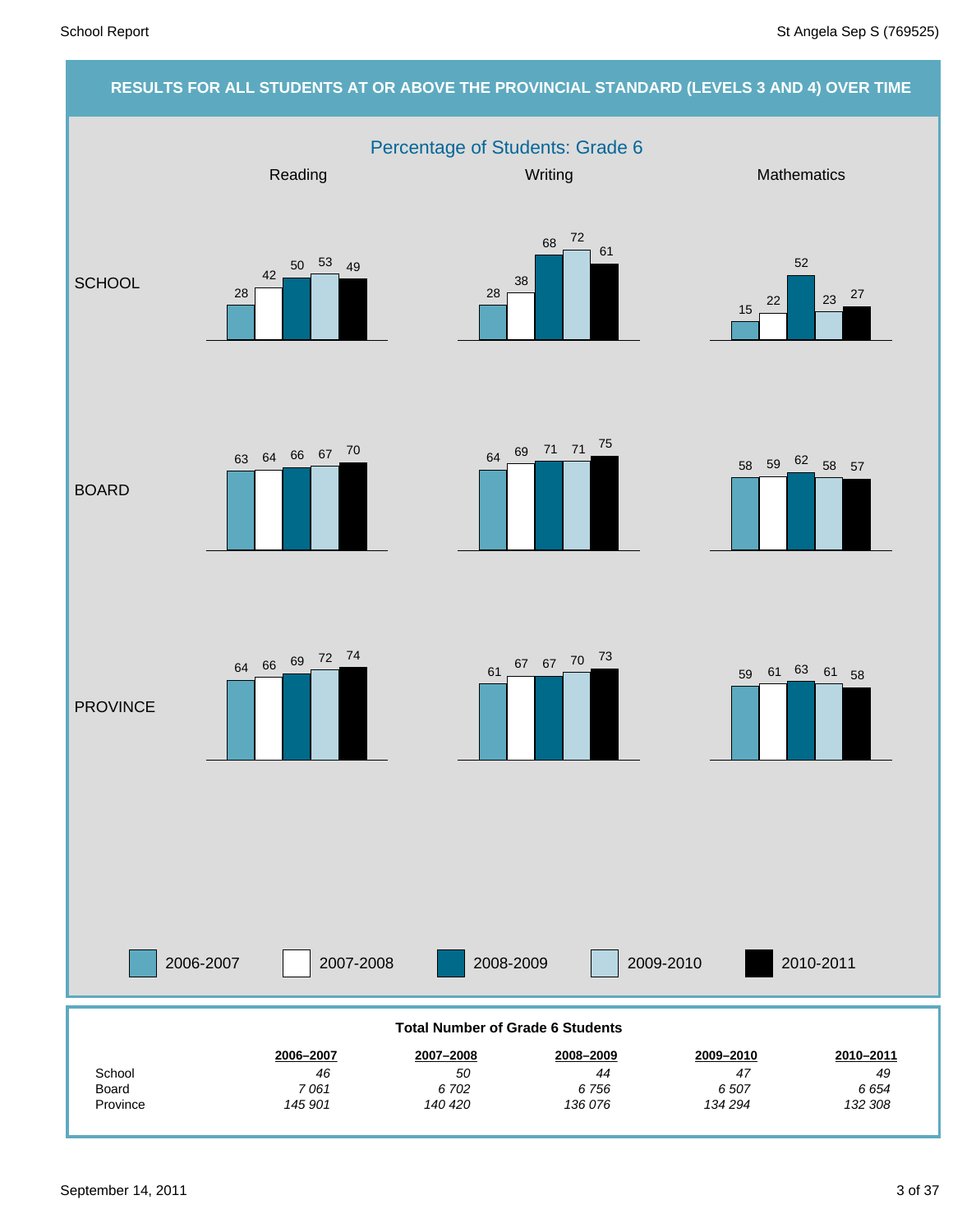Each school or board is unique. To appreciate the distinctive character of a school or board, look at the contextual information to understand the features and characteristics of the community it serves.

#### $C<sub>3</sub>$

Every assessment captures the performance of students at one point in time each year. Consider the results along with other information about students' achievement in reading, writing and mathematics.

#### $\alpha$

Exercise caution when interpreting results for small schools or boards. Results may vary considerably from year to year, and differences may look exaggerated. For example, in a school of 20 students, a difference of 10% represents only two students.

#### $C<sub>3</sub>$

Trends may be difficult to identify or to interpret. This is especially true in small schools or boards, or in schools where there is a high turnover in the student population.

#### $C<sub>3</sub>$

EQAO values students' privacy. Results are not reported publicly for schools where fewer than 15 students participated, because it might be possible to identify individual students.

# **TIPS ABOUT THIS SCHOOL OR BOARD REPORT**

This report shows how well students have met curriculum expectations to the end of the Primary Division and the end of the Junior Division. Students complete a set of test booklets that allow them to show what they have learned in reading, writing and mathematics. The assessments are based on *The Ontario Curriculum.*

#### **This report includes**

- $\bullet$  results for this year
- a comparison of results of the current and previous administrations to aid in monitoring improvement
- information about the characteristics of the students who participated
- summary graphs showing the percentage of students achieving the provincial standard in reading, writing and mathematics
- detailed tables and graphs showing results for all levels of achievement, results for gender and participation information
- $\bullet$  student questionnaire results
- an explanation of all terms used in this report.

## **HOW TO USE THIS REPORT**

- ¨ Examine the contextual information to understand the similarities and differences between the school, the board and the province; the board and the province. Consider the challenges that any differences might present.
- Examine the results for reading, writing and mathematics.
	- Are these results consistent with what you would expect?
	- · How do the school results compare to the board and the province; the board results compare to the province?
	- · How do these results compare over time?
	- · What influence might students' attitudes have on student performance (refer to the questionnaire results)?
- Speak to school or board staff about the goals for school improvement related to reading, writing and mathematics.

The Education Quality and Accountability Office is an independent agency that gathers information about student achievement through province-wide assessments. Each year, all Grade 3 and Grade 6 students across Ontario take part in these assessments of reading, writing and mathematics. Individual results are reported to students and to parents and guardians. School, board and provincial results are released publicly.

Learn more about us at www.eqao.com.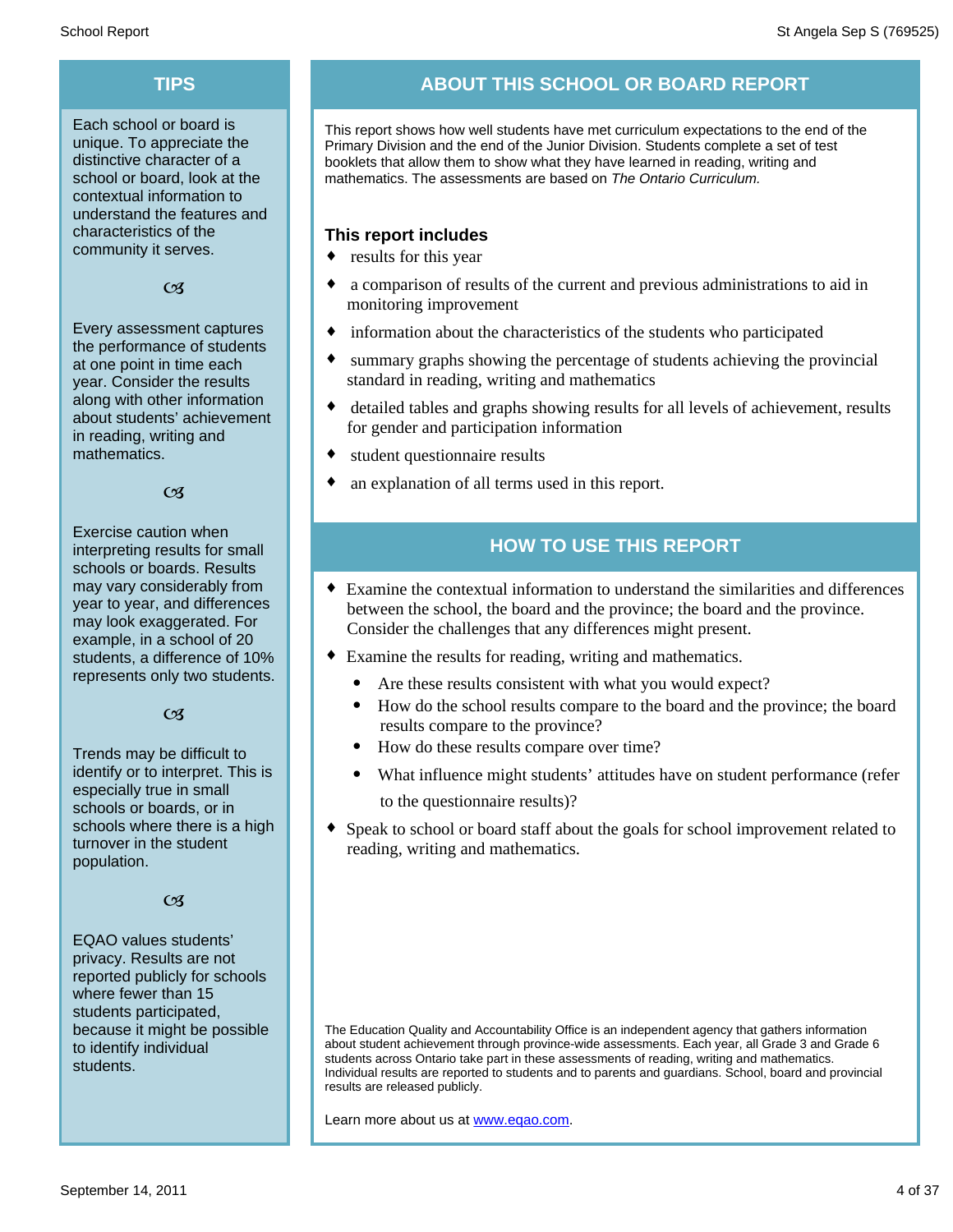# **Contextual Information: Grade 3\***

This information provides a context for interpreting the school's results.

| <b>Demographic Information</b>                             | <b>School</b>         |                | <b>Board</b> |          | <b>Province</b>                              |         |
|------------------------------------------------------------|-----------------------|----------------|--------------|----------|----------------------------------------------|---------|
| <b>Enrolment</b>                                           |                       |                |              |          |                                              |         |
| Number of Grade 3 students                                 |                       | 29             |              | 5857     |                                              | 124 117 |
| Number of classes with Grade 3 students                    |                       |                |              | 464      |                                              | 9 3 2 4 |
| Number of schools with Grade 3 classes                     |                       | Not applicable |              | 169      |                                              | 3 36 3  |
|                                                            |                       |                |              |          | Number Percent Number Percent Number Percent |         |
| Gender                                                     |                       |                |              |          |                                              |         |
| Female                                                     | 17                    | 59%            | 2877         | 49%      | 60 584                                       | 49%     |
| Male                                                       | 12                    | 41%            | 2980         | 51%      | 63 533                                       | 51%     |
| Gender not specified                                       | 0                     | 0%             | 0            | $0\%$    | 0                                            | 0%      |
| <b>Student Status</b>                                      |                       |                |              |          |                                              |         |
| English language learners**                                | $\mathfrak{Z}$        | 10%            | 586          | 10%      | 12 367                                       | 10%     |
| Students with special education needs (excluding gifted)** | 8                     | 28%            | 887          | 15%      | 19 409                                       | 16%     |
| <b>Place of Birth</b>                                      |                       |                |              |          |                                              |         |
| Born in Canada                                             | 23                    | 79%            | 4834         | 83%      | 111 482                                      | 90%     |
| Born outside Canada                                        | 6                     | 21%            | 1015         | 17%      | 12 469                                       | 10%     |
| In Canada less than one year                               | 0                     | $0\%$          | 69           | 1%       | 761                                          | 1%      |
| In Canada one year or more but less than three years       | 2                     | 7%             | 304          | 5%       | 2612                                         | 2%      |
| In Canada three years or more                              | $\overline{4}$        | 14%            | 640          | 11%      | 8288                                         | 7%      |
| Language                                                   |                       |                |              |          |                                              |         |
| First language learned at home was other than English      | 6                     | 21%            | 1817         | 31%      | 27 117                                       | 22%     |
| <b>Year Student Entered Current School</b>                 |                       |                |              |          |                                              |         |
| Year of the assessment                                     | 3                     | 10%            | 688          | 12%      | 16738                                        | 13%     |
| Year prior to the assessment                               | 2                     | 7%             | 595          | 10%      | 13 578                                       | 11%     |
| 2 years prior to the assessment                            | 6                     | 21%            | 695          | 12%      | 17016                                        | 14%     |
| 3 or more years prior to the assessment                    | 18                    | 62%            | 3868         | 66%      | 76 409                                       | 62%     |
| Data not available                                         | 0                     | 0%             | 11           | $<$ 1%   | 376                                          | $<$ 1%  |
| <b>Year Student Entered Current Board</b>                  |                       |                |              |          |                                              |         |
| Year of the assessment                                     | $\overline{c}$        | 7%             | 384          | 7%       | 7882                                         | 6%      |
| Year prior to the assessment                               | 2                     | 7%             | 350          | 6%       | 7107                                         | 6%      |
| 2 years prior to the assessment                            | 1                     | 3%             | 513          | 9%       | 10488                                        | $8\%$   |
| 3 or more years prior to the assessment                    | 24                    | 83%            | 4 5 8 4      | 78%      | 95 132                                       | 77%     |
| Data not available                                         | $\boldsymbol{\theta}$ | $0\%$          | 26           | ${<}1\%$ | 3 5 0 8                                      | 3%      |

\* Contextual data pertaining to gender, student status, place of birth, language learned at home and year entered school and board are provided by schools and/or boards through the Student Data Collection process. Some data may be missing because they were not provided by the school or the board.

\*\* See the Explanation of Terms.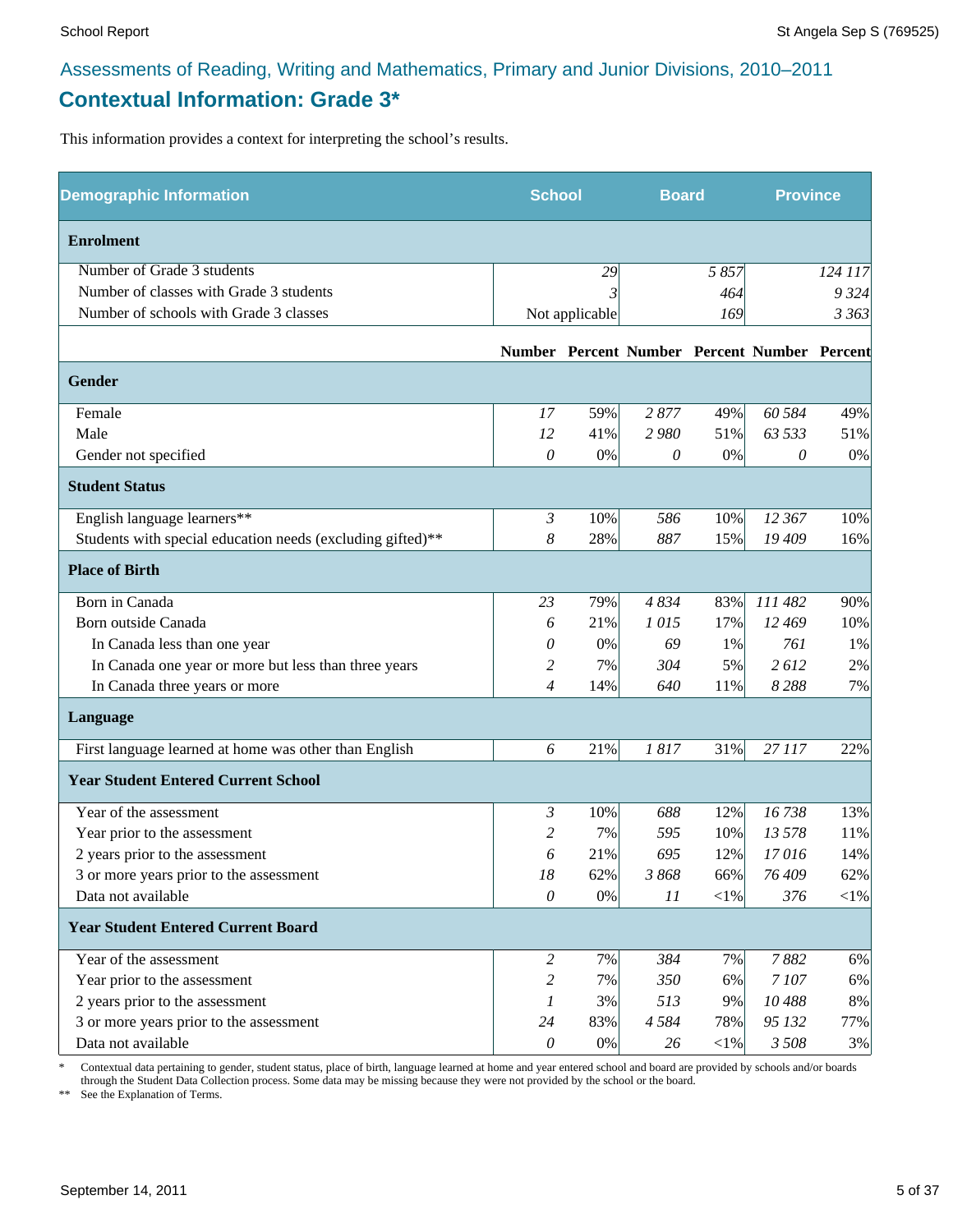**Grade 3: Writing\***

### Results in Reading, Writing and Mathematics, 2010–2011 **Grade 3: All Students††**

| <b>Grade 3: Reading*</b>                                                                             |    |                     |                         |                            |  |  |  |  |
|------------------------------------------------------------------------------------------------------|----|---------------------|-------------------------|----------------------------|--|--|--|--|
| Number of Students                                                                                   |    | <b>School</b><br>29 | <b>Board</b><br>5 6 9 3 | <b>Province</b><br>119 914 |  |  |  |  |
|                                                                                                      | #  | $\frac{0}{0}$       | $\frac{0}{0}$           | $\%$                       |  |  |  |  |
| Level 4                                                                                              |    | 3%                  | 8%                      | 8%                         |  |  |  |  |
| Level 3                                                                                              | 20 | 69%                 | 56%                     | 57%                        |  |  |  |  |
| Level 2                                                                                              | 6  | 21%                 | 25%                     | 24%                        |  |  |  |  |
| <b>Level 1</b>                                                                                       | 0  | 0%                  | 6%                      | 6%                         |  |  |  |  |
| $NE1**$                                                                                              |    | 3%                  | 1%                      | 1%                         |  |  |  |  |
| Participating<br><b>Students</b>                                                                     | 28 | 97%                 | 96%                     | 97%                        |  |  |  |  |
| No Data                                                                                              | 1  | 3%                  | 1%                      | 1%                         |  |  |  |  |
| <b>Exempt</b>                                                                                        | 0  | 0%                  | 3%                      | 3%                         |  |  |  |  |
| <b>At or Above</b><br><b>Provincial Standard</b><br>(Levels 3 and 4) <sup><math>\dagger</math></sup> |    | 72%                 | 64%                     | 65%                        |  |  |  |  |







#### \* Because percentages in tables and graphs are rounded, and because graphs do not show all reporting categories, percentages may not add to 100.

See the Explanation of Terms.

† These percentages are based on the actual number of students and cannot be calculated simply by adding the rounded percentages of students at Levels 3 and 4.

Some French Immersion students do not write all components of the assessment in Grade 3; the numbers shown reflect those students who were expected to write each component as determined by the French Immersion participation option selected by boards.

| Number of Students                                                             |    | School<br>29 | Board<br>5693 | <b>Province</b><br>119873 |
|--------------------------------------------------------------------------------|----|--------------|---------------|---------------------------|
|                                                                                | #  | %            | $\%$          | $\%$                      |
| <b>Level 4</b>                                                                 | 0  | 0%           | 5%            | 5%                        |
| Level 3                                                                        | 22 | 76%          | 70%           | 68%                       |
| <b>Level 2</b>                                                                 | 6  | 21%          | 21%           | 24%                       |
| <b>Level 1</b>                                                                 | 0  | 0%           | $<$ 1%        | $<$ 1%                    |
| $NE1**$                                                                        | 0  | 0%           | $<$ 1%        | $<$ 1%                    |
| Participating<br><b>Students</b>                                               | 28 | 97%          | 96%           | 97%                       |
| No Data                                                                        |    | 3%           | 1%            | 1%                        |
| <b>Exempt</b>                                                                  |    | 0%           | 3%            | 2%                        |
| <b>At or Above</b><br><b>Provincial Standard</b><br>(Levels 3 and 4) $\dagger$ |    | 76%          | 75%           | 73%                       |

| <b>Grade 3: Mathematics*</b>                                                   |                |                     |                      |                            |  |  |  |  |
|--------------------------------------------------------------------------------|----------------|---------------------|----------------------|----------------------------|--|--|--|--|
| Number of Students                                                             |                | <b>School</b><br>29 | <b>Board</b><br>5857 | <b>Province</b><br>124 104 |  |  |  |  |
|                                                                                | #              | $\%$                | $\frac{0}{0}$        | $\%$                       |  |  |  |  |
| Level 4                                                                        | $\overline{c}$ | 7%                  | 13%                  | 12%                        |  |  |  |  |
| Level 3                                                                        | 24             | 83%                 | 54%                  | 57%                        |  |  |  |  |
| Level 2                                                                        | 2              | 7%                  | 26%                  | 25%                        |  |  |  |  |
| Level 1                                                                        | 0              | 0%                  | 3%                   | 3%                         |  |  |  |  |
| $NE1**$                                                                        | 0              | 0%                  | $<$ 1%               | $<$ 1%                     |  |  |  |  |
| Participating<br><b>Students</b>                                               | 28             | 97%                 | 96%                  | 97%                        |  |  |  |  |
| No Data                                                                        |                | 3%                  | 1%                   | 1%                         |  |  |  |  |
| <b>Exempt</b>                                                                  | 0              | 0%                  | 3%                   | 2%                         |  |  |  |  |
| <b>At or Above</b><br><b>Provincial Standard</b><br>(Levels 3 and 4) $\dagger$ |                | 67%                 | 69%                  |                            |  |  |  |  |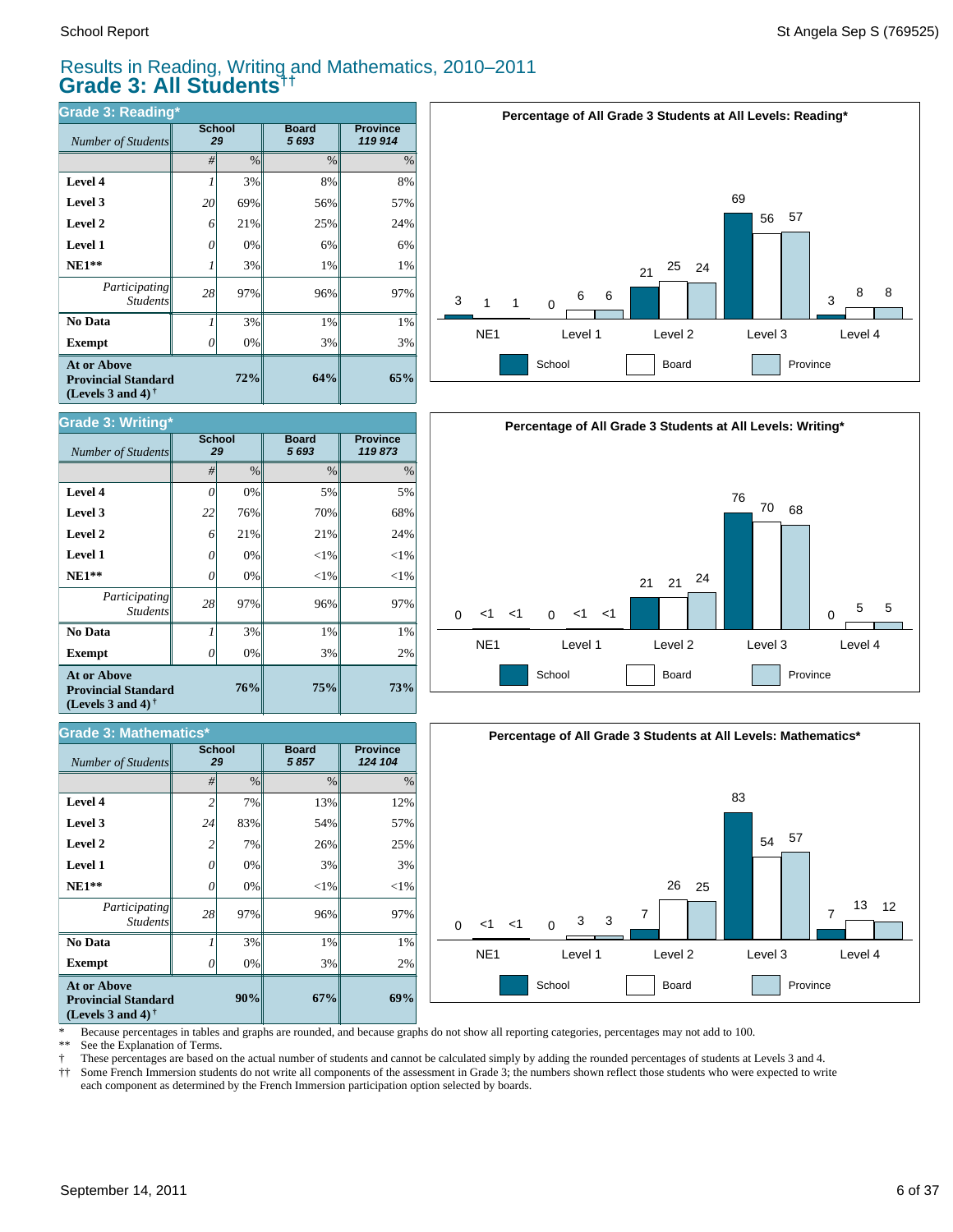### Results in Reading, Writing and Mathematics, 2010–2011

# **Grade 3: Participating Students (excludes "no data" and "exempt" categories)**

| Number of Students                                                             | <b>School</b><br>28 |               | <b>Board</b><br>5477 | <b>Province</b><br>115 908 |  |
|--------------------------------------------------------------------------------|---------------------|---------------|----------------------|----------------------------|--|
|                                                                                | #                   | $\frac{0}{0}$ | $\frac{0}{0}$        | $\frac{0}{0}$              |  |
| Level 4                                                                        |                     | 4%            | 8%                   | 8%                         |  |
| Level 3                                                                        | 20                  | 71%           | 58%                  | 59%                        |  |
| Level 2                                                                        | 6                   | 21%           | 26%                  | 25%                        |  |
| Level 1                                                                        |                     | 0%            | 6%                   | 7%                         |  |
| $NE1**$                                                                        |                     | 4%            | 1%                   | 1%                         |  |
| <b>At or Above</b><br><b>Provincial Standard</b><br>(Levels 3 and 4) $\dagger$ |                     | 75%           | 67%                  | 67%                        |  |



| <b>Grade 3: Writing*</b>                                                                                    |                     |               |                         |                            |  |  |  |  |
|-------------------------------------------------------------------------------------------------------------|---------------------|---------------|-------------------------|----------------------------|--|--|--|--|
| Number of Students                                                                                          | <b>School</b><br>28 |               | <b>Board</b><br>5 4 8 5 | <b>Province</b><br>116 286 |  |  |  |  |
|                                                                                                             | #                   | $\frac{0}{0}$ | $\frac{0}{0}$           | $\%$                       |  |  |  |  |
| Level 4                                                                                                     | 0                   | 0%            | 6%                      | 5%                         |  |  |  |  |
| Level 3                                                                                                     | 22                  | 79%           | 73%                     | 70%                        |  |  |  |  |
| Level 2                                                                                                     | 6                   | 21%           | 21%                     | 25%                        |  |  |  |  |
| Level 1                                                                                                     | 0                   | 0%            | ${<}1\%$                | $<$ 1%                     |  |  |  |  |
| $NE1**$                                                                                                     | 0                   | 0%            | ${<}1\%$                | $<$ 1%                     |  |  |  |  |
| <b>At or Above</b><br>79%<br><b>Provincial Standard</b><br>(Levels 3 and 4) <sup><math>\dagger</math></sup> |                     |               | 78%                     | 75%                        |  |  |  |  |



| <b>Grade 3: Mathematics*</b>                                                          |                     |               |                      |                            |  |  |  |
|---------------------------------------------------------------------------------------|---------------------|---------------|----------------------|----------------------------|--|--|--|
| Number of Students                                                                    | <b>School</b><br>28 |               | <b>Board</b><br>5650 | <b>Province</b><br>120 441 |  |  |  |
|                                                                                       | #                   | $\frac{0}{0}$ | $\frac{0}{0}$        | $\frac{0}{0}$              |  |  |  |
| Level 4                                                                               |                     | 7%            | 13%                  | 12%                        |  |  |  |
| Level 3                                                                               | 24                  | 86%           | 56%                  | 58%                        |  |  |  |
| Level 2                                                                               |                     | 7%            | 27%                  | 26%                        |  |  |  |
| Level 1                                                                               | 0                   | 0%            | 3%                   | 3%                         |  |  |  |
| $NE1**$                                                                               |                     | 0%            | $<$ 1%               | $<$ 1%                     |  |  |  |
| <b>At or Above</b><br>93%<br><b>Provincial Standard</b><br>(Levels 3 and 4) $\dagger$ |                     |               | 69%                  | 71%                        |  |  |  |



\* Because percentages in tables and graphs are rounded, percentages may not add to 100.<br>\*\* See the Explanation of Terms See the Explanation of Terms.

† These percentages are based on the actual number of students and cannot be calculated simply by adding the rounded percentages of students at Levels 3 and 4.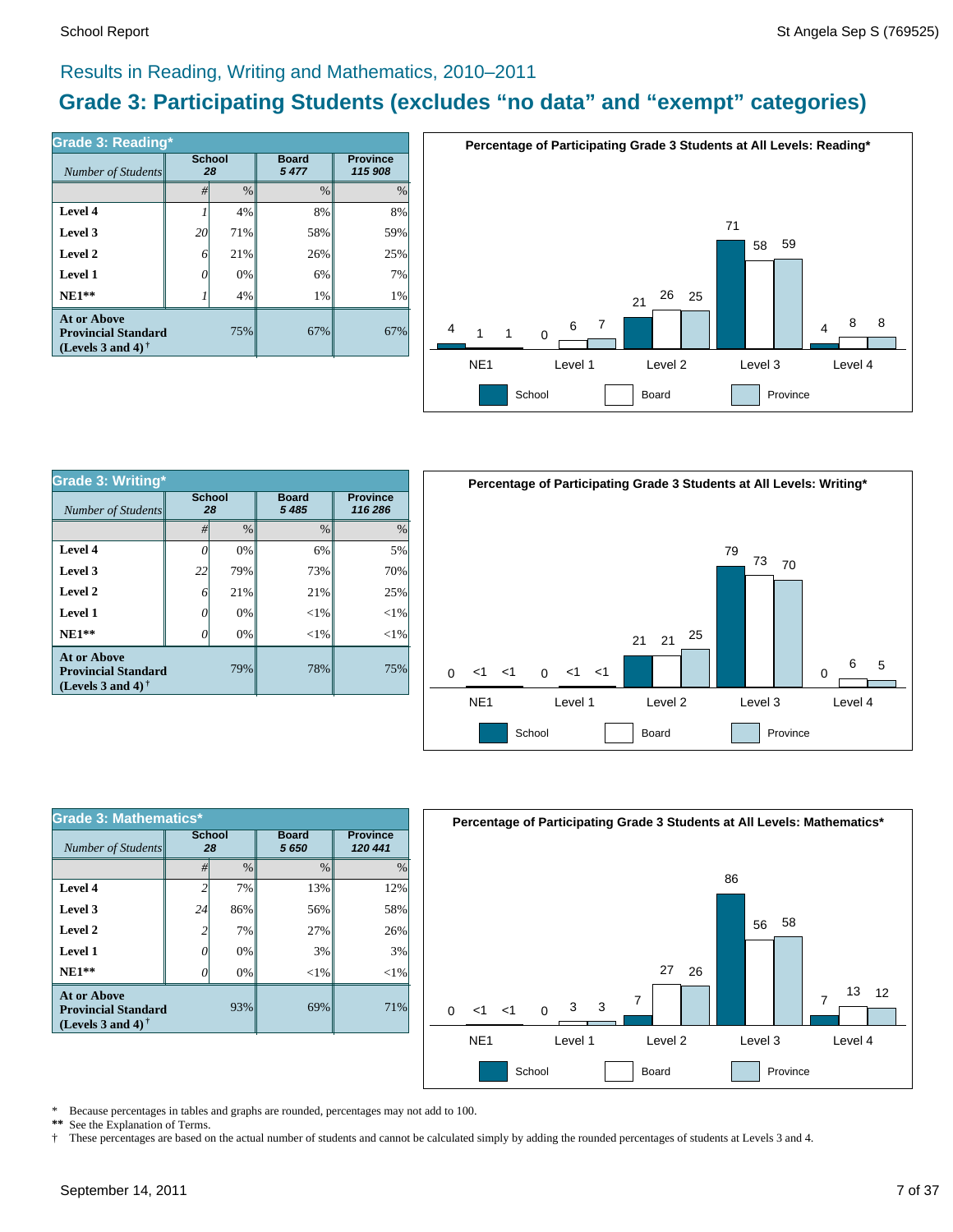# Results in Reading, Writing and Mathematics, 2010–2011

# **Grade 3: Gender††**

| Grade 3: School*                                                                                     |                      |             |                      |             |                      |                    |  |  |
|------------------------------------------------------------------------------------------------------|----------------------|-------------|----------------------|-------------|----------------------|--------------------|--|--|
|                                                                                                      | Reading              |             | <b>Writing</b>       |             |                      | <b>Mathematics</b> |  |  |
| Number of Students                                                                                   | <b>Female</b><br>N/R | Male<br>N/R | <b>Female</b><br>N/R | Male<br>N/R | <b>Female</b><br>N/R | Male<br>N/R        |  |  |
| Level 4                                                                                              | N/R                  | N/R         | N/R                  | N/R         | N/R                  | N/R                |  |  |
| Level 3                                                                                              | N/R                  | N/R         | N/R                  | N/R         | N/R                  | N/R                |  |  |
| Level 2                                                                                              | N/R                  | N/R         | N/R                  | N/R         | N/R                  | N/R                |  |  |
| Level 1                                                                                              | N/R                  | N/R         | N/R                  | N/R         | N/R                  | N/R                |  |  |
| $NE1**$                                                                                              | N/R                  | N/R         | N/R                  | N/R         | N/R                  | N/R                |  |  |
| <i>Participating</i><br><i>Students</i>                                                              | N/R                  | N/R         | N/R                  | N/R         | N/R                  | N/R                |  |  |
| No Data                                                                                              | N/R                  | N/R         | N/R                  | N/R         | N/R                  | N/R                |  |  |
| Exempt                                                                                               | N/R                  | N/R         | N/R                  | N/R         | N/R                  | N/R                |  |  |
| <b>At or Above</b><br><b>Provincial Standard</b><br>(Levels 3 and 4) <sup><math>\dagger</math></sup> | N/R                  | N/R         | N/R                  | N/R         | N/R                  | N/R                |  |  |

| <b>Grade 3: Board*</b>                                                                               |                       |              |                       |                |                       |                    |  |
|------------------------------------------------------------------------------------------------------|-----------------------|--------------|-----------------------|----------------|-----------------------|--------------------|--|
|                                                                                                      |                       | Reading      |                       | <b>Writing</b> |                       | <b>Mathematics</b> |  |
| Number of Students                                                                                   | <b>Female</b><br>2790 | Male<br>2903 | <b>Female</b><br>2790 | Male<br>2903   | <b>Female</b><br>2877 | Male<br>2980       |  |
| Level 4                                                                                              | 10%                   | 6%           | 7%                    | 4%             | 13%                   | 13%                |  |
| Level 3                                                                                              | 59%                   | 54%          | 73%                   | 67%            | 55%                   | 54%                |  |
| Level 2                                                                                              | 22%                   | 28%          | 16%                   | 25%            | 26%                   | 26%                |  |
| Level 1                                                                                              | 5%                    | 7%           | 0%                    | ${<}1\%$       | 3%                    | 3%                 |  |
| $NE1**$                                                                                              | 1%                    | 1%           | ${<}1\%$              | ${<}1\%$       | ${<}1\%$              | ${<}1\%$           |  |
| <i>Participating</i><br><b>Students</b>                                                              | 97%                   | 96%          | 97%                   | 96%            | 97%                   | 96%                |  |
| No Data                                                                                              | 1%                    | ${<}1\%$     | 1%                    | 1%             | 1%                    | 1%                 |  |
| <b>Exempt</b>                                                                                        | 2%                    | 4%           | 2%                    | 4%             | 2%                    | 4%                 |  |
| <b>At or Above</b><br><b>Provincial Standard</b><br>(Levels 3 and 4) <sup><math>\dagger</math></sup> | 69%                   | 59%          | 80%                   | 70%            | 68%                   | 66%                |  |

| <b>Grade 3: Province*</b>                                                      |                         |                |                         |                |                         |                    |  |
|--------------------------------------------------------------------------------|-------------------------|----------------|-------------------------|----------------|-------------------------|--------------------|--|
|                                                                                | Reading                 |                | <b>Writing</b>          |                |                         | <b>Mathematics</b> |  |
| Number of Students                                                             | <b>Female</b><br>58 169 | Male<br>61 745 | <b>Female</b><br>58 150 | Male<br>61 723 | <b>Female</b><br>60 578 | Male<br>63 526     |  |
| Level 4                                                                        | 10%                     | 6%             | 6%                      | 3%             | 12%                     | 12%                |  |
| Level 3                                                                        | 60%                     | 54%            | 73%                     | 64%            | 57%                     | 56%                |  |
| Level 2                                                                        | 21%                     | 27%            | 18%                     | 30%            | 25%                     | 25%                |  |
| Level 1                                                                        | 5%                      | 7%             | ${<}1\%$                | ${<}1\%$       | 3%                      | 3%                 |  |
| $NE1**$                                                                        | 1%                      | 2%             | ${<}1\%$                | ${<}1\%$       | ${<}1\%$                | ${<}1\%$           |  |
| <i>Participating</i><br><i>Students</i>                                        | 97%                     | 96%            | 98%                     | 96%            | 98%                     | 96%                |  |
| No Data                                                                        | 1%                      | 1%             | 1%                      | 1%             | 1%                      | 1%                 |  |
| <b>Exempt</b>                                                                  | 2%                      | 3%             | 2%                      | 3%             | 2%                      | 3%                 |  |
| <b>At or Above</b><br><b>Provincial Standard</b><br>(Levels 3 and 4) $\dagger$ | 70%                     | 60%            | 80%                     | 67%            | 69%                     | 68%                |  |

\* Because percentages in tables are rounded, percentages may not add to 100.<br>\*\* See the Explanation of Terms.

See the Explanation of Terms.

† These percentages are based on the actual number of students and cannot be calculated simply by adding the rounded percentages of students at Levels 3 and 4.<br>†† Results include only students for whom gender data were ava

†† Results include only students for whom gender data were available.





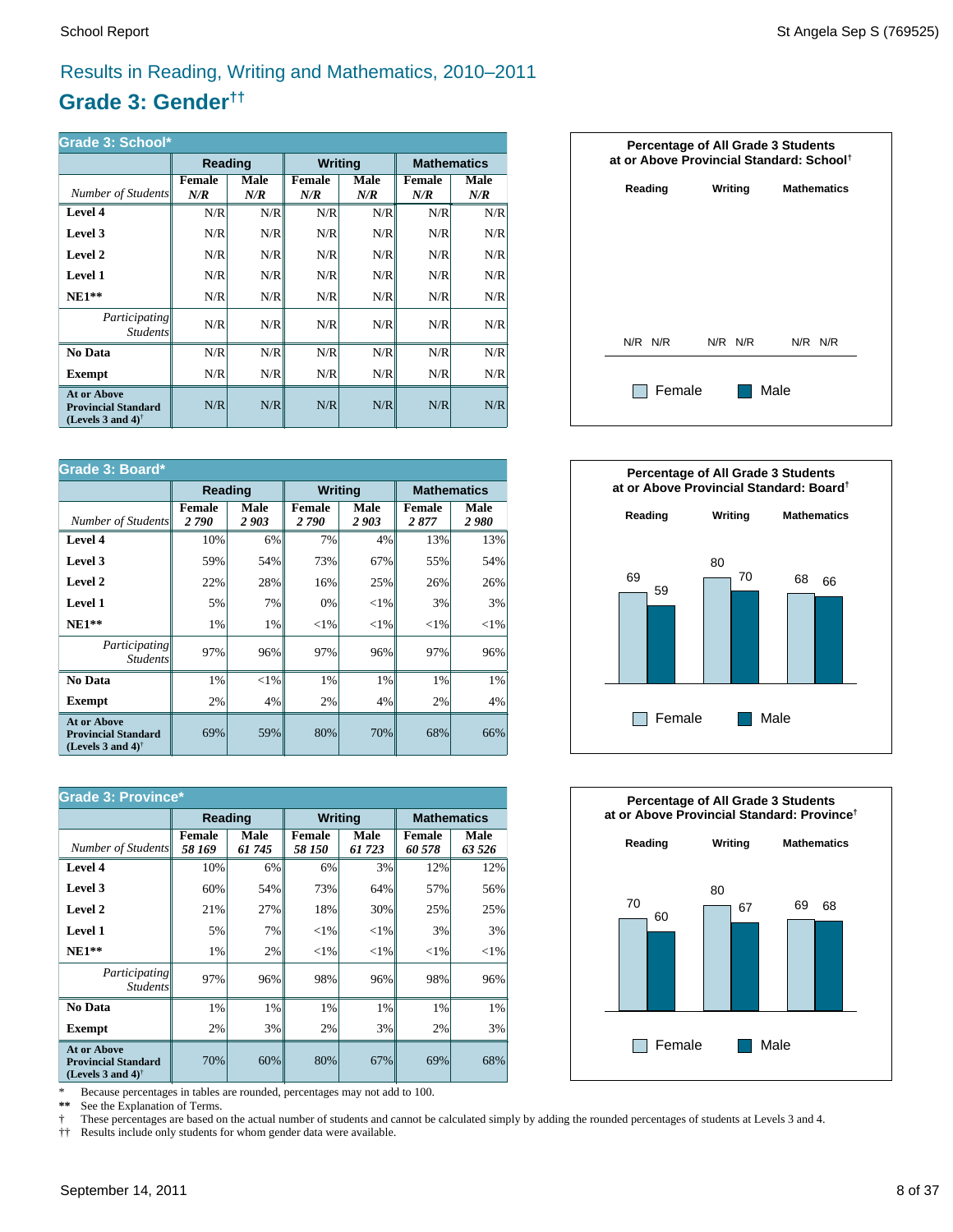# Assessments of Reading, Writing and Mathematics, Primary and Junior Divisions, 2010–2011 **Contextual Information: Grade 6\***

This information provides a context for interpreting the school's results.

| <b>Demographic Information</b>                             | <b>School</b>         |                | <b>Board</b> |            | <b>Province</b>                              |            |
|------------------------------------------------------------|-----------------------|----------------|--------------|------------|----------------------------------------------|------------|
| <b>Enrolment</b>                                           |                       |                |              |            |                                              |            |
| Number of Grade 6 students                                 |                       | 49             |              | 6 6 5 4    |                                              | 132 308    |
| Number of classes with Grade 6 students                    |                       |                |              | 402        |                                              | 8 2 9 9    |
| Number of schools with Grade 6 classes                     |                       | Not applicable |              | 169        |                                              | 3 189      |
|                                                            |                       |                |              |            | Number Percent Number Percent Number Percent |            |
| <b>Gender</b>                                              |                       |                |              |            |                                              |            |
| Female                                                     | 22                    | 45%            | 3 2 3 7      | 49%        | 64 201                                       | 49%        |
| Male                                                       | 27                    | 55%            | 3416         | 51%        | 68 070                                       | 51%        |
| Gender not specified                                       | 0                     | 0%             | 1            | $<\!\!1\%$ | 37                                           | $<$ 1%     |
| <b>Student Status</b>                                      |                       |                |              |            |                                              |            |
| English language learners**                                | $\mathfrak g$         | 18%            | 734          | 11%        | 8 1 6 3                                      | 6%         |
| Students with special education needs (excluding gifted)** | 13                    | 27%            | 1 2 4 1      | 19%        | 25 063                                       | 19%        |
| <b>Place of Birth</b>                                      |                       |                |              |            |                                              |            |
| Born in Canada                                             | 35                    | 71%            | 5087         | 76%        | 114 872                                      | 87%        |
| Born outside Canada                                        | 14                    | 29%            | 1556         | 23%        | 17 244                                       | 13%        |
| In Canada less than one year                               | 0                     | 0%             | 54           | 1%         | 765                                          | 1%         |
| In Canada one year or more but less than three years       | 5                     | 10%            | 387          | 6%         | 2 707                                        | 2%         |
| In Canada three years or more                              | 9                     | 18%            | 1 1 1 2      | 17%        | 12 897                                       | 10%        |
| Language                                                   |                       |                |              |            |                                              |            |
| First language learned at home was other than English      | 32                    | 65%            | 2 4 4 5      | 37%        | 28 342                                       | 21%        |
| <b>Year Student Entered Current School</b>                 |                       |                |              |            |                                              |            |
| Year of the assessment                                     | 3                     | 6%             | 682          | 10%        | 29 646                                       | 22%        |
| Year prior to the assessment                               | 8                     | 16%            | 598          | 9%         | 12823                                        | 10%        |
| 2 years prior to the assessment                            | 7                     | 14%            | 495          | 7%         | 11858                                        | 9%         |
| 3 or more years prior to the assessment                    | 31                    | 63%            | 4869         | 73%        | 77 507                                       | 59%        |
| Data not available                                         | $\mathcal O$          | $0\%$          | 10           | $<\!\!1\%$ | 474                                          | $<\!\!1\%$ |
| <b>Year Student Entered Current Board</b>                  |                       |                |              |            |                                              |            |
| Year of the assessment                                     | $\mathfrak{Z}$        | 6%             | 372          | 6%         | 7554                                         | 6%         |
| Year prior to the assessment                               | 5                     | 10%            | 329          | 5%         | 6 9 5 0                                      | 5%         |
| 2 years prior to the assessment                            | $\overline{4}$        | 8%             | 317          | 5%         | 6 508                                        | 5%         |
| 3 or more years prior to the assessment                    | 37                    | 76%            | 5615         | 84%        | 105 637                                      | 80%        |
| Data not available                                         | $\boldsymbol{\theta}$ | $0\%$          | 21           | $<$ 1%     | 5659                                         | 4%         |

\* Contextual data pertaining to gender, student status, place of birth, language learned at home and year entered school and board are provided by schools and/or boards through the Student Data Collection process. Some data may be missing because they were not provided by the school or the board.

\*\* See the Explanation of Terms.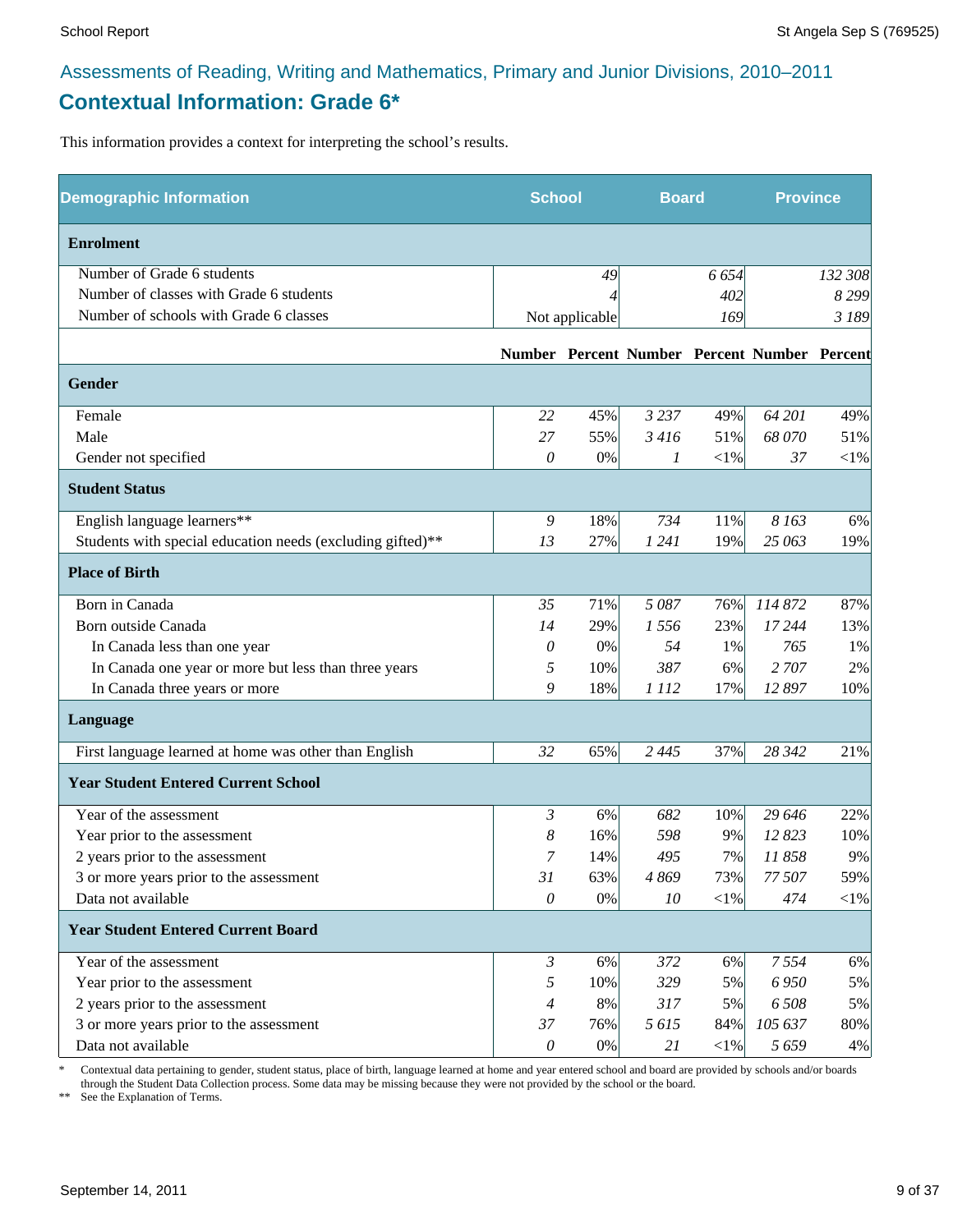#### Results in Reading, Writing and Mathematics, 2010–2011 **Grade 6: All Students**

| <b>Grade 6: Reading*</b>                                                                                    |              |      |                      |                            |  |  |  |  |
|-------------------------------------------------------------------------------------------------------------|--------------|------|----------------------|----------------------------|--|--|--|--|
| Number of Students                                                                                          | School<br>49 |      | <b>Board</b><br>6652 | <b>Province</b><br>132 283 |  |  |  |  |
|                                                                                                             | #            | $\%$ | $\frac{0}{0}$        | $\%$                       |  |  |  |  |
| Level 4                                                                                                     | 1            | 2%   | 10%                  | 11%                        |  |  |  |  |
| Level 3                                                                                                     | 23           | 47%  | 60%                  | 63%                        |  |  |  |  |
| Level 2                                                                                                     | 17           | 35%  | 22%                  | 19%                        |  |  |  |  |
| Level 1                                                                                                     | 4            | 8%   | 5%                   | 4%                         |  |  |  |  |
| $NE1**$                                                                                                     | 0            | 0%   | $<$ 1%               | $<$ 1%                     |  |  |  |  |
| Participating<br><b>Students</b>                                                                            | 45           | 92%  | 98%                  | 97%                        |  |  |  |  |
| No Data                                                                                                     | 1            | 2%   | 1%                   | 1%                         |  |  |  |  |
| <b>Exempt</b>                                                                                               | 3            | 6%   | 2%                   | 2%                         |  |  |  |  |
| <b>At or Above</b><br>49%<br><b>Provincial Standard</b><br>(Levels 3 and 4) <sup><math>\dagger</math></sup> |              |      | 70%                  | 74%                        |  |  |  |  |



| <b>Grade 6: Writing*</b>                                                       |                     |      |                      |                            |  |  |  |  |
|--------------------------------------------------------------------------------|---------------------|------|----------------------|----------------------------|--|--|--|--|
| Number of Students                                                             | <b>School</b><br>49 |      | <b>Board</b><br>6652 | <b>Province</b><br>132 266 |  |  |  |  |
|                                                                                | #                   | $\%$ | $\frac{0}{0}$        | $\frac{0}{0}$              |  |  |  |  |
| Level 4                                                                        | $\overline{c}$      | 4%   | 11%                  | 10%                        |  |  |  |  |
| Level 3                                                                        | 28                  | 57%  | 64%                  | 63%                        |  |  |  |  |
| Level 2                                                                        | 17                  | 35%  | 22%                  | 24%                        |  |  |  |  |
| <b>Level 1</b>                                                                 | 0                   | 0%   | $<$ 1%               | $<$ 1%                     |  |  |  |  |
| $NE1**$                                                                        | 0                   | 0%   | $<$ 1%               | $<$ 1%                     |  |  |  |  |
| Participating<br><b>Students</b>                                               | 47                  | 96%  | 98%                  | 97%                        |  |  |  |  |
| No Data                                                                        |                     | 2%   | 1%                   | 1%                         |  |  |  |  |
| <b>Exempt</b>                                                                  |                     | 2%   | 2%                   | 2%                         |  |  |  |  |
| <b>At or Above</b><br><b>Provincial Standard</b><br>(Levels 3 and 4) $\bar{ }$ |                     | 61%  | 75%                  | <b>73%</b>                 |  |  |  |  |

| <b>Grade 6: Mathematics*</b>                                                                                |                     |               |                      |                            |  |  |  |  |
|-------------------------------------------------------------------------------------------------------------|---------------------|---------------|----------------------|----------------------------|--|--|--|--|
| <b>Number of Students</b>                                                                                   | <b>School</b><br>49 |               | <b>Board</b><br>6648 | <b>Province</b><br>132 223 |  |  |  |  |
|                                                                                                             | #                   | $\frac{0}{0}$ | $\%$                 | $\%$                       |  |  |  |  |
| Level 4                                                                                                     | $\overline{c}$      | 4%            | 14%                  | 12%                        |  |  |  |  |
| Level 3                                                                                                     | 11                  | 22%           | 44%                  | 46%                        |  |  |  |  |
| Level 2                                                                                                     | 23                  | 47%           | 29%                  | 29%                        |  |  |  |  |
| <b>Level 1</b>                                                                                              | 11                  | 22%           | 11%                  | 9%                         |  |  |  |  |
| $NE1**$                                                                                                     | 0                   | 0%            | $<$ 1%               | $<$ 1%                     |  |  |  |  |
| Participating<br><b>Students</b>                                                                            | 47                  | 96%           | 98%                  | 97%                        |  |  |  |  |
| No Data                                                                                                     |                     | 2%            | 1%                   | 1%                         |  |  |  |  |
| <b>Exempt</b>                                                                                               |                     | 2%            | 2%                   | 2%                         |  |  |  |  |
| <b>At or Above</b><br>27%<br><b>Provincial Standard</b><br>(Levels 3 and 4) <sup><math>\dagger</math></sup> |                     |               | 57%                  | 58%                        |  |  |  |  |





\* Because percentages in tables and graphs are rounded, and because graphs do not show all reporting categories, percentages may not add to 100.

**\*\*** See the Explanation of Terms.

† These percentages are based on the actual number of students and cannot be calculated simply by adding the rounded percentages of students at Levels 3 and 4.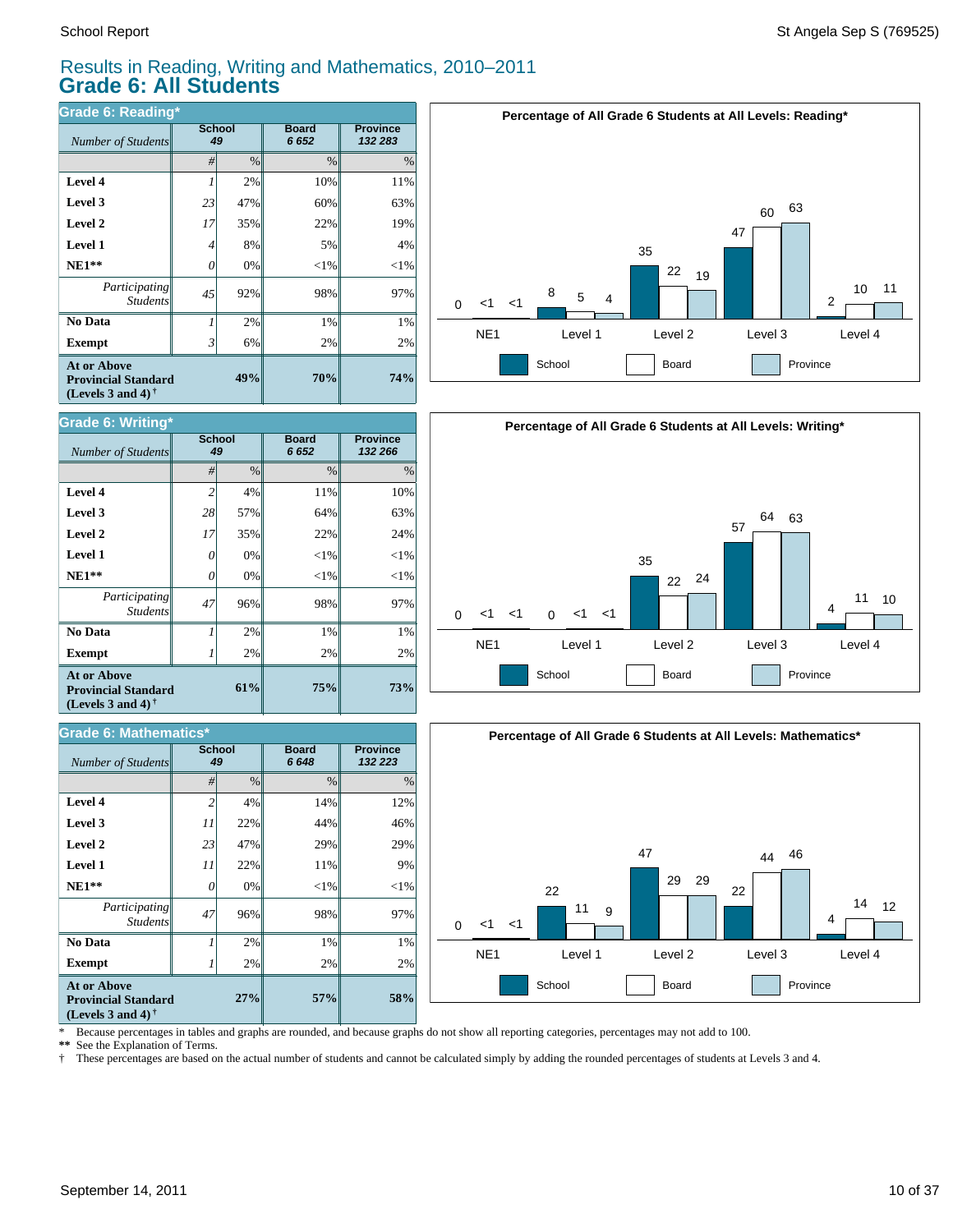#### Results in Reading, Writing and Mathematics, 2010–2011

# **Grade 6: Participating Students (excludes "no data" and "exempt" categories)**

| Number of Students                                                             | <b>School</b><br>45 |      | <b>Board</b><br>6 4 9 5 | <b>Province</b><br>128 685 |  |
|--------------------------------------------------------------------------------|---------------------|------|-------------------------|----------------------------|--|
|                                                                                | #                   | $\%$ | $\frac{0}{0}$           | $\frac{0}{0}$              |  |
| Level 4                                                                        |                     | 2%   | 10%                     | 12%                        |  |
| Level 3                                                                        | 23                  | 51%  | 62%                     | 64%                        |  |
| Level 2                                                                        | 17                  | 38%  | 23%                     | 20%                        |  |
| Level 1                                                                        | 4                   | 9%   | 5%                      | 4%                         |  |
| $NE1**$                                                                        |                     | 0%   | ${<}1\%$                | ${<}1\%$                   |  |
| <b>At or Above</b><br><b>Provincial Standard</b><br>(Levels 3 and 4) $\dagger$ |                     | 53%  | 72%                     | 76%                        |  |



| Grade 6: Writing*                                                              |                     |               |                         |                            |  |  |  |  |
|--------------------------------------------------------------------------------|---------------------|---------------|-------------------------|----------------------------|--|--|--|--|
| Number of Students                                                             | <b>School</b><br>47 |               | <b>Board</b><br>6 4 9 7 | <b>Province</b><br>128 811 |  |  |  |  |
|                                                                                | #                   | $\frac{0}{0}$ | $\frac{0}{0}$           | $\%$                       |  |  |  |  |
| Level 4                                                                        | $\mathfrak{D}$      | 4%            | 11%                     | 10%                        |  |  |  |  |
| Level 3                                                                        | 28                  | 60%           | 66%                     | 65%                        |  |  |  |  |
| Level 2                                                                        | 17                  | 36%           | 23%                     | 25%                        |  |  |  |  |
| Level 1                                                                        | 0                   | 0%            | $<$ 1%                  | $<$ 1%                     |  |  |  |  |
| $NE1**$                                                                        |                     | 0%            | $<$ 1%                  | ${<}1\%$                   |  |  |  |  |
| <b>At or Above</b><br><b>Provincial Standard</b><br>(Levels 3 and 4) $\dagger$ |                     | 64%           | 76%                     | 75%                        |  |  |  |  |



| Grade 6: Mathematics*                                                                 |                     |               |                         |                            |  |  |  |  |
|---------------------------------------------------------------------------------------|---------------------|---------------|-------------------------|----------------------------|--|--|--|--|
| Number of Students                                                                    | <b>School</b><br>47 |               | <b>Board</b><br>6 4 8 7 | <b>Province</b><br>128 474 |  |  |  |  |
|                                                                                       | #                   | $\frac{0}{0}$ | $\frac{0}{0}$           | $\frac{0}{0}$              |  |  |  |  |
| Level 4                                                                               | 2                   | 4%            | 14%                     | 13%                        |  |  |  |  |
| Level 3                                                                               | 11                  | 23%           | 45%                     | 47%                        |  |  |  |  |
| Level 2                                                                               | 23                  | 49%           | 30%                     | 30%                        |  |  |  |  |
| Level 1                                                                               | 11                  | 23%           | 11%                     | 10%                        |  |  |  |  |
| $NE1**$                                                                               | 7                   | 0%            | ${<}1\%$                | ${<}1\%$                   |  |  |  |  |
| <b>At or Above</b><br>28%<br><b>Provincial Standard</b><br>(Levels 3 and 4) $\dagger$ |                     |               | 59%                     | 60%                        |  |  |  |  |



\* Because percentages in tables and graphs are rounded, percentages may not add to 100.<br>\*\* See the Explanation of Terms See the Explanation of Terms.

† These percentages are based on the actual number of students and cannot be calculated simply by adding the rounded percentages of students at Levels 3 and 4.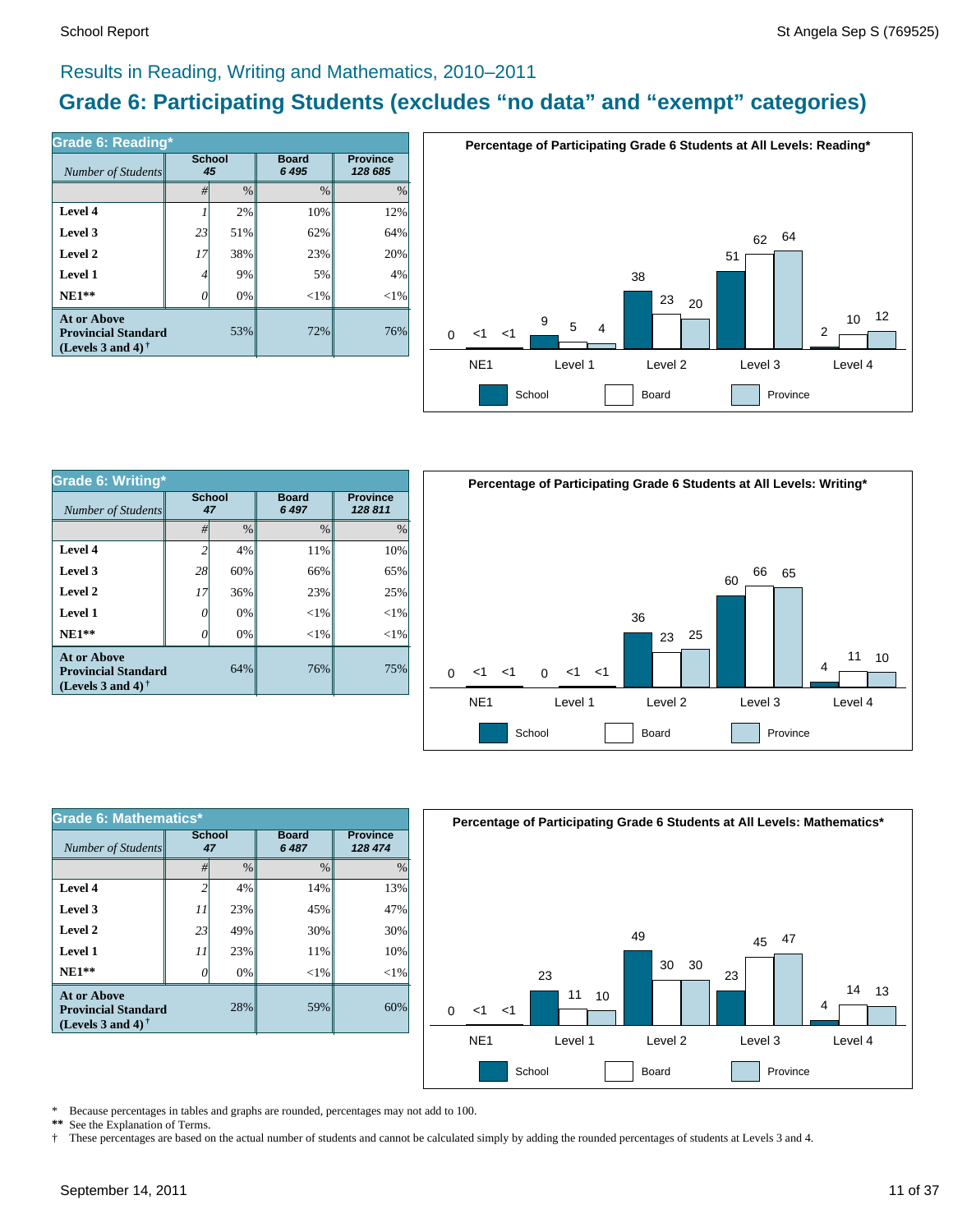# Results in Reading, Writing and Mathematics, 2010–2011

# **Grade 6: Gender††**

| Grade 6: School*                                                                                     |                |            |              |                |                     |                    |  |  |
|------------------------------------------------------------------------------------------------------|----------------|------------|--------------|----------------|---------------------|--------------------|--|--|
|                                                                                                      | <b>Reading</b> |            |              | <b>Writing</b> |                     | <b>Mathematics</b> |  |  |
| Number of Students                                                                                   | Female<br>22   | Male<br>27 | Female<br>22 | Male<br>27     | <b>Female</b><br>22 | Male<br>27         |  |  |
| Level 4                                                                                              | 0%             | 4%         | 0%           | 7%             | 0%                  | 7%                 |  |  |
| Level 3                                                                                              | 55%            | 41%        | 86%          | 33%            | 27%                 | 19%                |  |  |
| Level 2                                                                                              | 27%            | 41%        | 14%          | 52%            | 50%                 | 44%                |  |  |
| Level 1                                                                                              | 9%             | 7%         | 0%           | 0%             | 23%                 | 22%                |  |  |
| $NE1**$                                                                                              | 0%             | 0%         | 0%           | 0%             | 0%                  | 0%                 |  |  |
| Participating<br><b>Students</b>                                                                     | 91%            | 93%        | 100%         | 93%            | 100%                | 93%                |  |  |
| No Data                                                                                              | 0%             | 4%         | 0%           | 4%             | 0%                  | 4%                 |  |  |
| Exempt                                                                                               | 9%             | 4%         | 0%           | 4%             | 0%                  | 4%                 |  |  |
| <b>At or Above</b><br><b>Provincial Standard</b><br>(Levels 3 and 4) <sup><math>\dagger</math></sup> | 55%            | 44%        | 86%          | 41%            | 27%                 | 26%                |  |  |

| Grade 6: Board*                                                                |                   |              |                          |              |                          |              |  |  |
|--------------------------------------------------------------------------------|-------------------|--------------|--------------------------|--------------|--------------------------|--------------|--|--|
|                                                                                | Reading           |              | <b>Writing</b>           |              | <b>Mathematics</b>       |              |  |  |
| Number of Students                                                             | Female<br>3 2 3 5 | Male<br>3416 | <b>Female</b><br>3 2 3 5 | Male<br>3416 | <b>Female</b><br>3 2 3 2 | Male<br>3415 |  |  |
| Level 4                                                                        | 13%               | 7%           | 15%                      | 7%           | 14%                      | 13%          |  |  |
| Level 3                                                                        | 62%               | 58%          | 68%                      | 60%          | 44%                      | 43%          |  |  |
| Level 2                                                                        | 19%               | 26%          | 15%                      | 30%          | 29%                      | 30%          |  |  |
| Level 1                                                                        | 3%                | 6%           | ${<}1\%$                 | ${<}1\%$     | 10%                      | 11%          |  |  |
| $NE1**$                                                                        | ${<}1\%$          | ${<}1\%$     | ${<}1\%$                 | ${<}1\%$     | ${<}1\%$                 | ${<}1\%$     |  |  |
| Participating<br><b>Students</b>                                               | 98%               | 97%          | 98%                      | 97%          | 98%                      | 97%          |  |  |
| No Data                                                                        | 1%                | $<$ 1%       | 1%                       | 1%           | 1%                       | 1%           |  |  |
| <b>Exempt</b>                                                                  | 1%                | 2%           | 1%                       | 2%           | 1%                       | 2%           |  |  |
| <b>At or Above</b><br><b>Provincial Standard</b><br>(Levels 3 and 4) $\dagger$ | 75%               | 65%          | 83%                      | 67%          | 58%                      | 56%          |  |  |

| <b>Grade 6: Province*</b>                                                                            |                         |               |                         |                |                         |               |  |  |
|------------------------------------------------------------------------------------------------------|-------------------------|---------------|-------------------------|----------------|-------------------------|---------------|--|--|
|                                                                                                      | <b>Reading</b>          |               |                         | <b>Writing</b> | <b>Mathematics</b>      |               |  |  |
| Number of Students                                                                                   | <b>Female</b><br>64 192 | Male<br>68054 | <b>Female</b><br>64 183 | Male<br>68 046 | <b>Female</b><br>64 153 | Male<br>68033 |  |  |
| Level 4                                                                                              | 15%                     | 8%            | 14%                     | 6%             | 13%                     | 12%           |  |  |
| Level 3                                                                                              | 64%                     | 61%           | 68%                     | 59%            | 47%                     | 44%           |  |  |
| Level 2                                                                                              | 16%                     | 23%           | 16%                     | 32%            | 29%                     | 30%           |  |  |
| Level 1                                                                                              | 3%                      | 5%            | ${<}1\%$                | 1%             | 9%                      | 10%           |  |  |
| $NE1**$                                                                                              | ${<}1\%$                | ${<}1\%$      | ${<}1\%$                | ${<}1\%$       | ${<}1\%$                | ${<}1\%$      |  |  |
| <i>Participating</i><br><i>Students</i>                                                              | 98%                     | 97%           | 98%                     | 97%            | 98%                     | 97%           |  |  |
| No Data                                                                                              | ${<}1\%$                | $1\%$         | $<$ 1%                  | 1%             | 1%                      | 1%            |  |  |
| <b>Exempt</b>                                                                                        | 2%                      | 3%            | 1%                      | 3%             | 2%                      | 3%            |  |  |
| <b>At or Above</b><br><b>Provincial Standard</b><br>(Levels 3 and 4) <sup><math>\dagger</math></sup> | 79%                     | 69%           | 82%                     | 64%            | 60%                     | 57%           |  |  |

\* Because percentages in tables are rounded, percentages may not add to 100.<br>\*\* See the Explanation of Terms.

See the Explanation of Terms.

† These percentages are based on the actual number of students and cannot be calculated simply by adding the rounded percentages of students at Levels 3 and 4.<br>†† Results include only students for whom gender data were ava

†† Results include only students for whom gender data were available.





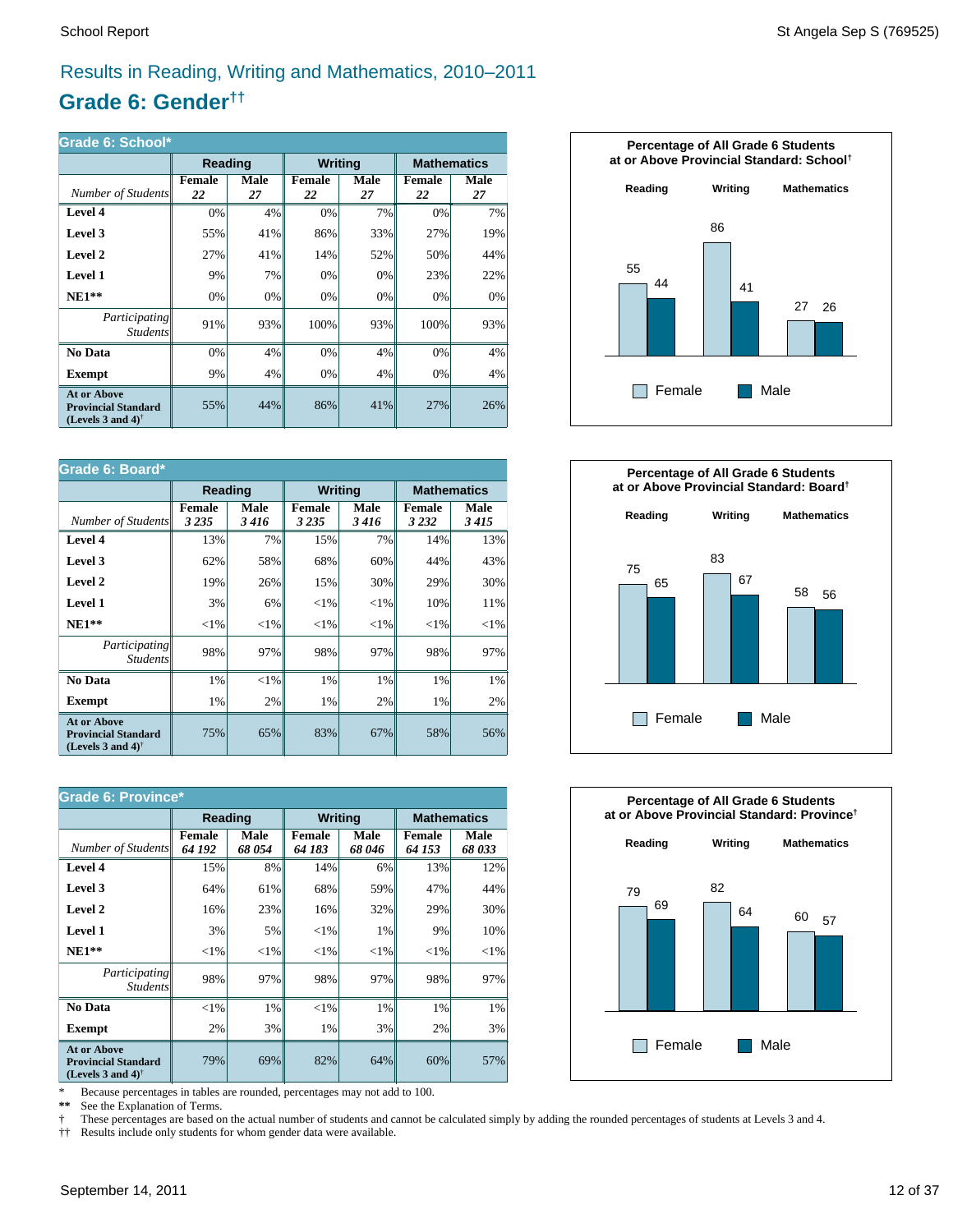# **Contextual Information over Time: Grade 3\*** Assessments of Reading, Writing and Mathematics, Primary and Junior Divisions, 2010–2011

This information provides a context for interpreting the school's results of the current and previous administrations.

| <b>Grade 3</b>                                                | 2006-2007 | 2007-2008 | 2008-2009 | 2009-2010 | 2010-2011 |
|---------------------------------------------------------------|-----------|-----------|-----------|-----------|-----------|
| <b>Enrolment</b>                                              |           |           |           |           |           |
| Number of students                                            | 46        | 43        | 27        | 49        | 29        |
| <b>Participation in the Assessment</b>                        |           |           |           |           |           |
| Reading <sup>†</sup>                                          | 100%      | 100%      | 93%       | 100%      | 97%       |
| Writing <sup>†</sup>                                          | 100%      | 100%      | 93%       | 100%      | 97%       |
| Mathematics <sup>†</sup>                                      | 100%      | 100%      | 93%       | 100%      | 97%       |
| <b>Gender</b>                                                 |           |           |           |           |           |
| Female                                                        | 46%       | 42%       | 44%       | 47%       | 59%       |
| Male                                                          | 54%       | 58%       | 56%       | 53%       | 41%       |
| <b>Student Status</b>                                         |           |           |           |           |           |
| English language learners**                                   | 9%        | 0%        | 15%       | 18%       | 10%       |
| Students with special education needs (excluding<br>gifted)** | 22%       | 19%       | 11%       | 14%       | 28%       |
| <b>Place of Birth</b>                                         |           |           |           |           |           |
| Born in Canada                                                | 78%       | 86%       | 63%       | 78%       | 79%       |
| Born outside Canada                                           | 22%       | 14%       | 37%       | 22%       | 21%       |
| In Canada less than one year                                  | 0%        | 0%        | 4%        | 2%        | 0%        |
| In Canada one year or more but less than three years          | 4%        | 0%        | 19%       | 12%       | 7%        |
| In Canada three years or more                                 | 17%       | 14%       | 15%       | 8%        | 14%       |
| Language                                                      |           |           |           |           |           |
| First language learned at home was other than English         | 41%       | 60%       | 56%       | 41%       | 21%       |
| <b>Year Student Entered Current School</b>                    |           |           |           |           |           |
| Year of the assessment                                        | 15%       | 12%       | 15%       | 14%       | 10%       |
| Year prior to the assessment                                  | 2%        | 9%        | 15%       | 8%        | 7%        |
| 2 years prior to the assessment                               | 20%       | 2%        | 19%       | 14%       | 21%       |
| 3 or more years prior to the assessment                       | 63%       | 77%       | 52%       | 63%       | 62%       |
| Data not available                                            | 0%        | 0%        | 0%        | 0%        | $0\%$     |

\* Contextual data pertaining to gender, student status, place of birth, language learned at home and year entered school are provided by schools and/or boards through the Student Data Collection process. Some data may be missing because they were not provided by the school or the board.

† Some French Immersion students do not write all components of the assessment in Grade 3; the numbers shown reflect those students who were expected to write each component as determined by the French Immersion participation option selected by boards.

\*\* See the Explanation of Terms.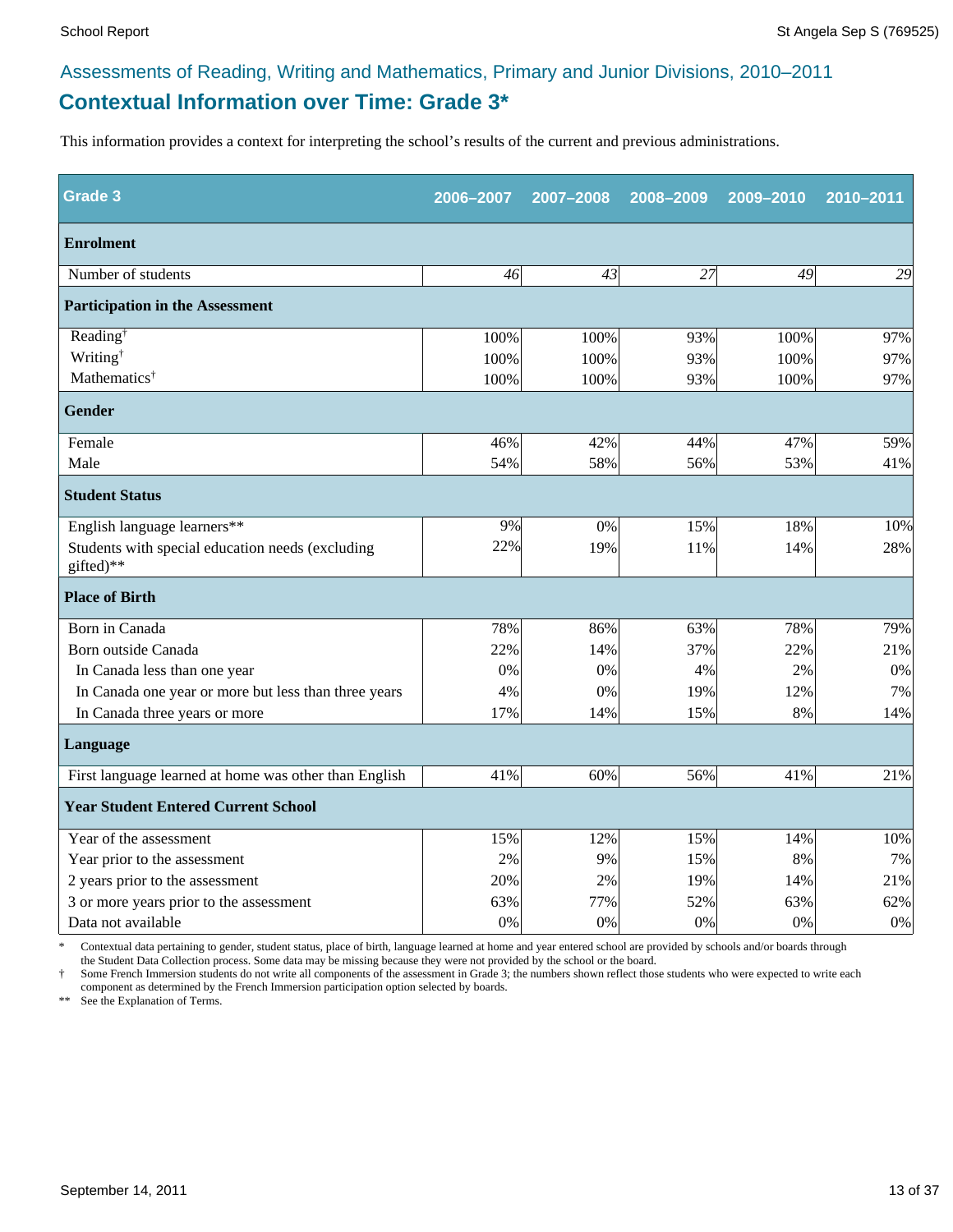## **Grade 3: Reading** Results over Time, 2007–2008 to 2010–2011®

| <b>Grade 3 Reading: School*</b>                                         |             |             |             |             |  |  |  |  |
|-------------------------------------------------------------------------|-------------|-------------|-------------|-------------|--|--|--|--|
| Year                                                                    | $'07 - '08$ | $'08 - '09$ | $'09 - '10$ | $'10 - '11$ |  |  |  |  |
| Number of<br><b>Students</b>                                            | 43          | 27          | 49          | 29          |  |  |  |  |
| Level 4                                                                 | 2%          | 15%         | 4%          | 3%          |  |  |  |  |
| Level 3                                                                 | 33%         | 59%         | 51%         | 69%         |  |  |  |  |
| Level 2                                                                 | 37%         | 11%         | 22%         | 21%         |  |  |  |  |
| Level 1                                                                 | 21%         | 7%          | 18%         | 0%          |  |  |  |  |
| <b>NE1**</b>                                                            | 7%          | 0%          | 4%          | 3%          |  |  |  |  |
| Participating<br><b>Students</b>                                        | 100%        | 93%         | 100%        | 97%         |  |  |  |  |
| No Data                                                                 | 0%          | 7%          | 0%          | 3%          |  |  |  |  |
| <b>Exempt</b>                                                           | 0%          | 0%          | 0%          | 0%          |  |  |  |  |
| <b>At or Above</b><br><b>Provincial</b><br><b>Standard</b> <sup>†</sup> | 35%         | 74%         | 55%         | 72%         |  |  |  |  |









**Exempt**  $\begin{vmatrix} 4\% & 4\% \end{vmatrix}$  4% 3% 3% **No Data**  $\begin{array}{|c|c|c|c|} \hline \textbf{No Data} & 1\% & 1\% & 1\% \hline \end{array}$ *Participating* 95% 95% 96% 97%

**NE1\*\***  $\begin{vmatrix} 2\% & 2\% \end{vmatrix}$  2% 2% 1% **Level 1** 7% 7% 7% 6% **Level 2**  $\begin{array}{|c|c|c|c|c|} \hline \end{array}$  26% 26% 25% 24% **Level 3**  $\begin{vmatrix} 53\% & 53\% \end{vmatrix}$  53% 54% 57% **Level 4** 8% 7% 8% 8%

 $61\%$  61% 62% 65%

62% 62% 60% 64%

**Exempt**  $\begin{array}{|c|c|c|c|} \hline \end{array}$  4% 4% 3% 3% **No Data**  $\begin{array}{|c|c|c|c|} \hline \textbf{No Data} & 1\% & 1\% & 1\% \hline \end{array}$ *Participating* 95% 95% 96% 96%

*125 088 121 787 123 813 119 914 Number of*

**Year '07–'08 '08–'09 '09–'10 '10–'11**

**NE1\*\***  $\begin{vmatrix} 1\% & 2\% \end{vmatrix}$  2% 2% 1% **Level 1** 7% 7% 8% 6% **Level 2**  $\begin{vmatrix} 25\% & 25\% \end{vmatrix}$  25% 27% 25% **Level 3 1** 54% **54% 54% 51% 56% Level 4** 9% 8% 9% 8% *6 161 5 780 6 100 5 693 Number of*

**Year '07–'08 '08–'09 '09–'10 '10–'11**

\* Because percentages in tables and graphs are rounded, and because graphs do not show all reporting categories, percentages may not add to 100.

**\*\*** See the Explanation of Terms.

*Student* 

**At or Above Provincial Standard**†

*Students*

**Grade 3 Reading: Province\***

Students

**At or Above Provincial Standard**†

Student.

**Grade 3 Reading: Board\***

† These percentages are based on the actual number of students and cannot be calculated simply by adding the rounded percentages of students at Levels 3 and 4.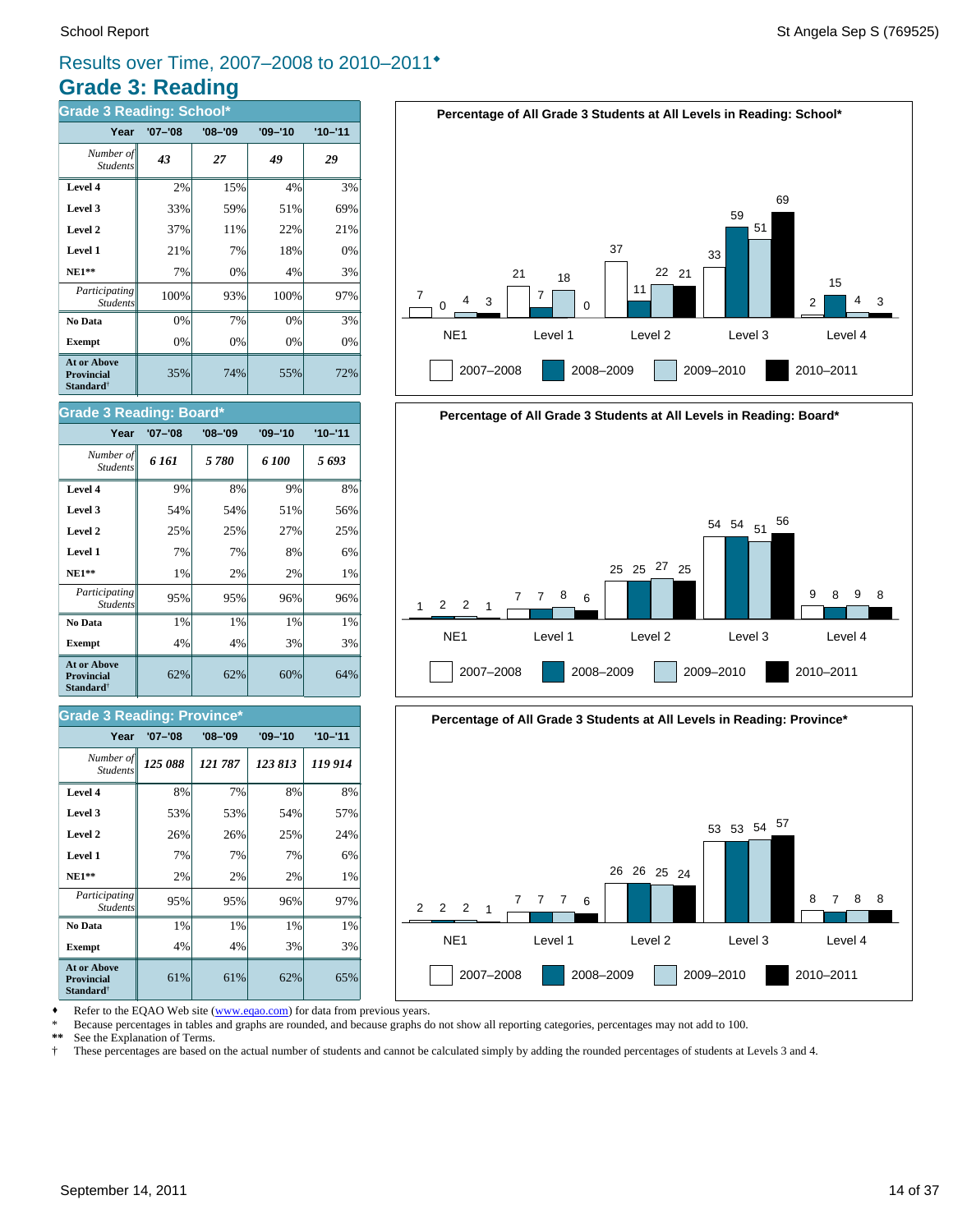## **Grade 3: Writing** Results over Time, 2007–2008 to 2010–2011®

| <b>Grade 3 Writing: School*</b>                                         |             |             |             |             |  |
|-------------------------------------------------------------------------|-------------|-------------|-------------|-------------|--|
| Year                                                                    | $'07 - '08$ | $'08 - '09$ | $'09 - '10$ | $'10 - '11$ |  |
| Number of<br><b>Students</b>                                            | 43          | 27          | 49          | 29          |  |
| Level 4                                                                 | 0%          | 4%          | 0%          | 0%          |  |
| Level 3                                                                 | 44%         | 67%         | 59%         | 76%         |  |
| Level 2                                                                 | 56%         | 22%         | 41%         | 21%         |  |
| Level 1                                                                 | 0%          | 0%          | 0%          | 0%          |  |
| $NE1**$                                                                 | 0%          | 0%          | 0%          | 0%          |  |
| Participating<br><b>Students</b>                                        | 100%        | 93%         | 100%        | 97%         |  |
| No Data                                                                 | 0%          | 7%          | 0%          | 3%          |  |
| <b>Exempt</b>                                                           | 0%          | 0%          | 0%          | 0%          |  |
| <b>At or Above</b><br><b>Provincial</b><br><b>Standard</b> <sup>†</sup> | 44%         | 70%         | 59%         | 76%         |  |





# **Percentage of All Grade 3 Students at All Levels in Writing: Board\*** NE1 Level 1 Level 2 Level 3 Level 4  $<1$   $<1$   $<1$   $<1$ 2007–2008 2008–2009 2009–2010 2010–2011 <1 <1 <1 <1 <1 <1 <1 <sup>25</sup> <sup>24</sup> <sup>24</sup> <sup>21</sup> <sup>63</sup> <sup>66</sup> <sup>67</sup> <sup>70</sup> 7 6 5 5



Refer to the EQAO Web site (www.eqao.com) for data from previous years.

\* Because percentages in tables and graphs are rounded, and because graphs do not show all reporting categories, percentages may not add to 100.

**\*\*** See the Explanation of Terms.

† These percentages are based on the actual number of students and cannot be calculated simply by adding the rounded percentages of students at Levels 3 and 4.

#### **Level 3**  $\begin{vmatrix} 63\% & 66\% \end{vmatrix}$  67% 67% 70% **Level 4** 7% 6% 5% 5% Student.

**Grade 3 Writing: Board\***

| At or Above<br><b>Provincial</b><br><b>Standard</b> <sup>†</sup> | 70%      | 72%      | 72%      | 75%      |
|------------------------------------------------------------------|----------|----------|----------|----------|
| <b>Exempt</b>                                                    | 4%       | 3%       | 3%       | 3%       |
| No Data                                                          | 1%       | 1%       | 1%       | 1%       |
| Participating<br><b>Students</b>                                 | 95%      | 96%      | 97%      | 96%      |
| <b>NE1**</b>                                                     | ${<}1\%$ | ${<}1\%$ | ${<}1\%$ | ${<}1\%$ |
| Level 1                                                          | ${<}1\%$ | ${<}1\%$ | ${<}1\%$ | $<$ 1%   |
| Level 2                                                          | 25%      | 24%      | 24%      | 21%      |

*6 161 5 780 6 100 5 693 Number of*

**Year '07–'08 '08–'09 '09–'10 '10–'11**

#### **Grade 3 Writing: Province\***

| Year                                                                    | $'07 - '08$ | $'08 - '09$ | $'09 - '10$ | $'10 - '11$ |
|-------------------------------------------------------------------------|-------------|-------------|-------------|-------------|
| Number of<br><b>Students</b>                                            | 125 088     | 121788      | 123 800     | 119873      |
| Level 4                                                                 | 5%          | 4%          | 4%          | 5%          |
| Level 3                                                                 | 61%         | 63%         | 66%         | 68%         |
| Level 2                                                                 | 29%         | 28%         | 26%         | 24%         |
| Level 1                                                                 | ${<}1\%$    | ${<}1\%$    | ${<}1\%$    | ${<}1\%$    |
| $NE1**$                                                                 | ${<}1\%$    | ${<}1\%$    | ${<}1\%$    | ${<}1\%$    |
| Participating<br><b>Students</b>                                        | 96%         | 96%         | 97%         | 97%         |
| No Data                                                                 | 1%          | 1%          | 1%          | 1%          |
| <b>Exempt</b>                                                           | 3%          | 3%          | 3%          | 2%          |
| <b>At or Above</b><br><b>Provincial</b><br><b>Standard</b> <sup>†</sup> | 66%         | 68%         | 70%         | 73%         |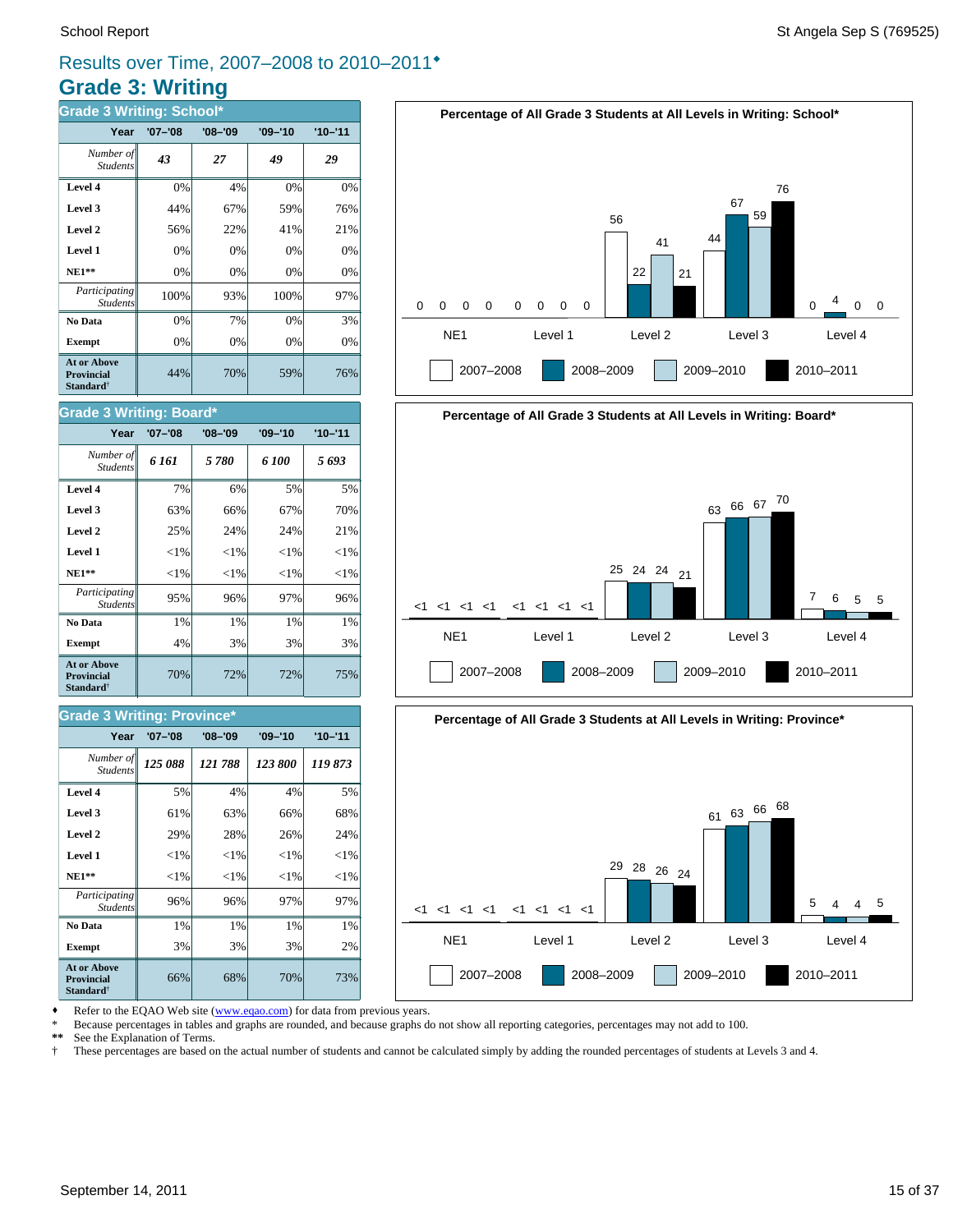# **Grade 3: Mathematics** Results over Time, 2007–2008 to 2010–2011®

| <b>Grade 3 Mathematics: School*</b>                                     |             |             |             |             |  |
|-------------------------------------------------------------------------|-------------|-------------|-------------|-------------|--|
| Year                                                                    | $'07 - '08$ | $'08 - '09$ | $'09 - '10$ | $'10 - '11$ |  |
| Number of<br><b>Students</b>                                            | 43          | 27          | 49          | 29          |  |
| Level 4                                                                 | 2%          | 37%         | 10%         | 7%          |  |
| Level 3                                                                 | 47%         | 33%         | 43%         | 83%         |  |
| Level 2                                                                 | 40%         | 22%         | 35%         | 7%          |  |
| Level 1                                                                 | 12%         | 0%          | 12%         | 0%          |  |
| <b>NE1**</b>                                                            | 0%          | 0%          | 0%          | 0%          |  |
| Participating<br><b>Students</b>                                        | 100%        | 93%         | 100%        | 97%         |  |
| No Data                                                                 | 0%          | 7%          | 0%          | 3%          |  |
| <b>Exempt</b>                                                           | 0%          | 0%          | 0%          | $0\%$       |  |
| <b>At or Above</b><br><b>Provincial</b><br><b>Standard</b> <sup>†</sup> | 49%         | 70%         | 53%         | 90%         |  |

| <b>Grade 3 Mathematics: Board*</b>                               |             |             |             |             |  |  |
|------------------------------------------------------------------|-------------|-------------|-------------|-------------|--|--|
| Year                                                             | $'07 - '08$ | $'08 - '09$ | $'09 - '10$ | $'10 - '11$ |  |  |
| Number of<br><b>Students</b>                                     | 6305        | 5 960       | 6292        | 5857        |  |  |
| Level 4                                                          | 13%         | 15%         | 13%         | 13%         |  |  |
| Level 3                                                          | 55%         | 56%         | 56%         | .54%        |  |  |
| Level 2                                                          | 24%         | 22%         | 25%         | 26%         |  |  |
| Level 1                                                          | 3%          | 2%          | 3%          | 3%          |  |  |
| $NE1**$                                                          | ${<}1\%$    | ${<}1\%$    | ${<}1\%$    | ${<}1\%$    |  |  |
| Participating<br><b>Students</b>                                 | 95%         | 96%         | 97%         | 96%         |  |  |
| No Data                                                          | 1%          | 1%          | 1%          | 1%          |  |  |
| <b>Exempt</b>                                                    | 4%          | 3%          | 3%          | 3%          |  |  |
| At or Above<br><b>Provincial</b><br><b>Standard</b> <sup>†</sup> | 68%         | 72%         | 68%         | 67%         |  |  |

#### **Grade 3 Mathematics: Province\***

| Year                                                             | $'07 - '08$ | $'08 - '09$ | $'09 - '10$ | $'10 - '11$ |
|------------------------------------------------------------------|-------------|-------------|-------------|-------------|
| Number of<br><b>Students</b>                                     | 128 659     | 125 464     | 127 726     | 124 104     |
| Level 4                                                          | 12%         | 12%         | 12%         | 12%         |
| Level 3                                                          | 56%         | 58%         | 58%         | 57%         |
| Level 2                                                          | 25%         | 23%         | 23%         | 25%         |
| Level 1                                                          | 3%          | 2%          | 3%          | 3%          |
| <b>NE1**</b>                                                     | ${<}1\%$    | ${<}1\%$    | ${<}1\%$    | ${<}1\%$    |
| Participating<br><b>Students</b>                                 | 96%         | 96%         | 97%         | 97%         |
| No Data                                                          | 1%          | 1%          | 1%          | 1%          |
| <b>Exempt</b>                                                    | 3%          | 3%          | 3%          | 2%          |
| At or Above<br><b>Provincial</b><br><b>Standard</b> <sup>†</sup> | 68%         | 70%         | 71%         | 69%         |







Refer to the EQAO Web site (www.eqao.com) for data from previous years.

\* Because percentages in tables and graphs are rounded, and because graphs do not show all reporting categories, percentages may not add to 100.<br>\*\* See the Explanation of Terms

\*\* See the Explanation of Terms.<br><sup>†</sup> These percentages are based on

† These percentages are based on the actual number of students and cannot be calculated simply by adding the rounded percentages of students at Levels 3 and 4.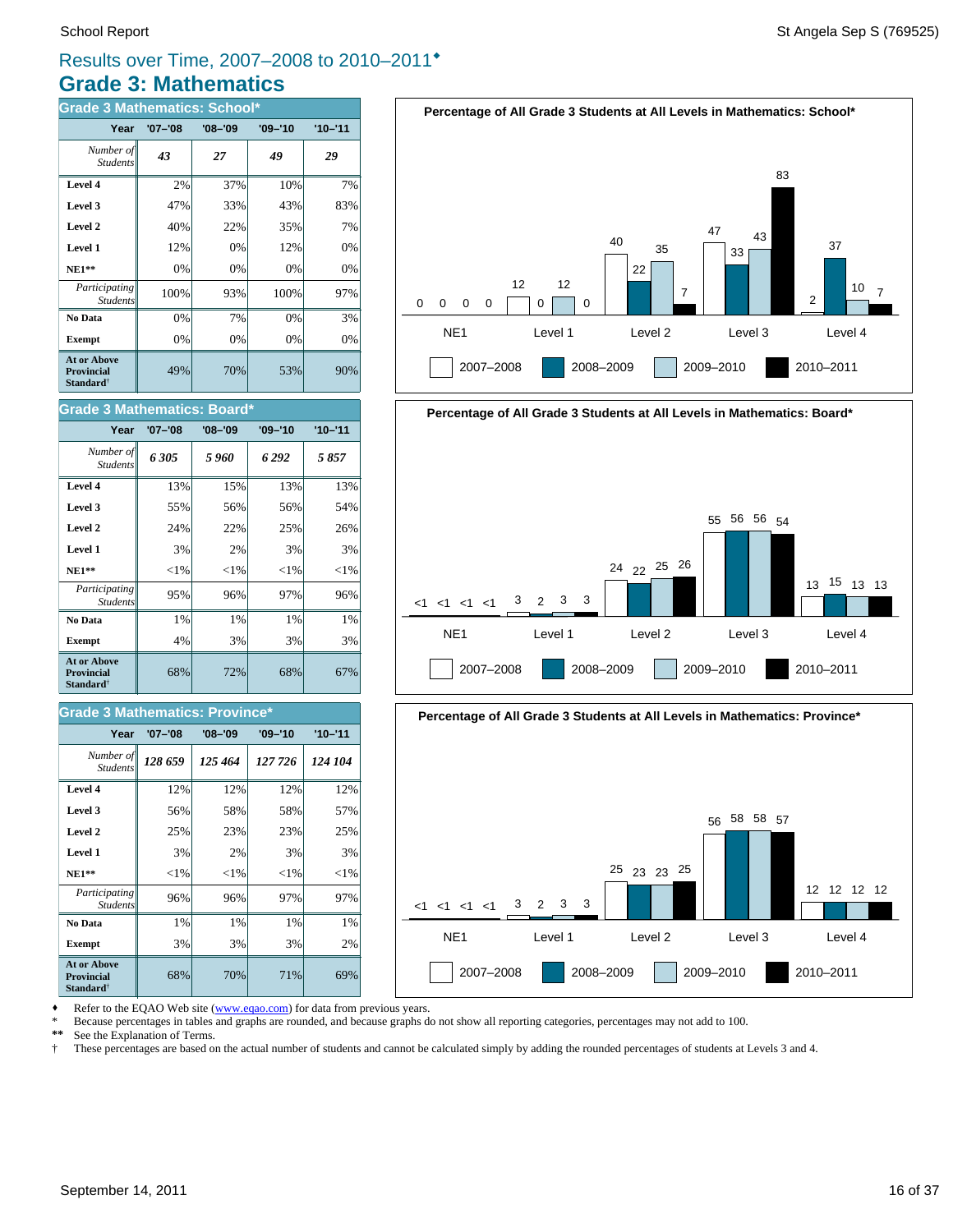# **Contextual Information over Time: Grade 6\*** Assessments of Reading, Writing and Mathematics, Primary and Junior Divisions, 2010–2011

This information provides a context for interpreting the school's results of the current and previous administrations.

| Grade 6                                                       | 2006-2007 | 2007-2008 | 2008-2009 | 2009-2010 | 2010-2011 |
|---------------------------------------------------------------|-----------|-----------|-----------|-----------|-----------|
| <b>Enrolment</b>                                              |           |           |           |           |           |
| Number of students                                            | 46        | 50        | 44        | 47        | 49        |
| <b>Participation in the Assessment</b>                        |           |           |           |           |           |
| Reading                                                       | 100%      | 98%       | 100%      | 98%       | 92%       |
| Writing                                                       | 100%      | 98%       | 100%      | 98%       | 96%       |
| Mathematics                                                   | 100%      | 98%       | 100%      | 100%      | 96%       |
| <b>Gender</b>                                                 |           |           |           |           |           |
| Female                                                        | 50%       | 50%       | 57%       | 49%       | 45%       |
| Male                                                          | 50%       | 50%       | 43%       | 51%       | 55%       |
| <b>Student Status</b>                                         |           |           |           |           |           |
| English language learners**                                   | 9%        | 8%        | 7%        | 9%        | 18%       |
| Students with special education needs (excluding<br>gifted)** | 28%       | 18%       | 11%       | 9%        | 27%       |
| <b>Place of Birth</b>                                         |           |           |           |           |           |
| Born in Canada                                                | 72%       | 78%       | 66%       | 72%       | 71%       |
| Born outside Canada                                           | 28%       | 22%       | 34%       | 28%       | 29%       |
| In Canada less than one year                                  | $0\%$     | 0%        | 2%        | 0%        | 0%        |
| In Canada one year or more but less than three years          | 7%        | 4%        | 5%        | 6%        | 10%       |
| In Canada three years or more                                 | 22%       | 18%       | 27%       | 21%       | 18%       |
| <b>Language</b>                                               |           |           |           |           |           |
| First language learned at home was other than English         | 50%       | 32%       | 39%       | 45%       | 65%       |
| <b>Year Student Entered Current School</b>                    |           |           |           |           |           |
| Year of the assessment                                        | 15%       | 16%       | 11%       | 17%       | 6%        |
| Year prior to the assessment                                  | 9%        | 14%       | 14%       | 4%        | 16%       |
| 2 years prior to the assessment                               | 9%        | 6%        | 7%        | 0%        | 14%       |
| 3 or more years prior to the assessment                       | 67%       | 64%       | 68%       | 79%       | 63%       |
| Data not available                                            | 0%        | 0%        | 0%        | 0%        | $0\%$     |

\* Contextual data pertaining to gender, student status, place of birth, language learned at home and year entered school are provided by schools and/or boards through the Student Data Collection process. Some data may be missing because they were not provided by the school or the board.

\*\* See the Explanation of Terms.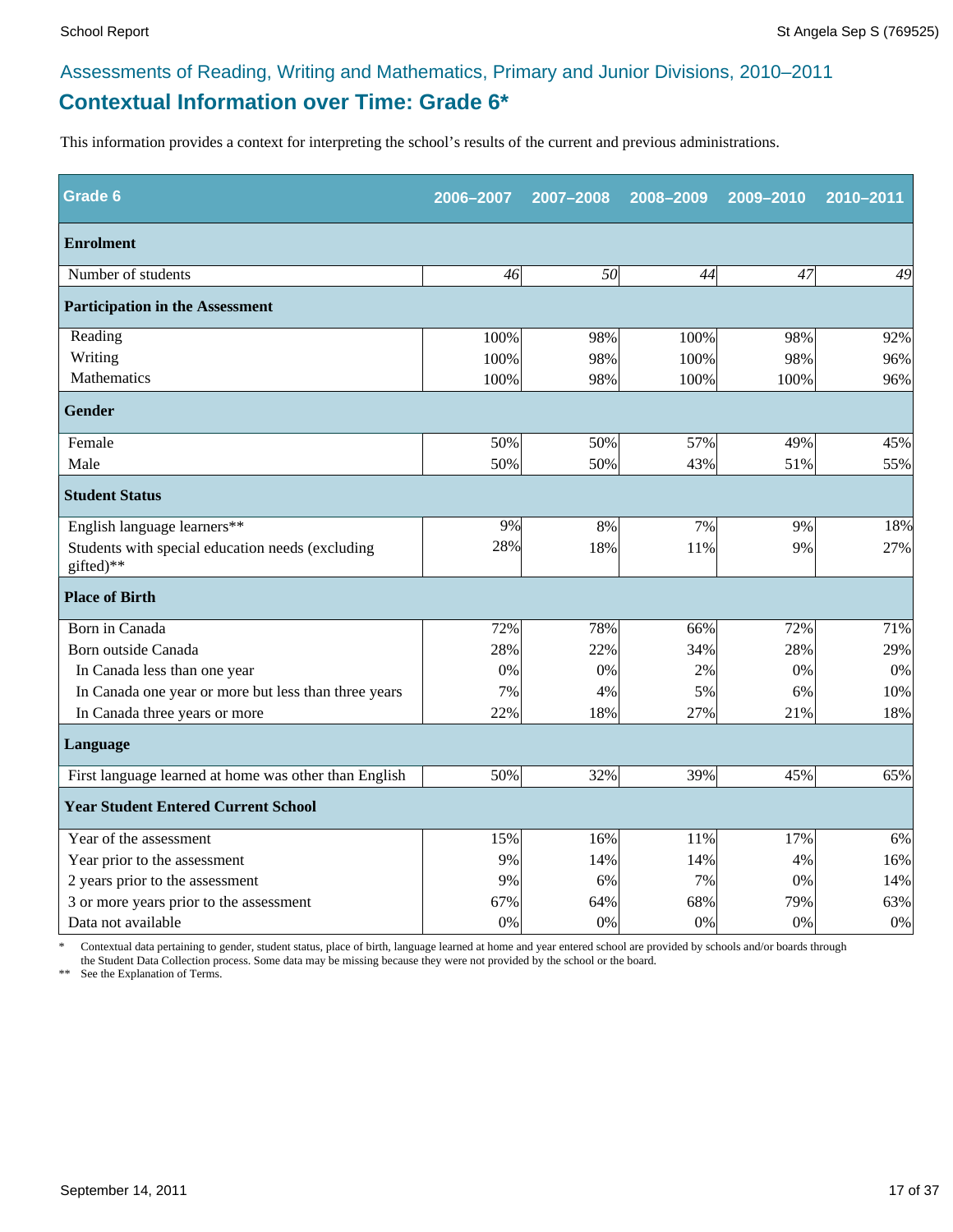# **Grade 6: Reading** Results over Time, 2007–2008 to 2010–2011®

| <b>Grade 6 Reading: School*</b>                           |             |             |             |             |  |  |
|-----------------------------------------------------------|-------------|-------------|-------------|-------------|--|--|
| Year                                                      | $'07 - '08$ | $'08 - '09$ | $'09 - '10$ | $'10 - '11$ |  |  |
| Number of<br><b>Students</b>                              | 50          | 44          | 47          | 49          |  |  |
| Level 4                                                   | 2%          | 0%          | 2%          | 2%          |  |  |
| Level 3                                                   | 40%         | 50%         | 51%         | 47%         |  |  |
| Level 2                                                   | 40%         | 39%         | 32%         | 35%         |  |  |
| Level 1                                                   | 12%         | 11%         | 13%         | 8%          |  |  |
| $NE1**$                                                   | 4%          | 0%          | 0%          | 0%          |  |  |
| Participating<br><b>Students</b>                          | 98%         | 100%        | 98%         | 92%         |  |  |
| No Data                                                   | 0%          | 0%          | 2%          | 2%          |  |  |
| <b>Exempt</b>                                             | 2%          | 0%          | 0%          | 6%          |  |  |
| <b>At or Above</b><br>Provincial<br>Standard <sup>†</sup> | 42%         | 50%         | 53%         | 49%         |  |  |



# **Percentage of All Grade 6 Students at All Levels in Reading: Board\*** NE1 Level 1 Level 2 Level 3 Level 4 1 2007–2008 2008–2009 2009–2010 2010–2011 1 1 <1 7 7 7 5 24 23 23 22 <sup>56</sup> <sup>55</sup> <sup>57</sup> <sup>60</sup> 8 11 10 10



Refer to the EQAO Web site (www.eqao.com) for data from previous years.

\* Because percentages in tables and graphs are rounded, and because graphs do not show all reporting categories, percentages may not add to 100.

**\*\*** See the Explanation of Terms.

† These percentages are based on the actual number of students and cannot be calculated simply by adding the rounded percentages of students at Levels 3 and 4.

#### **Level 4 8%** 11% 10% 10% *Students*

**Grade 6 Reading: Board\***

| Level 3                                                                 | 56%      | 55% | 57% | 60%      |
|-------------------------------------------------------------------------|----------|-----|-----|----------|
| Level 2                                                                 | 24%      | 23% | 23% | 22%      |
| Level 1                                                                 | 7%       | 7%  | 7%  | 5%       |
| $NE1**$                                                                 | 1%       | 1%  | 1%  | ${<}1\%$ |
| Participating<br><b>Students</b>                                        | 96%      | 97% | 97% | 98%      |
| No Data                                                                 | ${<}1\%$ | 1%  | 1%  | 1%       |
| <b>Exempt</b>                                                           | 3%       | 3%  | 2%  | 2%       |
| <b>At or Above</b><br><b>Provincial</b><br><b>Standard</b> <sup>†</sup> | 64%      | 66% | 67% | 70%      |

*6 702 6 753 6 507 6 652 Number of*

**Year '07–'08 '08–'09 '09–'10 '10–'11**

#### **Grade 6 Reading: Province\***

| Year<br>$'07 - '08$                                              |         | $'08 - '09$ | $'09 - '10$ | $'10 - '11$ |
|------------------------------------------------------------------|---------|-------------|-------------|-------------|
| Number of<br><b>Students</b>                                     | 140 420 | 136 069     | 134 201     | 132 283     |
| Level 4                                                          | 7%      | 11%         | 11%         | 11%         |
| Level 3                                                          | 59%     | 59%         | 61%         | 63%         |
| Level 2                                                          | 24%     | 22%         | 20%         | 19%         |
| Level 1                                                          | 5%      | 5%          | 5%          | 4%          |
| $NE1**$                                                          | 1%      | ${<}1\%$    | ${<}1\%$    | ${<}1\%$    |
| Participating<br><b>Students</b>                                 | 96%     | 96%         | 97%         | 97%         |
| No Data                                                          | 1%      | 1%          | 1%          | 1%          |
| <b>Exempt</b>                                                    | 3%      | 3%          | 2%          | 2%          |
| At or Above<br><b>Provincial</b><br><b>Standard</b> <sup>†</sup> | 66%     | 69%         | 72%         | 74%         |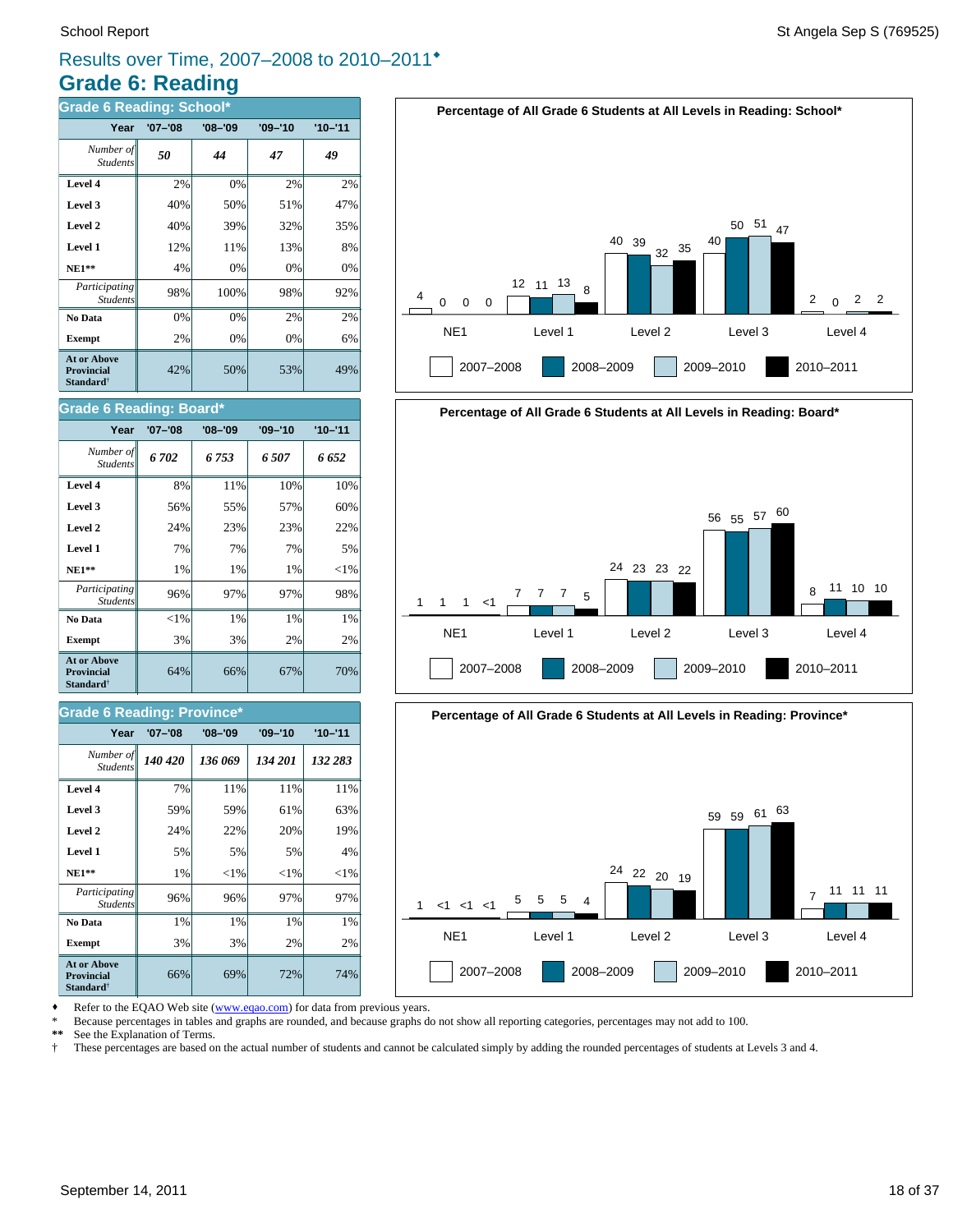### **Grade 6: Writing** Results over Time, 2007–2008 to 2010–2011®

| <b>Grade 6 Writing: School*</b>                                         |             |             |             |             |  |  |
|-------------------------------------------------------------------------|-------------|-------------|-------------|-------------|--|--|
| Year                                                                    | $'07 - '08$ | $'08 - '09$ | $'09 - '10$ | $'10 - '11$ |  |  |
| Number of<br><b>Students</b>                                            | 50          | 44          | 47          | 49          |  |  |
| Level 4                                                                 | 4%          | 5%          | 0%          | 4%          |  |  |
| Level 3                                                                 | 34%         | 64%         | 72%         | 57%         |  |  |
| Level 2                                                                 | 50%         | 32%         | 26%         | 35%         |  |  |
| Level 1                                                                 | 8%          | 0%          | 0%          | 0%          |  |  |
| <b>NE1**</b>                                                            | 2%          | 0%          | 0%          | 0%          |  |  |
| Participating<br><b>Students</b>                                        | 98%         | 100%        | 98%         | 96%         |  |  |
| No Data                                                                 | 0%          | 0%          | 2%          | 2%          |  |  |
| <b>Exempt</b>                                                           | 2%          | 0%          | 0%          | 2%          |  |  |
| <b>At or Above</b><br><b>Provincial</b><br><b>Standard</b> <sup>†</sup> | 38%         | 68%         | 72%         | 61%         |  |  |



# **Percentage of All Grade 6 Students at All Levels in Writing: Board\*** NE1 Level 1 Level 2 Level 3 Level 4 <1 <1 <1 <1 1 <1 1 <1 2007–2008 2008–2009 2009–2010 2010–2011 25 25 25 22 <sup>59</sup> <sup>60</sup> <sup>62</sup> <sup>64</sup> 10 10 10 11



Refer to the EQAO Web site (www.eqao.com) for data from previous years.

\* Because percentages in tables and graphs are rounded, and because graphs do not show all reporting categories, percentages may not add to 100.<br>\*\* See the Explanation of Terms

\*\* See the Explanation of Terms.<br><sup>†</sup> These percentages are based on

† These percentages are based on the actual number of students and cannot be calculated simply by adding the rounded percentages of students at Levels 3 and 4.

# **NE1\*\***  $|\hspace{-.1cm}1\%| \hspace{-.1cm}|\hspace{-.1cm}|\hspace{-.1cm}|\hspace{-.1cm}|\hspace{-.1cm}|\hspace{-.1cm}|\hspace{-.1cm}|\hspace{-.1cm}|\hspace{-.1cm}|\hspace{-.1cm}|\hspace{-.1cm}|\hspace{-.1cm}|\hspace{-.1cm}|\hspace{-.1cm}|\hspace{-.1cm}|\hspace{-.1cm}|\hspace{-.1cm}|\hspace{-.1cm}|\hspace{-.1cm}|\hspace{-.1cm}|\hspace{-.1cm}|\hspace{-.1cm}|\hspace{-.1cm}|\hspace{-.1cm}|\hspace{-.1cm}$

**Grade 6 Writing: Board\***

Student.

| Participating<br>Students                                 | 96%      | 97% | 97% | 98% |
|-----------------------------------------------------------|----------|-----|-----|-----|
| No Data                                                   | ${<}1\%$ | 1%  | 1%  | 1%  |
| <b>Exempt</b>                                             | 3%       | 3%  | 2%  | 2%  |
| At or Above<br>Provincial<br><b>Standard</b> <sup>†</sup> | 69%      | 71% | 71% | 75% |

**Level 1** 1%  $\begin{vmatrix} 1 & 1 \end{vmatrix}$   $\begin{vmatrix} 1 \end{vmatrix}$   $\begin{vmatrix} 1 \end{vmatrix}$   $\begin{vmatrix} 1 \end{vmatrix}$   $\begin{vmatrix} 1 \end{vmatrix}$   $\begin{vmatrix} 1 \end{vmatrix}$ **Level 2**  $\begin{array}{ccc} \hline \end{array}$  25% 25% 25% 22% **Level 3**  $\begin{vmatrix} 59\% & 60\% & 62\% \end{vmatrix}$  64% **Level 4** 10% 10% 10% 11% *6 702 6 753 6 507 6 652 Number of*

**Year '07–'08 '08–'09 '09–'10 '10–'11**

#### **Grade 6 Writing: Province\***

| Year                                                             | $'07 - '08$ | $'08 - '09$ | $'09 - '10$ | $'10 - '11$ |
|------------------------------------------------------------------|-------------|-------------|-------------|-------------|
| Number of<br><b>Students</b>                                     | 140 420     | 136 075     | 134 288     | 132 266     |
| Level 4                                                          | 9%          | 9%          | 9%          | 10%         |
| Level 3                                                          | 58%         | 58%         | 61%         | 63%         |
| Level 2                                                          | 28%         | 29%         | 26%         | 24%         |
| Level 1                                                          | 1%          | ${<}1\%$    | ${<}1\%$    | ${<}1\%$    |
| <b>NE1**</b>                                                     | ${<}1\%$    | ${<}1\%$    | ${<}1\%$    | ${<}1\%$    |
| <i>Participating</i><br><b>Students</b>                          | 96%         | 96%         | 97%         | 97%         |
| No Data                                                          | 1%          | 1%          | 1%          | 1%          |
| <b>Exempt</b>                                                    | 3%          | 3%          | 2%          | 2%          |
| At or Above<br><b>Provincial</b><br><b>Standard</b> <sup>†</sup> | 67%         | 67%         | 70%         | 73%         |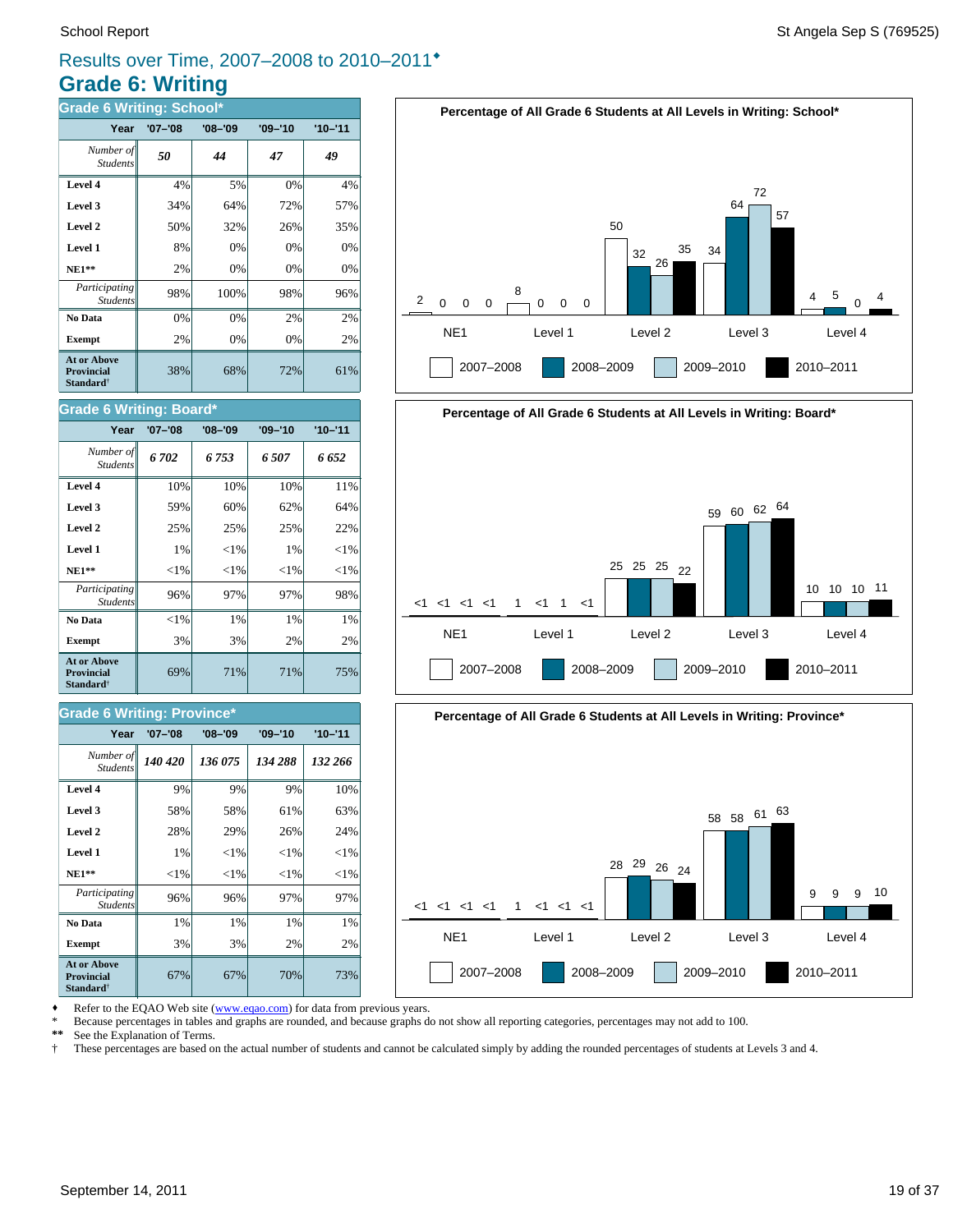## **Grade 6: Mathematics** Results over Time, 2007–2008 to 2010–2011®

| <b>Grade 6 Mathematics: School*</b>                                     |             |             |             |             |  |  |  |  |  |  |
|-------------------------------------------------------------------------|-------------|-------------|-------------|-------------|--|--|--|--|--|--|
| Year                                                                    | $'07 - '08$ | $'08 - '09$ | $'09 - '10$ | $'10 - '11$ |  |  |  |  |  |  |
| Number of<br><b>Students</b>                                            | 50          | 44          | 47          | 49          |  |  |  |  |  |  |
| Level 4                                                                 | 4%          | 7%          | 2%          | 4%          |  |  |  |  |  |  |
| Level 3                                                                 | 18%         | 45%         | 21%         | 22%         |  |  |  |  |  |  |
| Level 2                                                                 | 56%         | 41%         | 53%         | 47%         |  |  |  |  |  |  |
| Level 1                                                                 | 20%         | 7%          | 21%         | 22%         |  |  |  |  |  |  |
| <b>NE1**</b>                                                            | 0%          | 0%          | 2%          | 0%          |  |  |  |  |  |  |
| Participating<br><b>Students</b>                                        | 98%         | 100%        | 100%        | 96%         |  |  |  |  |  |  |
| No Data                                                                 | 0%          | 0%          | 0%          | 2%          |  |  |  |  |  |  |
| <b>Exempt</b>                                                           | 2%          | $0\%$       | 0%          | 2%          |  |  |  |  |  |  |
| <b>At or Above</b><br><b>Provincial</b><br><b>Standard</b> <sup>†</sup> | 22%         | 52%         | 23%         | 27%         |  |  |  |  |  |  |

#### **Grade 6 Mathematics: Board\***

| Year                                                                    | '07-'08  | $'08 - '09$ | $'09 - '10$ | $'10 - '11$ |
|-------------------------------------------------------------------------|----------|-------------|-------------|-------------|
| Number of<br><b>Students</b>                                            | 6702     | 6 756       | 6502        | 6 648       |
| Level 4                                                                 | 13%      | 14%         | 13%         | 14%         |
| Level 3                                                                 | 47%      | 48%         | 45%         | 44%         |
| Level 2                                                                 | 28%      | 27%         | 31%         | 29%         |
| Level 1                                                                 | 8%       | 7%          | 8%          | 11%         |
| $NE1**$                                                                 | ${<}1\%$ | ${<}1\%$    | ${<}1\%$    | ${<}1\%$    |
| Participating<br><b>Students</b>                                        | 96%      | 97%         | 97%         | 98%         |
| No Data                                                                 | 1%       | $1\%$       | $1\%$       | 1%          |
| <b>Exempt</b>                                                           | 3%       | 3%          | 2%          | 2%          |
| <b>At or Above</b><br><b>Provincial</b><br><b>Standard</b> <sup>†</sup> | 59%      | 62%         | 58%         | 57%         |

#### **Grade 6 Mathematics: Province**

| Year                                                                    | $'07 - '08$ | $'08 - '09$ | $'09 - '10$ | $'10 - '11$ |
|-------------------------------------------------------------------------|-------------|-------------|-------------|-------------|
| Number of<br><b>Students</b>                                            | 140 358     | 136 075     | 134 241     | 132 223     |
| Level 4                                                                 | 11%         | 13%         | 14%         | 12%         |
| Level 3                                                                 | 49%         | 49%         | 47%         | 46%         |
| Level 2                                                                 | 29%         | 27%         | 30%         | 29%         |
| Level 1                                                                 | 6%          | 6%          | 6%          | 9%          |
| <b>NE1**</b>                                                            | ${<}1\%$    | ${<}1\%$    | ${<}1\%$    | ${<}1\%$    |
| <i>Participating</i><br><b>Students</b>                                 | 96%         | 96%         | 97%         | 97%         |
| No Data                                                                 | 1%          | 1%          | 1%          | 1%          |
| <b>Exempt</b>                                                           | 3%          | 3%          | 3%          | 2%          |
| <b>At or Above</b><br><b>Provincial</b><br><b>Standard</b> <sup>†</sup> | 61%         | 63%         | 61%         | 58%         |







Refer to the EQAO Web site (www.eqao.com) for data from previous years.

\* Because percentages in tables and graphs are rounded, and because graphs do not show all reporting categories, percentages may not add to 100.

**\*\*** See the Explanation of Terms.

† These percentages are based on the actual number of students and cannot be calculated simply by adding the rounded percentages of students at Levels 3 and 4.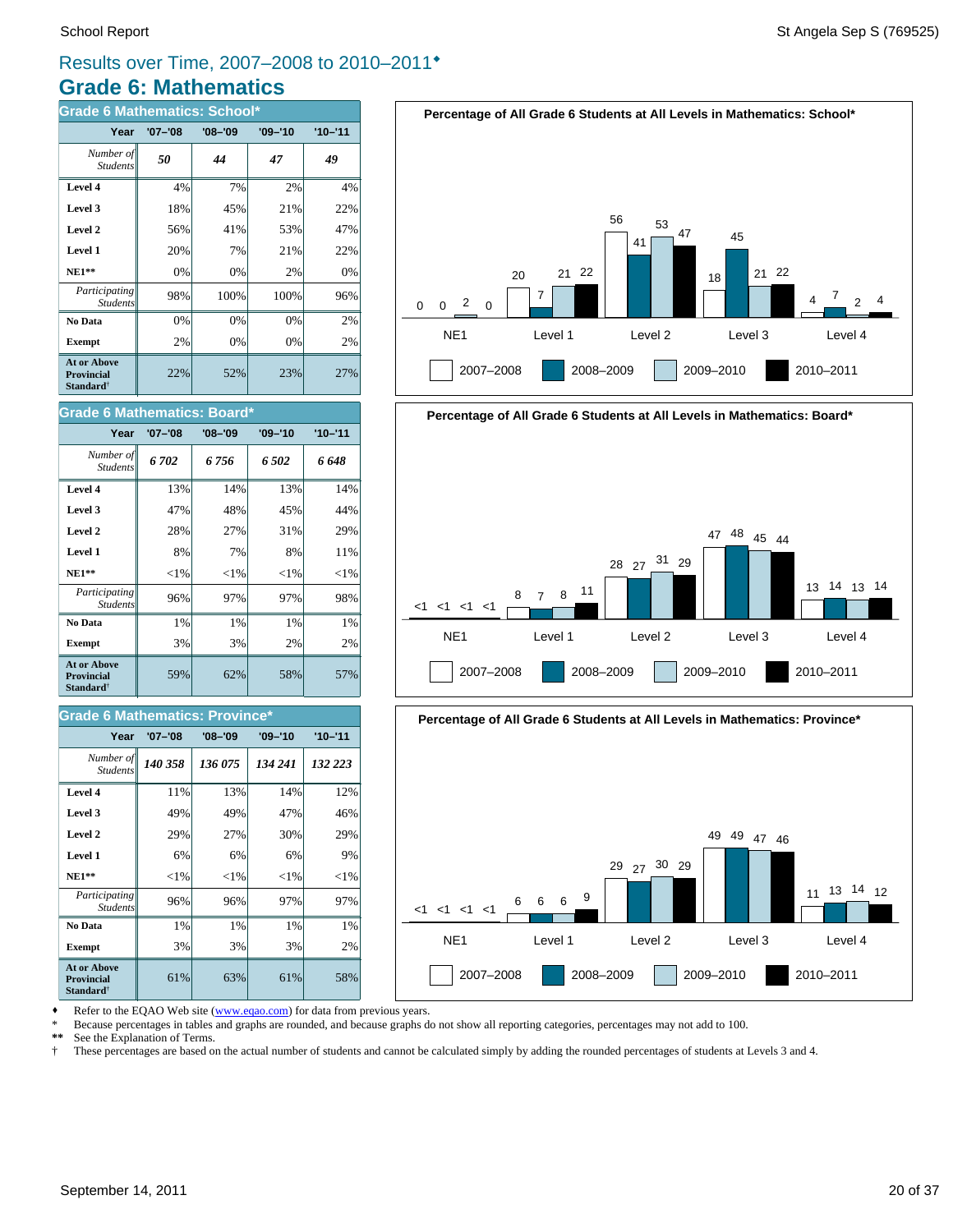

|  |  | Total Number of Grade 3 Students <sup>t</sup> |
|--|--|-----------------------------------------------|
|  |  |                                               |

† Includes only students for whom gender data were available.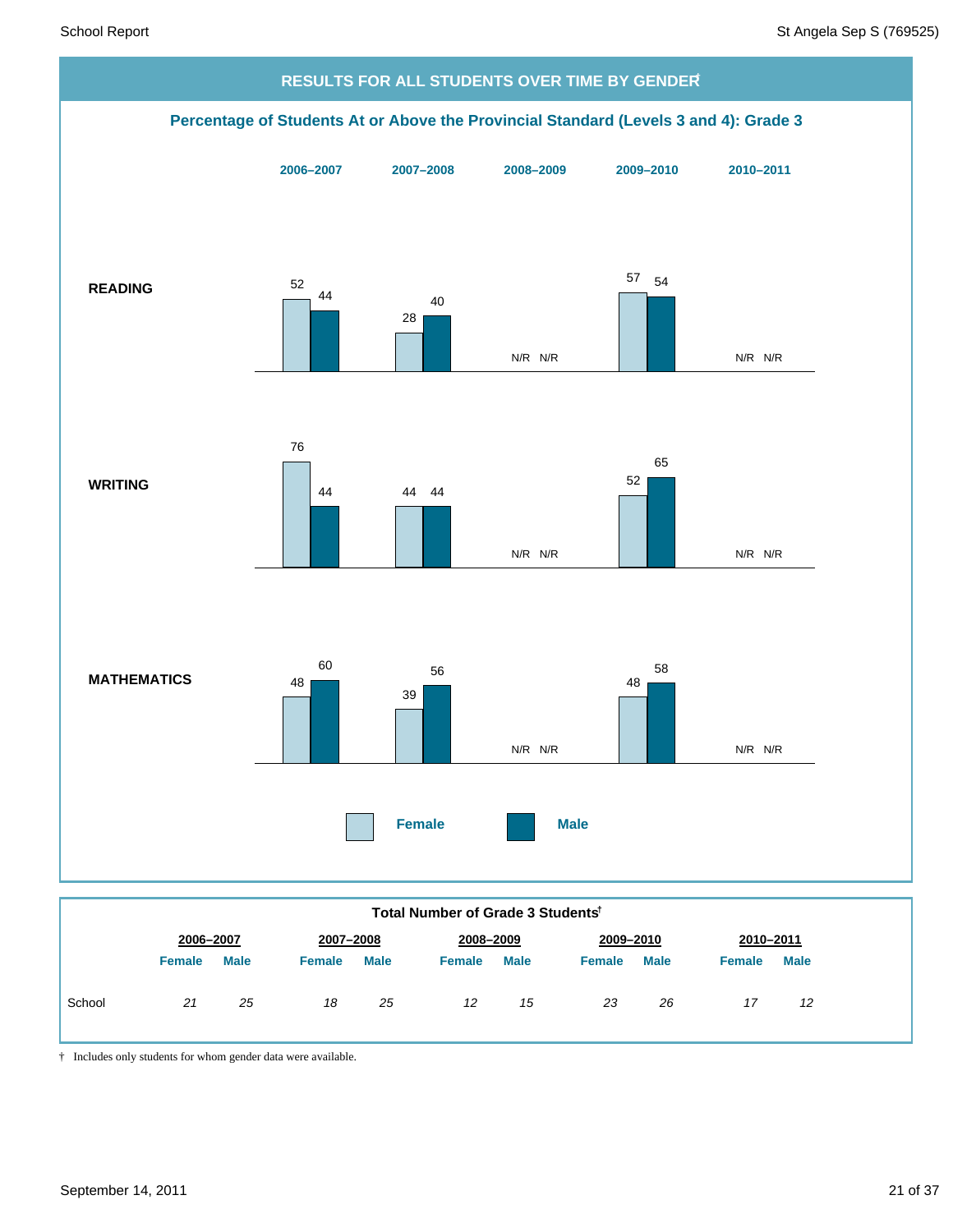

|        | יטועו וזעווואט ויט ושטווואט וי |             |               |             |               |             |           |             |               |             |
|--------|--------------------------------|-------------|---------------|-------------|---------------|-------------|-----------|-------------|---------------|-------------|
|        | 2006-2007                      |             | 2007-2008     |             | 2008-2009     |             | 2009-2010 |             | 2010-2011     |             |
|        | <b>Female</b>                  | <b>Male</b> | <b>Female</b> | <b>Male</b> | <b>Female</b> | <b>Male</b> | Female    | <b>Male</b> | <b>Female</b> | <b>Male</b> |
| School | 23                             | 23          | 25            | 25          | 25            | 19          | 23        | 24          | 22            | 27          |

† Includes only students for whom gender data were available.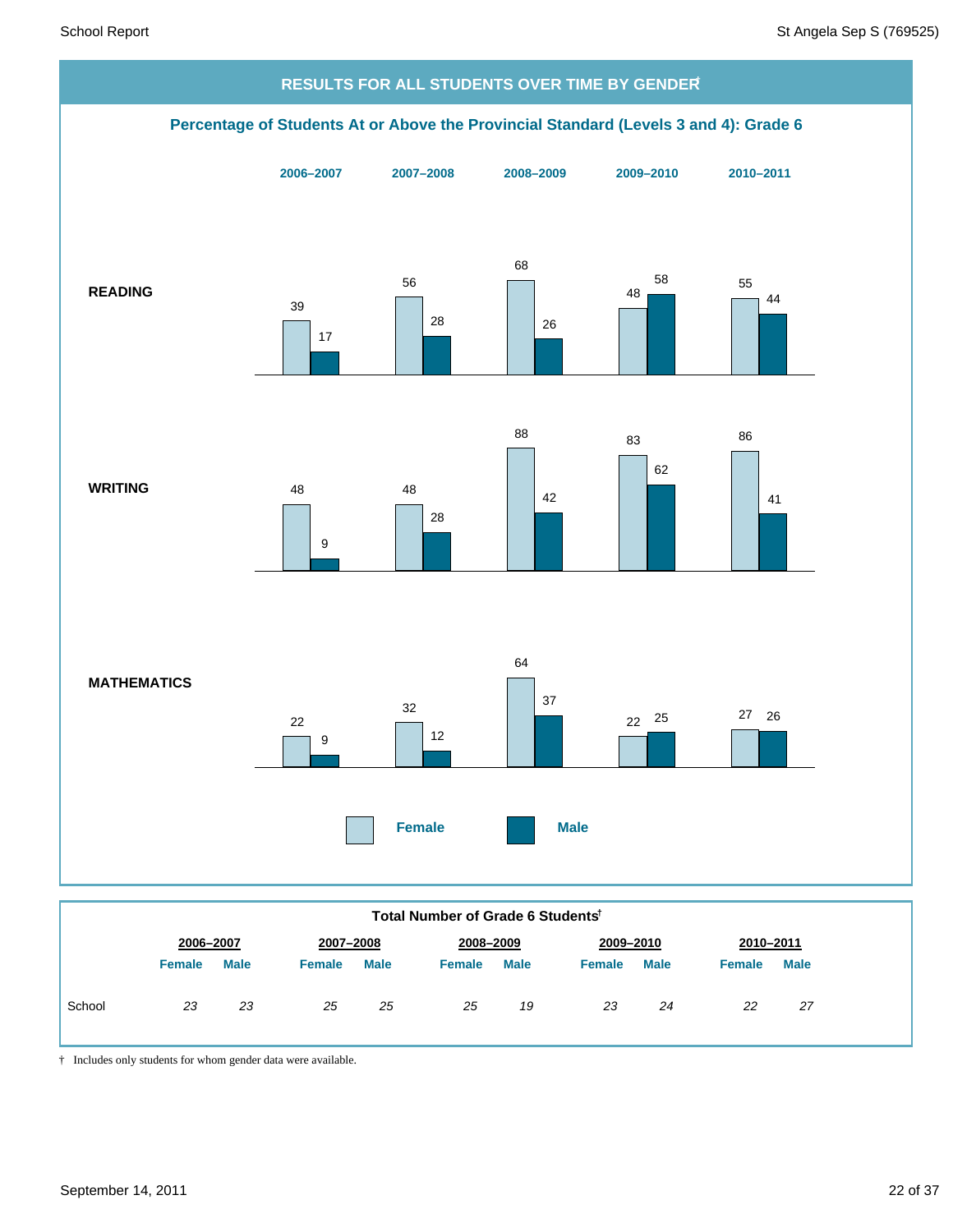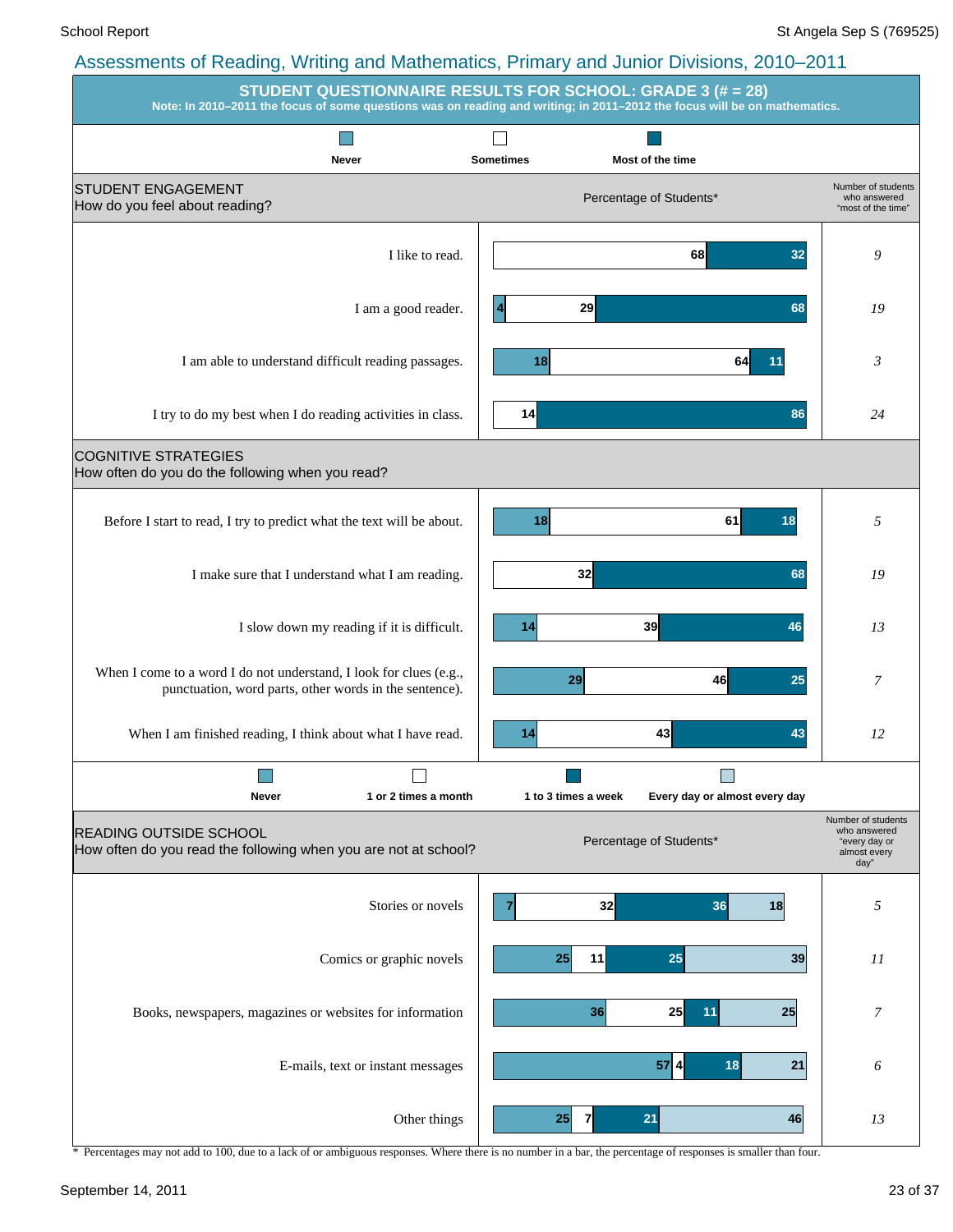|                                                                                                                           | <b>STUDENT QUESTIONNAIRE RESULTS FOR SCHOOL: GRADE 3 (# = 28)</b><br>Note: In 2010-2011 the focus of some questions was on reading and writing; in 2011-2012 the focus will be on mathematics. |                                                                          |
|---------------------------------------------------------------------------------------------------------------------------|------------------------------------------------------------------------------------------------------------------------------------------------------------------------------------------------|--------------------------------------------------------------------------|
| <b>Never</b>                                                                                                              | <b>Sometimes</b><br>Most of the time                                                                                                                                                           |                                                                          |
| <b>STUDENT ENGAGEMENT</b><br>How do you feel about writing?                                                               | Percentage of Students*                                                                                                                                                                        | Number of students<br>who answered<br>"most of the<br>time"              |
| I like to write.                                                                                                          | 61<br>39                                                                                                                                                                                       | 11                                                                       |
| I am a good writer.                                                                                                       | 61<br>32<br>7                                                                                                                                                                                  | 9                                                                        |
| I am able to communicate my ideas in writing.                                                                             | 46<br>39<br>14                                                                                                                                                                                 | 11                                                                       |
| I try to do my best when I do writing activities in class.                                                                | 18<br>75                                                                                                                                                                                       | 21                                                                       |
| <b>COGNITIVE STRATEGIES</b><br>How often do you do the following when you write?                                          |                                                                                                                                                                                                |                                                                          |
| I organize my ideas before I start to write.                                                                              | $\overline{7}$<br><b>50</b><br>43                                                                                                                                                              | 12                                                                       |
| I edit my writing to make it better.                                                                                      | 54<br>39<br>7                                                                                                                                                                                  | 11                                                                       |
| I check my writing for spelling and grammar.                                                                              | 64<br>11<br>21                                                                                                                                                                                 | 6                                                                        |
| 1 or 2 times a month<br><b>Never</b>                                                                                      | Every day or almost every day<br>1 to 3 times a week                                                                                                                                           |                                                                          |
| WRITING OUTSIDE SCHOOL<br>How often do you write the following (using paper or a computer)<br>when you are not at school? | Percentage of Students*                                                                                                                                                                        | Number of students<br>who answered<br>"every day or<br>almost every day" |
| <b>Stories</b>                                                                                                            | 18<br>21<br>46<br>14                                                                                                                                                                           | 6                                                                        |
| Journal entries                                                                                                           | 11<br>21<br>61<br>$\overline{7}$                                                                                                                                                               | 6                                                                        |
| E-mail, text or instant messages                                                                                          | 14<br>64<br>11<br>11                                                                                                                                                                           | 4                                                                        |
| Letters                                                                                                                   | 50<br>32<br>7<br>7                                                                                                                                                                             | $\overline{c}$                                                           |
| Other things                                                                                                              | 29<br>21<br>11<br>32                                                                                                                                                                           | 9                                                                        |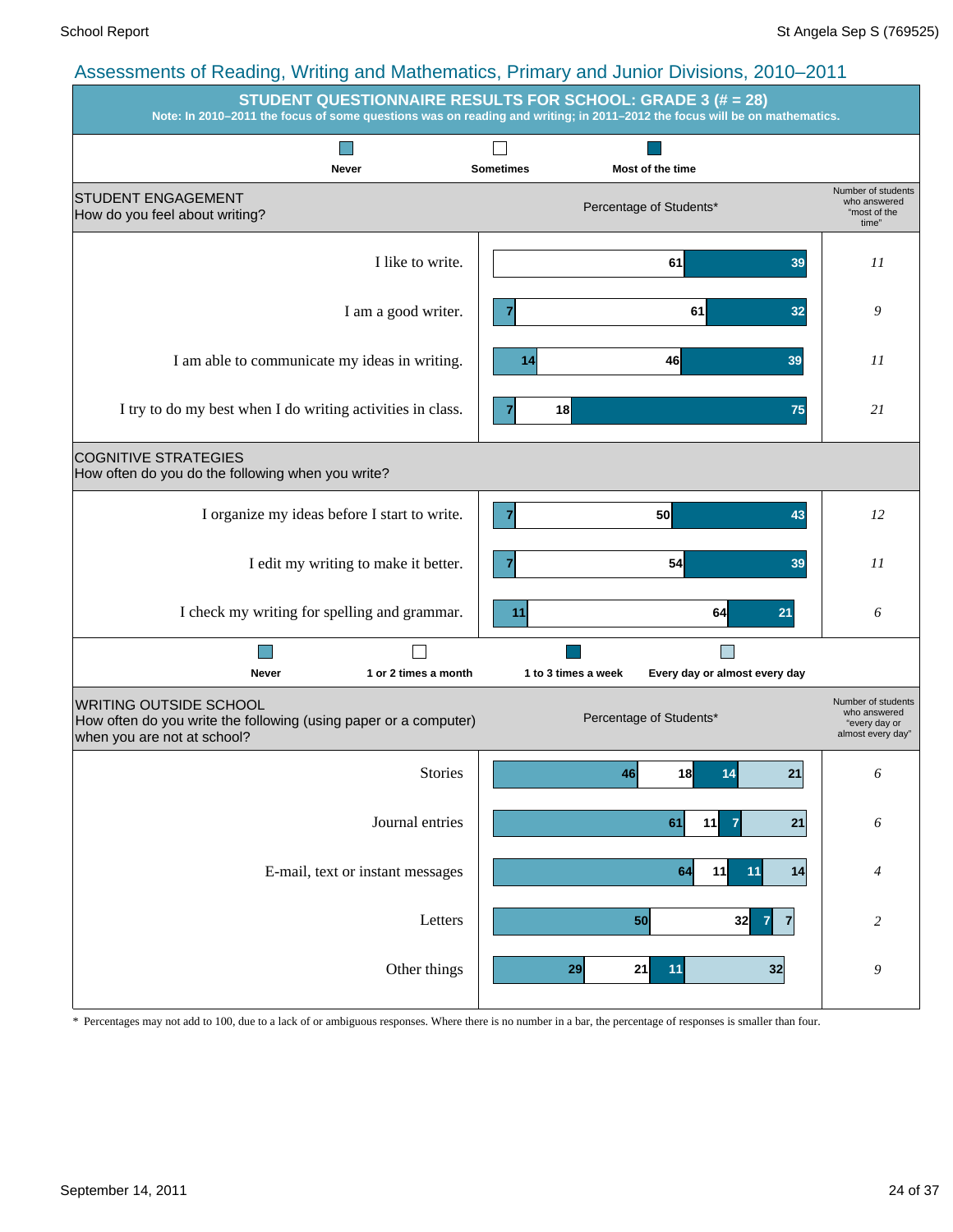|                                                                                                                             | STUDENT QUESTIONNAIRE RESULTS FOR SCHOOL: GRADE 3 (# = 28)<br>Note: In 2010-2011 the focus of some questions was on reading and writing; in 2011-2012 the focus will be on mathematics. |                                                                          |
|-----------------------------------------------------------------------------------------------------------------------------|-----------------------------------------------------------------------------------------------------------------------------------------------------------------------------------------|--------------------------------------------------------------------------|
| Never                                                                                                                       | <b>Sometimes</b><br>Most of the time                                                                                                                                                    |                                                                          |
| INSTRUCTIONAL TOOLS USED IN READING AND WRITING<br>How often do you use the following when you read and write at<br>school? | Percentage of Students*                                                                                                                                                                 | Number of students<br>who answered<br>"most of the time"                 |
| A computer for reading activities                                                                                           | 68<br>18<br>14                                                                                                                                                                          | 5                                                                        |
| A computer for writing activities                                                                                           | 54<br>46                                                                                                                                                                                | 15                                                                       |
| Reading and writing tools (e.g., a dictionary, thesaurus, word wall,<br>editing checklist)                                  | 54<br>36<br>11                                                                                                                                                                          | 15                                                                       |
| 1 or 2 times a month<br>Never                                                                                               | 1 to 3 times a week<br>Every day or almost every day                                                                                                                                    |                                                                          |
| OUT-OF-SCHOOL ACTIVITIES<br>How often do you do the following when you are not at school?                                   | Percentage of Students*                                                                                                                                                                 | Number of<br>students who answered<br>"every day or<br>almost every day" |
| I read by myself.                                                                                                           | 21<br>21<br>50<br>$\overline{7}$                                                                                                                                                        | 14                                                                       |
| I play video games.                                                                                                         | 46<br>21<br>18<br>14                                                                                                                                                                    | 13                                                                       |
| I use the Internet.                                                                                                         | 11<br>32<br>43<br>14                                                                                                                                                                    | 12                                                                       |
| I participate in sports or other physical activities.                                                                       | 18<br>29<br>21<br>32                                                                                                                                                                    | 9                                                                        |
| I participate in art, music, dance or drama activities.                                                                     | 64<br>21                                                                                                                                                                                | 6                                                                        |
| I participate in after-school clubs.                                                                                        | 75 A<br> 18                                                                                                                                                                             |                                                                          |
| PARENTAL ENGAGEMENT<br>How often do you and a parent, a guardian or another adult who lives with you do the following?      |                                                                                                                                                                                         |                                                                          |
| We talk about the reading and writing work I do in school.                                                                  | 21<br>36<br>18<br>25                                                                                                                                                                    | 7                                                                        |
| We talk about the activities I do in school.                                                                                | 11<br>36<br>21<br>29                                                                                                                                                                    | 8                                                                        |
| We read together.                                                                                                           | 14<br>39<br>25<br>21                                                                                                                                                                    | 6                                                                        |
| We look at my school agenda.                                                                                                | 11<br>25<br>21<br>43                                                                                                                                                                    | 12                                                                       |
| We use a computer together.                                                                                                 | 36<br>18<br>32<br>14                                                                                                                                                                    | 9                                                                        |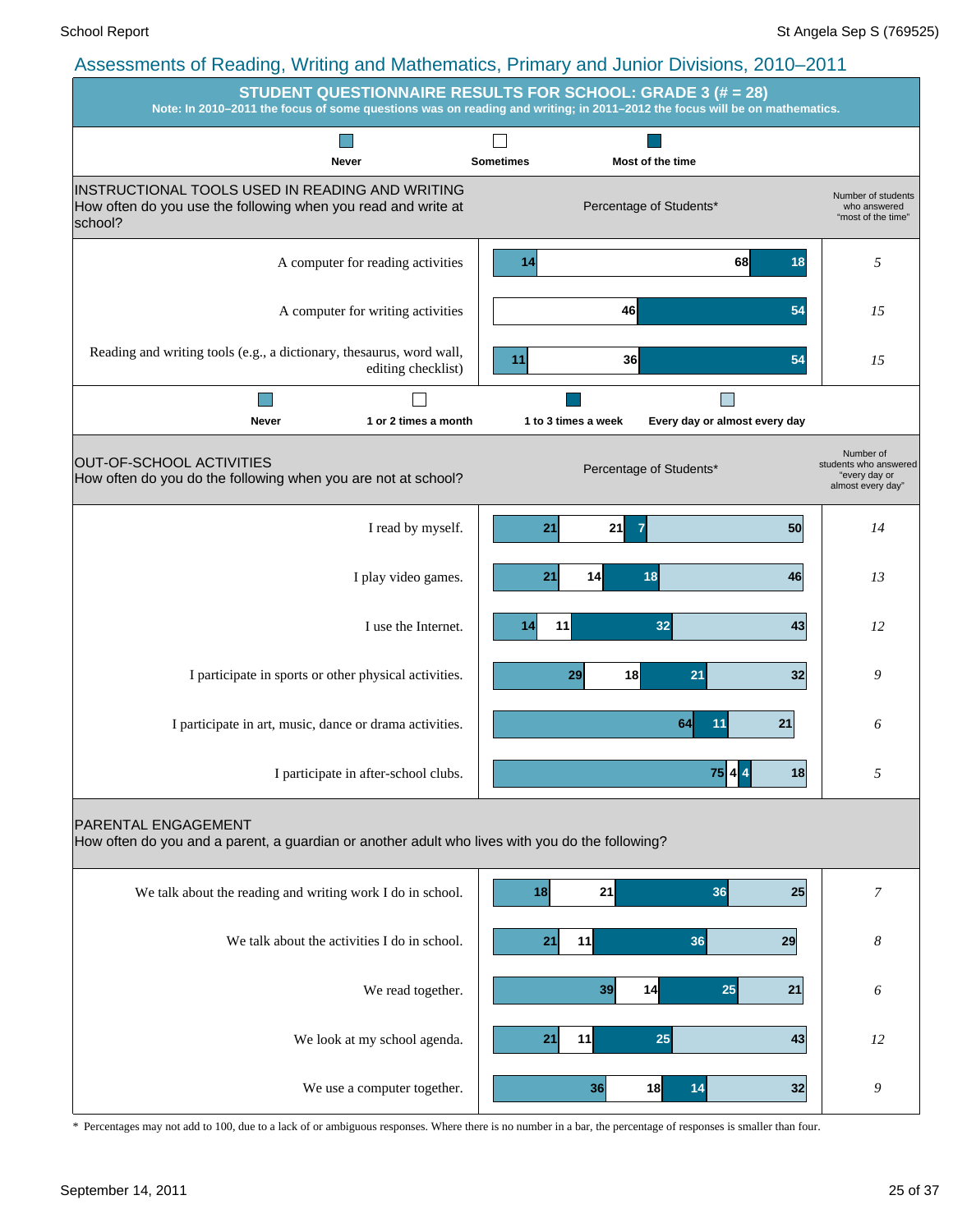|                                                                                                |                                                                                                                           | $\frac{1}{2}$ to coordinate of reduing, writing and mathematics, i mindig and cumor Dividions, Lore Lore |                                                              | <b>STUDENT QUESTIONNAIRE RESULTS FOR SCHOOL: GRADE 3 (# = 28)</b>                           |          |                                                                             |
|------------------------------------------------------------------------------------------------|---------------------------------------------------------------------------------------------------------------------------|----------------------------------------------------------------------------------------------------------|--------------------------------------------------------------|---------------------------------------------------------------------------------------------|----------|-----------------------------------------------------------------------------|
|                                                                                                | Note: In 2010-2011 the focus of some questions was on reading and writing; in 2011-2012 the focus will be on mathematics. |                                                                                                          |                                                              |                                                                                             |          |                                                                             |
|                                                                                                |                                                                                                                           | $\Box$                                                                                                   |                                                              | $\overline{\phantom{a}}$                                                                    |          |                                                                             |
|                                                                                                | 0 programs                                                                                                                | 1 program                                                                                                | 2 or 3 programs                                              | 4 programs or more                                                                          |          |                                                                             |
| <b>SCREEN TIME (TELEVISION)</b><br>How many TV programs do you normally watch on a school day? |                                                                                                                           |                                                                                                          |                                                              | Percentage of Students*                                                                     |          | Number of students<br>who answered<br>"4 programs or more"                  |
|                                                                                                |                                                                                                                           | Before school                                                                                            | 25 <sub>l</sub>                                              | 18<br>29                                                                                    | 29       | 8                                                                           |
|                                                                                                |                                                                                                                           | After school                                                                                             | 7<br>11                                                      | 18                                                                                          | 64       | 18                                                                          |
| <b>SCHOOLS ATTENDED</b><br>How many schools did you attend before this one?                    |                                                                                                                           |                                                                                                          |                                                              | Percentage of Students*                                                                     |          | Number of students                                                          |
|                                                                                                |                                                                                                                           | Only this school                                                                                         |                                                              | 50                                                                                          |          | 14                                                                          |
|                                                                                                |                                                                                                                           | 1 other school                                                                                           |                                                              | 39                                                                                          |          | 11                                                                          |
|                                                                                                |                                                                                                                           | 2 other schools                                                                                          |                                                              |                                                                                             |          | 2                                                                           |
|                                                                                                |                                                                                                                           | 3 other schools                                                                                          | o                                                            |                                                                                             |          | 0                                                                           |
|                                                                                                |                                                                                                                           | 4 other schools or more                                                                                  | 4                                                            |                                                                                             |          | 1                                                                           |
|                                                                                                | <b>Only English/</b><br><b>Mostly English</b>                                                                             |                                                                                                          | Another language (or other languages)<br>as often as English | Mostly another language (or other languages)/<br>Only another language (or other languages) |          |                                                                             |
| <b>LANGUAGES SPOKEN</b>                                                                        |                                                                                                                           |                                                                                                          |                                                              | Percentage of Students*                                                                     |          | Number of students<br>who answered<br>"only English" or<br>"mostly English" |
|                                                                                                |                                                                                                                           | Languages student speaks at home                                                                         |                                                              | 64                                                                                          | 25<br>11 | 18                                                                          |
|                                                                                                | Languages in which people speak to student at home                                                                        |                                                                                                          |                                                              | 25<br>50                                                                                    | 25       | 14                                                                          |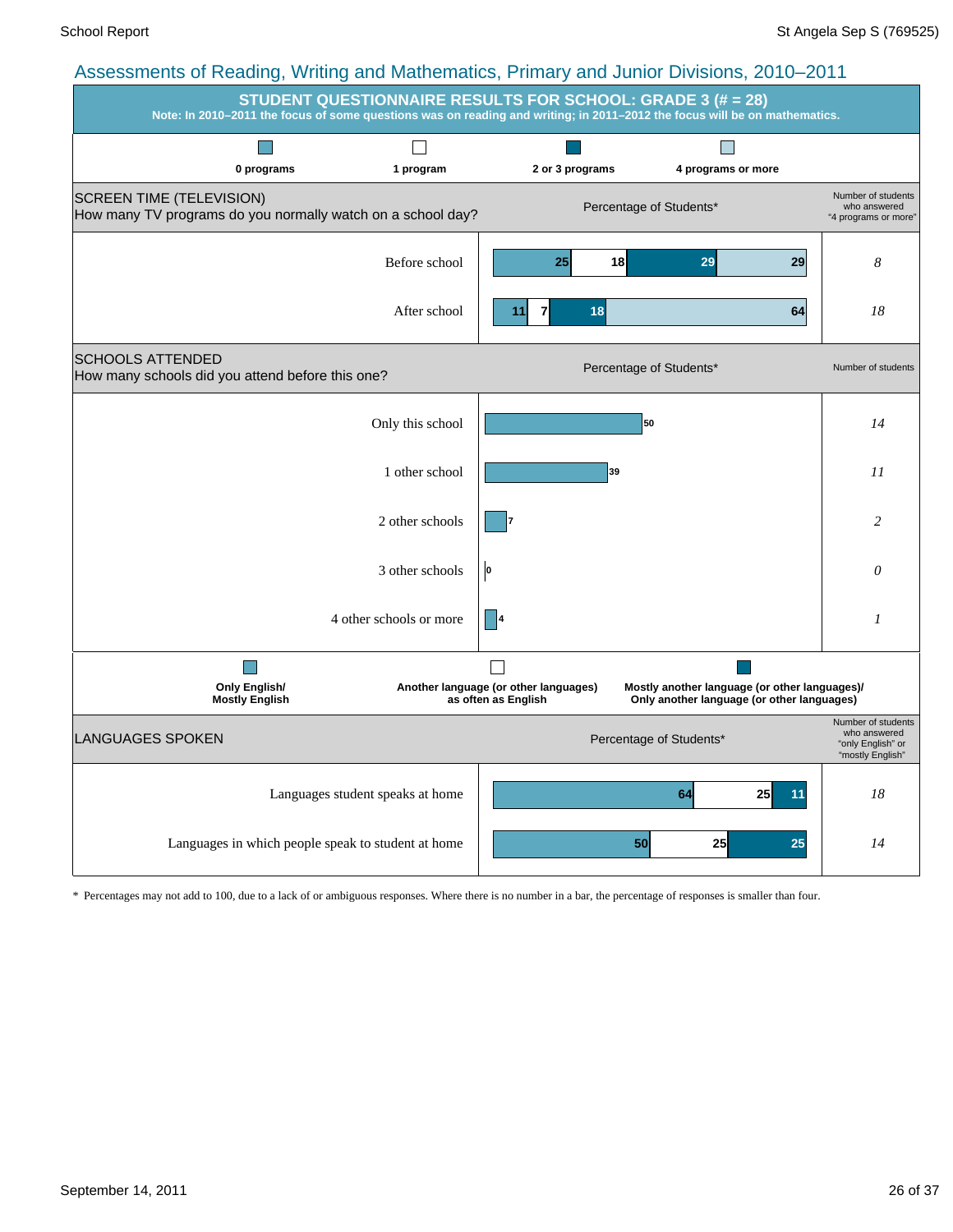| <b>GRADE 3: STUDENT QUESTIONNAIRE RESULTS</b>                                                                                                                                                     | <b>School</b>                                     |                                         |                              | <b>Board</b>                                                                     |                                  |                                                                                                  | <b>Province</b>                                                                                                                             |                                 |                                   |
|---------------------------------------------------------------------------------------------------------------------------------------------------------------------------------------------------|---------------------------------------------------|-----------------------------------------|------------------------------|----------------------------------------------------------------------------------|----------------------------------|--------------------------------------------------------------------------------------------------|---------------------------------------------------------------------------------------------------------------------------------------------|---------------------------------|-----------------------------------|
| FOR SCHOOL, BOARD AND PROVINCE (all students,<br>female, male)<br>Note: In 2010-2011 the focus of some questions was<br>on reading and writing; in 2011-2012 the focus will<br>be on mathematics. | <b>Students</b><br>$= 28$<br>$\overline{a}$<br>¥. | emale <sup>®</sup><br>$= 16$<br>共<br>т. | $= 12$<br><b>Male*</b><br>¥. | <b>Students</b><br>$\overline{5}$ 621)<br>$\mathbf{I}$<br>共                      | 2784)<br>Female*<br>$\rm H$<br>共 | 837)<br>$\mathbf{\tilde{z}}$<br>$\mathbf{\check{o}}$<br>$\rm H$<br>$\bar{\bar{\mathbf{c}}}$<br># | <b>Students</b><br>119869<br>$\mathbf{H}% _{0}\left( \mathbf{1}\right) =\mathbf{H}_{0}\left( \mathbf{1}\right) , \label{eq-qt:}%$<br>$\ast$ | 912)<br>Female*<br>58<br>Ш<br>共 | 957)<br>$= 60$<br><u>Jal</u><br>进 |
| STUDENT ENGAGEMENT IN READING                                                                                                                                                                     |                                                   |                                         |                              | Percentage of students who answered "most of the time" <sup>†</sup>              |                                  |                                                                                                  |                                                                                                                                             |                                 |                                   |
| I like to read.                                                                                                                                                                                   | 32%                                               | 50%                                     | 8%                           | 46%                                                                              | 53%                              | 40%                                                                                              | 50%                                                                                                                                         | 57%                             | 42%                               |
| I am a good reader.                                                                                                                                                                               | 68%                                               | 56%                                     | 83%                          | 63%                                                                              | 64%                              | 61%                                                                                              | 66%                                                                                                                                         | 68%                             | 64%                               |
| I am able to understand difficult reading passages.                                                                                                                                               | 11%                                               | 12%                                     | 8%                           | 29%                                                                              | 28%                              | 30%                                                                                              | 31%                                                                                                                                         | 29%                             | 33%                               |
| I try to do my best when I do reading activities in class.                                                                                                                                        | 86%                                               | 81%                                     | 92%                          | 80%                                                                              | 83%                              | 78%                                                                                              | 83%                                                                                                                                         | 86%                             | 79%                               |
| COGNITIVE STRATEGIES USED IN READING                                                                                                                                                              |                                                   |                                         |                              | Percentage of students who answered "most of the time" <sup>†</sup>              |                                  |                                                                                                  |                                                                                                                                             |                                 |                                   |
| Before I start to read, I try to predict what the text will be<br>about.                                                                                                                          | 18%                                               | 19%                                     | 17%                          | 24%                                                                              | 24%                              | 25%                                                                                              | 21%                                                                                                                                         | 21%                             | 21%                               |
| I make sure that I understand what I am reading.                                                                                                                                                  | 68%                                               | 69%                                     | 67%                          | 69%                                                                              | 72%                              | 65%                                                                                              | 71%                                                                                                                                         | 75%                             | 68%                               |
| I slow down my reading if it is difficult.                                                                                                                                                        | 46%                                               | 31%                                     | 67%                          | 49%                                                                              | 53%                              | 45%                                                                                              | 53%                                                                                                                                         | 57%                             | 48%                               |
| When I come to a word I do not understand, I look for<br>clues (e.g., punctuation, word parts, other words in the<br>sentence).                                                                   | 25%                                               | 44%                                     | 0%                           | 38%                                                                              | 42%                              | 35%                                                                                              | 40%                                                                                                                                         | 44%                             | 36%                               |
| When I am finished reading, I think about what I have<br>read.                                                                                                                                    | 43%                                               | 50%                                     | 33%                          | 42%                                                                              | 45%                              | 40%                                                                                              | 42%                                                                                                                                         | 45%                             | 39%                               |
| READING OUTSIDE SCHOOL                                                                                                                                                                            |                                                   |                                         |                              | Percentage of students who answered "every day or almost every day" <sup>‡</sup> |                                  |                                                                                                  |                                                                                                                                             |                                 |                                   |
| Stories or novels                                                                                                                                                                                 | 18%                                               | 25%                                     | 8%                           | 41%                                                                              | 47%                              | 35%                                                                                              | 44%                                                                                                                                         | 51%                             | 38%                               |
| Comics or graphic novels                                                                                                                                                                          | 39%                                               | 38%                                     | 42%                          | 27%                                                                              | 20%                              | 32%                                                                                              | 23%                                                                                                                                         | 17%                             | 29%                               |
| Books, newspapers, magazines or websites for<br>information                                                                                                                                       | 25%                                               | 31%                                     | 17%                          | 28%                                                                              | 33%                              | 24%                                                                                              | 26%                                                                                                                                         | 30%                             | 23%                               |
| E-mails, text or instant messages                                                                                                                                                                 | 21%                                               | 12%                                     | 33%                          | 21%                                                                              | 22%                              | 20%                                                                                              | 19%                                                                                                                                         | 19%                             | 18%                               |
| Other things                                                                                                                                                                                      | 46%                                               | 50%                                     | 42%                          | 46%                                                                              | 49%                              | 43%                                                                                              | 45%                                                                                                                                         | 47%                             | 42%                               |

\* Only includes students for whom gender data were available.

† Other response options were "sometimes" and "never."

‡ Other response options were "1 to 3 times a week," "1 or 2 times a month" and "never."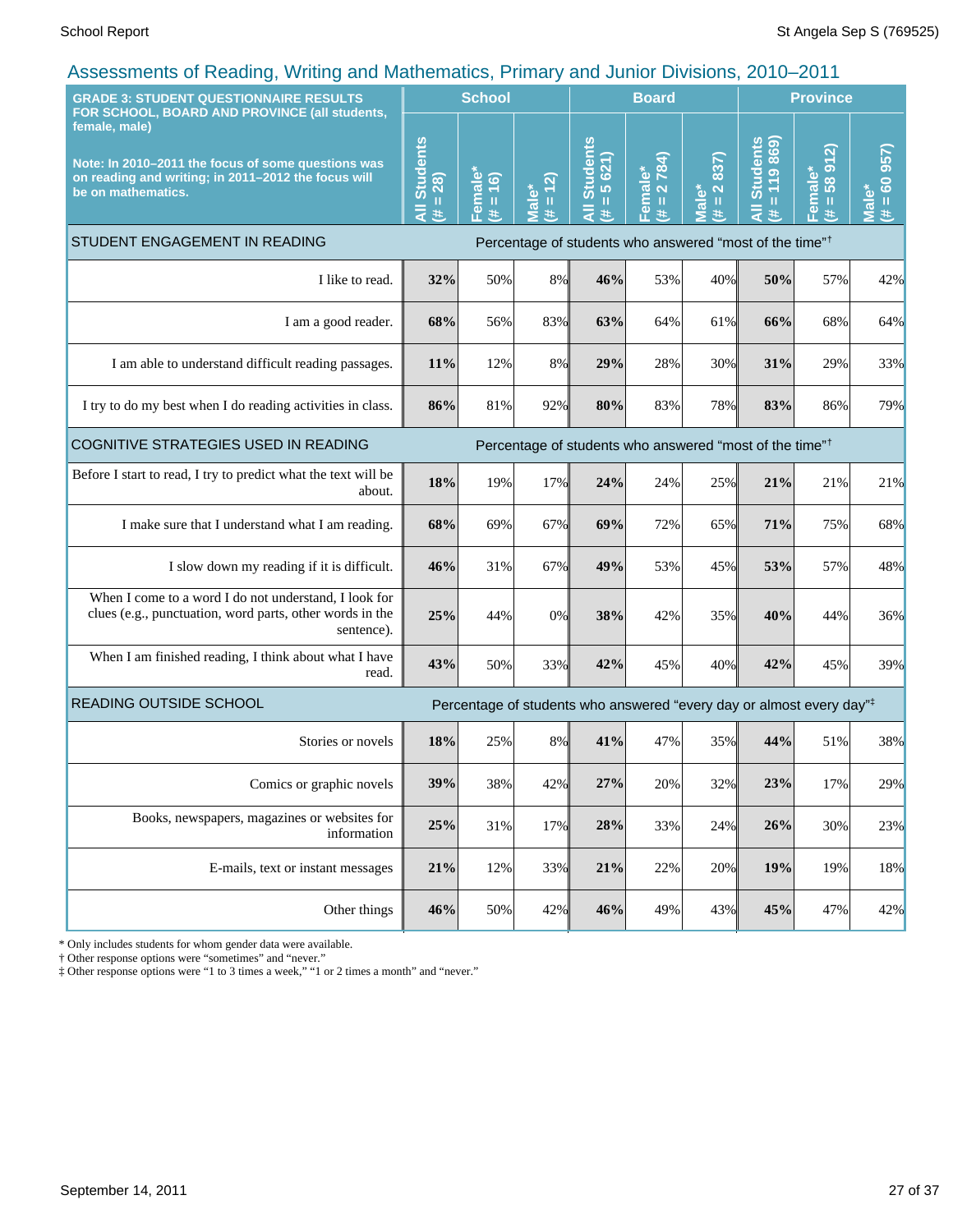| <u>.</u> ,<br><b>GRADE 3: STUDENT QUESTIONNAIRE RESULTS</b><br>FOR SCHOOL, BOARD AND PROVINCE (all students,                                     |                                                 | <b>School</b>                                         |                                         | <b>Board</b>                                      |                                       |                                                                | <b>Province</b>                                                                  |                                                      |                                             |
|--------------------------------------------------------------------------------------------------------------------------------------------------|-------------------------------------------------|-------------------------------------------------------|-----------------------------------------|---------------------------------------------------|---------------------------------------|----------------------------------------------------------------|----------------------------------------------------------------------------------|------------------------------------------------------|---------------------------------------------|
| female, male)<br>Note: In 2010-2011 the focus of some questions was<br>on reading and writing; in 2011-2012 the focus will<br>be on mathematics. | <b>Students</b><br>28)<br>$\mathbf H$<br>₹<br>共 | emale <sup>®</sup><br>(91)<br>$\mathbf{H}$<br>共<br>n. | (2)<br><b>Male*</b><br>$\mathbf u$<br>共 | <b>All Students</b><br>5 621)<br>$\mathbf I$<br>巷 | 2784)<br>Female*<br>$\mathbf{H}$<br>进 | 837)<br>$\mathbf{\tilde{N}}$<br>ale*<br>$\mathbf{u}$<br>$\ast$ | 119869<br><b>Students</b><br>$\mathbf{I}$<br>$\ast$                              | $\widehat{\mathbf{z}}$<br>58 91<br>Female*<br>Ш<br>违 | 957)<br>$\frac{1}{100}$<br><b>Male</b><br>进 |
| STUDENT ENGAGEMENT IN WRITING                                                                                                                    |                                                 |                                                       |                                         |                                                   |                                       |                                                                | Percentage of students who answered "most of the time" <sup>†</sup>              |                                                      |                                             |
| I like to write.                                                                                                                                 | 39%                                             | 38%                                                   | 42%                                     | 47%                                               | 52%                                   | 41%                                                            | 48%                                                                              | 56%                                                  | 40%                                         |
| I am a good writer.                                                                                                                              | 32%                                             | 31%                                                   | 33%                                     | 44%                                               | 51%                                   | 37%                                                            | 49%                                                                              | 56%                                                  | 42%                                         |
| I am able to communicate my ideas in writing.                                                                                                    | 39%                                             | 44%                                                   | 33%                                     | 40%                                               | 42%                                   | 39%                                                            | 44%                                                                              | 45%                                                  | 42%                                         |
| I try to do my best when I do writing activities in class.                                                                                       | 75%                                             | 69%                                                   | 83%                                     | 79%                                               | 82%                                   | 76%                                                            | 81%                                                                              | 85%                                                  | 77%                                         |
| COGNITIVE STRATEGIES USED IN WRITING                                                                                                             |                                                 |                                                       |                                         |                                                   |                                       |                                                                | Percentage of students who answered "most of the time" <sup>†</sup>              |                                                      |                                             |
| I organize my ideas before I start to write.                                                                                                     | 43%                                             | 38%                                                   | 50%                                     | 44%                                               | 47%                                   | 41%                                                            | 43%                                                                              | 47%                                                  | 39%                                         |
| I edit my writing to make it better.                                                                                                             | 39%                                             | 25%                                                   | 58%                                     | 47%                                               | 51%                                   | 42%                                                            | 48%                                                                              | 54%                                                  | 43%                                         |
| I check my writing for spelling and grammar.                                                                                                     | 21%                                             | 12%                                                   | 33%                                     | 48%                                               | 52%                                   | 45%                                                            | 48%                                                                              | 53%                                                  | 43%                                         |
| <b>WRITING OUTSIDE SCHOOL</b>                                                                                                                    |                                                 |                                                       |                                         |                                                   |                                       |                                                                | Percentage of students who answered "every day or almost every day"#             |                                                      |                                             |
| <b>Stories</b>                                                                                                                                   | 21%                                             | 19%                                                   | 25%                                     | 17%                                               | 20%                                   | 14%                                                            | 16%                                                                              | 20%                                                  | 13%                                         |
| Journal entries                                                                                                                                  | 21%                                             | 38%                                                   | 0%                                      | 16%                                               | 22%                                   | 11%                                                            | 14%                                                                              | 20%                                                  | 9%                                          |
| E-mail, text or instant messages                                                                                                                 | 14%                                             | 12%                                                   | 17%                                     | 20%                                               | 20%                                   | 19%                                                            | 18%                                                                              | 18%                                                  | 17%                                         |
| Letters                                                                                                                                          | 7%                                              | 12%                                                   | 0%                                      | 12%                                               | 14%                                   | 10%                                                            | 11%                                                                              | 13%                                                  | 9%                                          |
| Other things                                                                                                                                     | 32%                                             | 31%                                                   | 33%                                     | 38%                                               | 41%                                   | 35%                                                            | 34%                                                                              | 38%                                                  | 30%                                         |
| INSTRUCTIONAL TOOLS USED IN READING AND<br><b>WRITING</b>                                                                                        |                                                 |                                                       |                                         |                                                   |                                       |                                                                | Percentage of students who answered "most of the time" <sup>†</sup>              |                                                      |                                             |
| A computer for reading activities                                                                                                                | 18%                                             | 19%                                                   | 17%                                     | 14%                                               | 13%                                   | 15%                                                            | 15%                                                                              | 14%                                                  | 16%                                         |
| A computer for writing activities                                                                                                                | 54%                                             | 44%                                                   | 67%                                     | 18%                                               | 18%                                   | 17%                                                            | 21%                                                                              | 20%                                                  | 21%                                         |
| Reading and writing tools (e.g., a dictionary, thesaurus,<br>word wall, editing checklist)                                                       | 54%                                             | 50%                                                   | 58%                                     | 41%                                               | 46%                                   | 37%                                                            | 41%                                                                              | 46%                                                  | 36%                                         |
| <b>OUT-OF-SCHOOL ACTIVITIES</b>                                                                                                                  |                                                 |                                                       |                                         |                                                   |                                       |                                                                | Percentage of students who answered "every day or almost every day" <sup>‡</sup> |                                                      |                                             |
| I read by myself.                                                                                                                                | 50%                                             | 44%                                                   | 58%                                     | 51%                                               | 58%                                   | 44%                                                            | 53%                                                                              | 60%                                                  | 46%                                         |
| I play video games.                                                                                                                              | 46%                                             | 19%                                                   | 83%                                     | 41%                                               | 23%                                   | 59%                                                            | 40%                                                                              | 20%                                                  | 58%                                         |
| I use the Internet.                                                                                                                              | 43%                                             | 44%                                                   | 42%                                     | 47%                                               | 44%                                   | 50%                                                            | 44%                                                                              | 41%                                                  | 48%                                         |
| I participate in sports or other physical activities.                                                                                            | 32%                                             | 31%                                                   | 33%                                     | 47%                                               | 41%                                   | 53%                                                            | 49%                                                                              | 44%                                                  | 54%                                         |
| I participate in art, music, dance or drama activities.                                                                                          | 21%                                             | 12%                                                   | 33%                                     | 28%                                               | 37%                                   | 20%                                                            | 28%                                                                              | 37%                                                  | 19%                                         |
| I participate in after-school clubs.                                                                                                             | 18%                                             | 19%                                                   | 17%                                     | 13%                                               | 12%                                   | 13%                                                            | 12%                                                                              | 13%                                                  | 12%                                         |
|                                                                                                                                                  |                                                 |                                                       |                                         |                                                   |                                       |                                                                |                                                                                  |                                                      |                                             |

\* Only includes students for whom gender data were available. † Other response options were "sometimes" and "never."

‡ Other response options were "1 to 3 times a week," "1 or 2 times a month" and "never."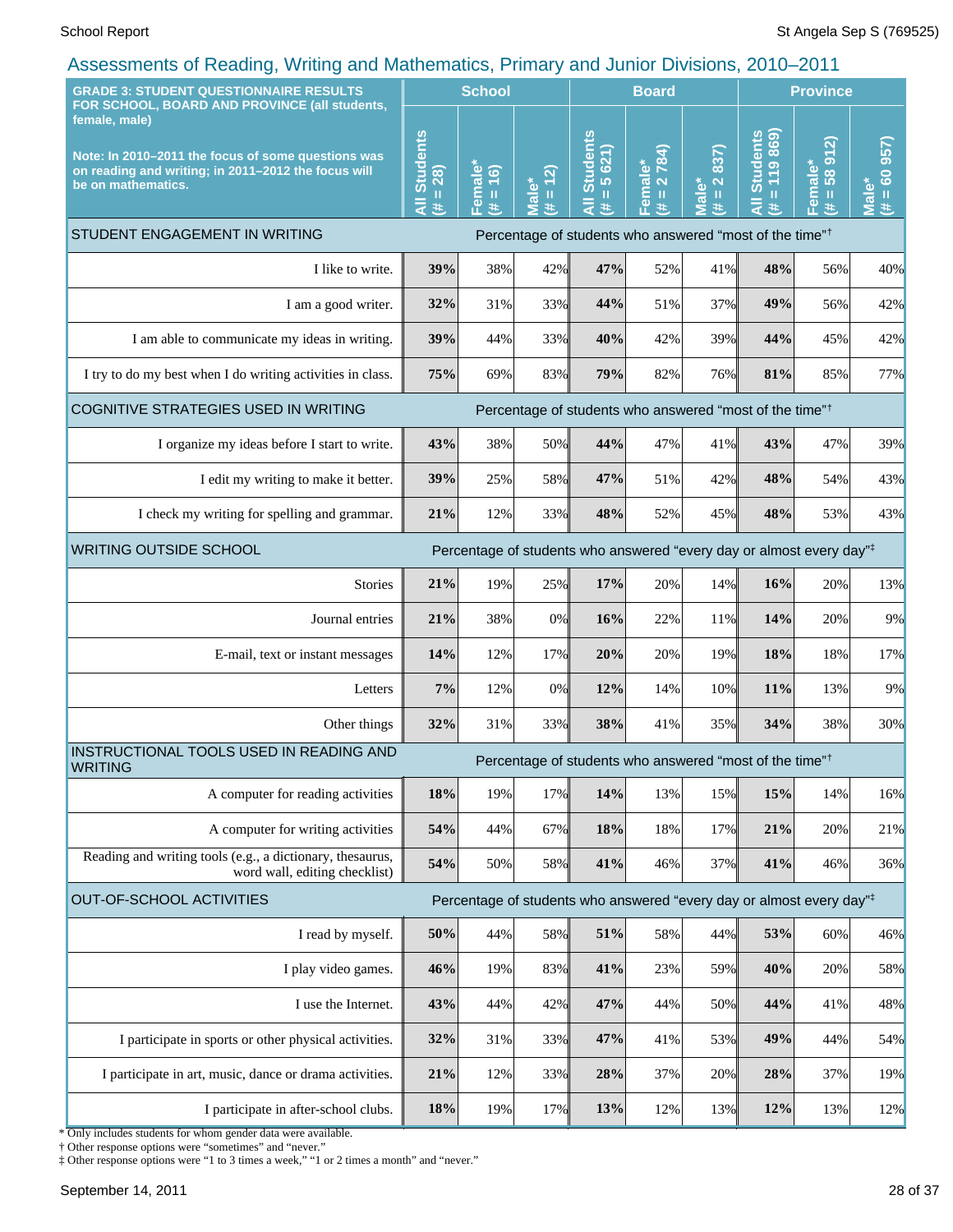| <b>GRADE 3: STUDENT QUESTIONNAIRE RESULTS</b><br>FOR SCHOOL, BOARD AND PROVINCE (all students,<br>female, male)<br>Note: In 2010-2011 the focus of some questions was<br>on reading and writing; in 2011-2012 the focus will<br>be on mathematics. |                                     | <b>School</b>                      |                                         |                                                                       | <b>Board</b>                                 |                                                                                |                                 | <b>Province</b>             |                                             |  |  |
|----------------------------------------------------------------------------------------------------------------------------------------------------------------------------------------------------------------------------------------------------|-------------------------------------|------------------------------------|-----------------------------------------|-----------------------------------------------------------------------|----------------------------------------------|--------------------------------------------------------------------------------|---------------------------------|-----------------------------|---------------------------------------------|--|--|
|                                                                                                                                                                                                                                                    |                                     | Female*<br>(6)<br>$\mathbf H$<br>进 | (2)<br><b>Male*</b><br>$\mathbf u$<br>违 | <b>Students</b><br>5621)<br>Ш<br>Ę<br>违                               | 2784)<br>Female*<br>$\, \, \mathrm{II}$<br>主 | 837)<br>$\overline{\mathbf{N}}$<br>lale <sup>*</sup><br>$\mathbf{I}$<br>美<br>Ξ | $= 119860$<br>All Students<br>共 | 912<br>Female*<br>(# = 58 9 | 60957<br><b>Male</b> *<br>$\mathbf{u}$<br>违 |  |  |
| <b>SCREEN TIME (WATCHING TV)</b>                                                                                                                                                                                                                   |                                     |                                    |                                         | Percentage of students who answered "4 programs or more" <sup>†</sup> |                                              |                                                                                |                                 |                             |                                             |  |  |
| Before school                                                                                                                                                                                                                                      | 29%                                 | 19%                                | 42%                                     | 12%                                                                   | 8%                                           | 15%                                                                            | 11%                             | 8%                          | 15%                                         |  |  |
| After school                                                                                                                                                                                                                                       | 64%                                 | 69%                                | 58%                                     | 60%                                                                   | 57%                                          | 64%                                                                            | 54%                             | 49%                         | 58%                                         |  |  |
| PARENTAL ENGAGEMENT                                                                                                                                                                                                                                |                                     |                                    |                                         | Percentage of students who answered "every day or almost every day"#  |                                              |                                                                                |                                 |                             |                                             |  |  |
| We talk about the reading and writing work $\overline{I}$ do in<br>school.                                                                                                                                                                         | 25%                                 | 25%                                | 25%                                     | 36%                                                                   | 40%                                          | 32%                                                                            | 33%                             | 37%                         | 29%                                         |  |  |
| We talk about the activities I do in school.                                                                                                                                                                                                       | 29%                                 | 38%                                | 17%                                     | 46%                                                                   | 50%                                          | 42%                                                                            | 44%                             | 49%                         | 39%                                         |  |  |
| We read together.                                                                                                                                                                                                                                  | 21%                                 | 12%                                | 33%                                     | 20%                                                                   | 23%                                          | 17%                                                                            | 21%                             | 24%                         | 19%                                         |  |  |
| We look at my school agenda.                                                                                                                                                                                                                       | 43%                                 | 50%                                | 33%                                     | 49%                                                                   | 49%                                          | 49%                                                                            | 54%                             | 55%                         | 52%                                         |  |  |
| We use a computer together.                                                                                                                                                                                                                        | 32%                                 | 38%                                | 25%                                     | 17%                                                                   | 18%                                          | 17%                                                                            | 14%                             | 14%                         | 14%                                         |  |  |
| <b>SCHOOLS ATTENDED</b>                                                                                                                                                                                                                            | Percentage of students <sup>§</sup> |                                    |                                         |                                                                       |                                              |                                                                                |                                 |                             |                                             |  |  |
| Only this school/1 other school                                                                                                                                                                                                                    | 89%                                 | 94%                                | 83%                                     | 80%                                                                   | 81%                                          | 78%                                                                            | 78%                             | 79%                         | 78%                                         |  |  |
| 2 other schools/3 other schools                                                                                                                                                                                                                    | 7%                                  | 6%                                 | 8%                                      | 15%                                                                   | 15%                                          | 16%                                                                            | 16%                             | 16%                         | 16%                                         |  |  |
| 4 other schools or more                                                                                                                                                                                                                            | 4%                                  | 0%                                 | 8%                                      | 4%                                                                    | 3%                                           | 4%                                                                             | 4%                              | 4%                          | 4%                                          |  |  |
| LANGUAGES STUDENTS SPEAK AT HOME                                                                                                                                                                                                                   |                                     |                                    |                                         |                                                                       | Percentage of students <sup>§</sup>          |                                                                                |                                 |                             |                                             |  |  |
| Only English/Mostly English                                                                                                                                                                                                                        | 64%                                 | 69%                                | 58%                                     | 57%                                                                   | 54%                                          | 60%                                                                            | 71%                             | 70%                         | 73%                                         |  |  |
| Another language (or other languages) as often as English                                                                                                                                                                                          | 25%                                 | 19%                                | 33%                                     | 26%                                                                   | 28%                                          | 23%                                                                            | 17%                             | 18%                         | 15%                                         |  |  |
| Mostly another language (or other languages)/<br>Only another language (or other languages)                                                                                                                                                        | 11%                                 | 12%                                | 8%                                      | 16%                                                                   | 17%                                          | 15%                                                                            | 11%                             | $11\%$                      | 10%                                         |  |  |
| LANGUAGES SPOKEN TO STUDENTS AT HOME                                                                                                                                                                                                               |                                     |                                    |                                         |                                                                       | Percentage of students <sup>§</sup>          |                                                                                |                                 |                             |                                             |  |  |
| Only English/Mostly English                                                                                                                                                                                                                        | 50%                                 | 50%                                | 50%                                     | 49%                                                                   | 46%                                          | 53%                                                                            | 69%                             | 67%                         | 70%                                         |  |  |
| Another language (or other languages) as often as English                                                                                                                                                                                          | 25%                                 | 25%                                | 25%                                     | 24%                                                                   | 26%                                          | 22%                                                                            | 14%                             | 15%                         | 14%                                         |  |  |
| Mostly another language (or other languages)/<br>Only another language (or other languages)                                                                                                                                                        | 25%                                 | 25%                                | 25%                                     | 26%                                                                   | 27%                                          | 24%                                                                            | 16%                             | 17%                         | 15%                                         |  |  |

\* Only includes students for whom gender data were available.

† Other response options were "2 or 3 programs," "1 program" and "0 programs."

‡ Other response options were "1 to 3 times a week," "1 or 2 times a month" and "never."

§ Percentages may not add to 100, due to a lack of or ambiguous responses.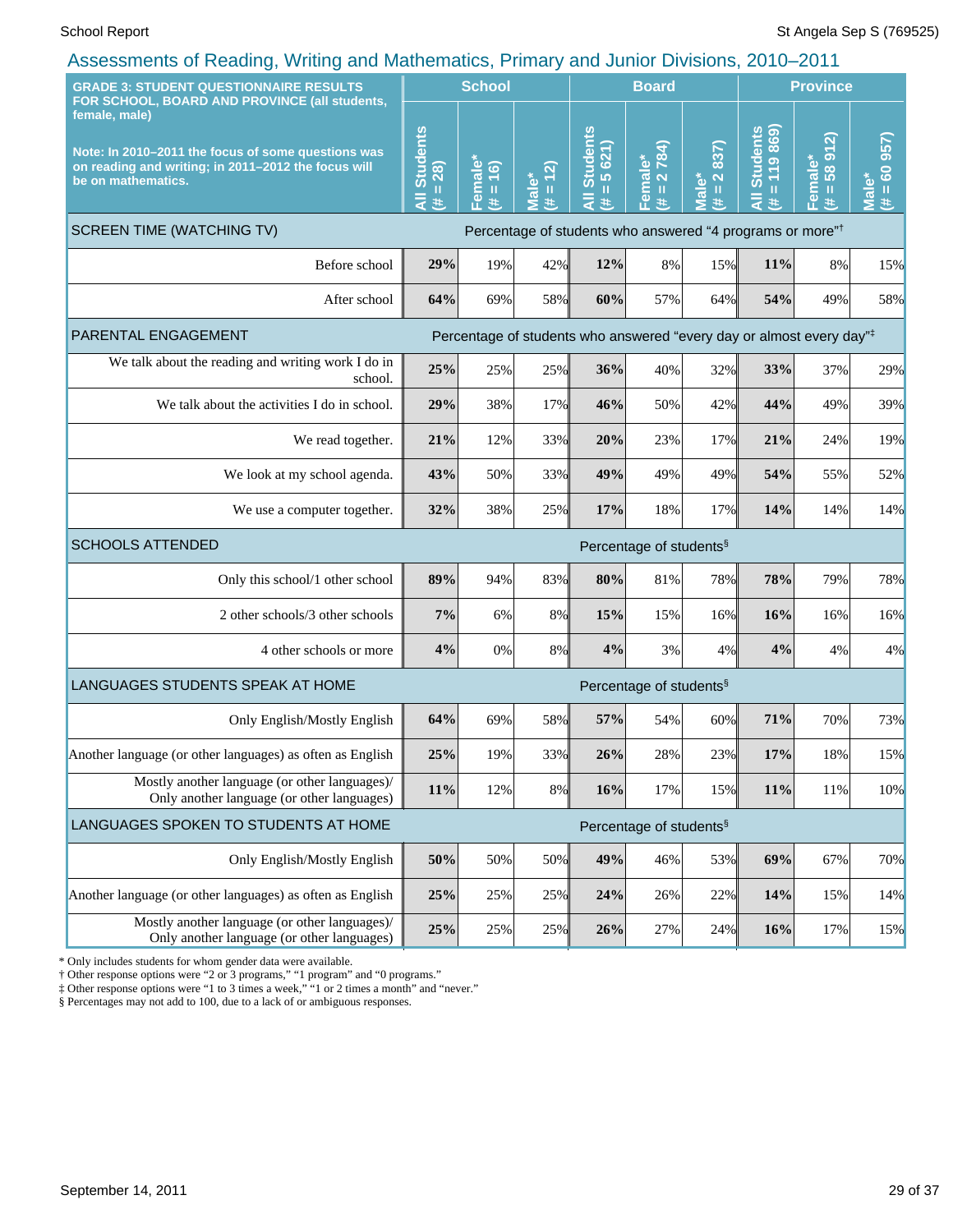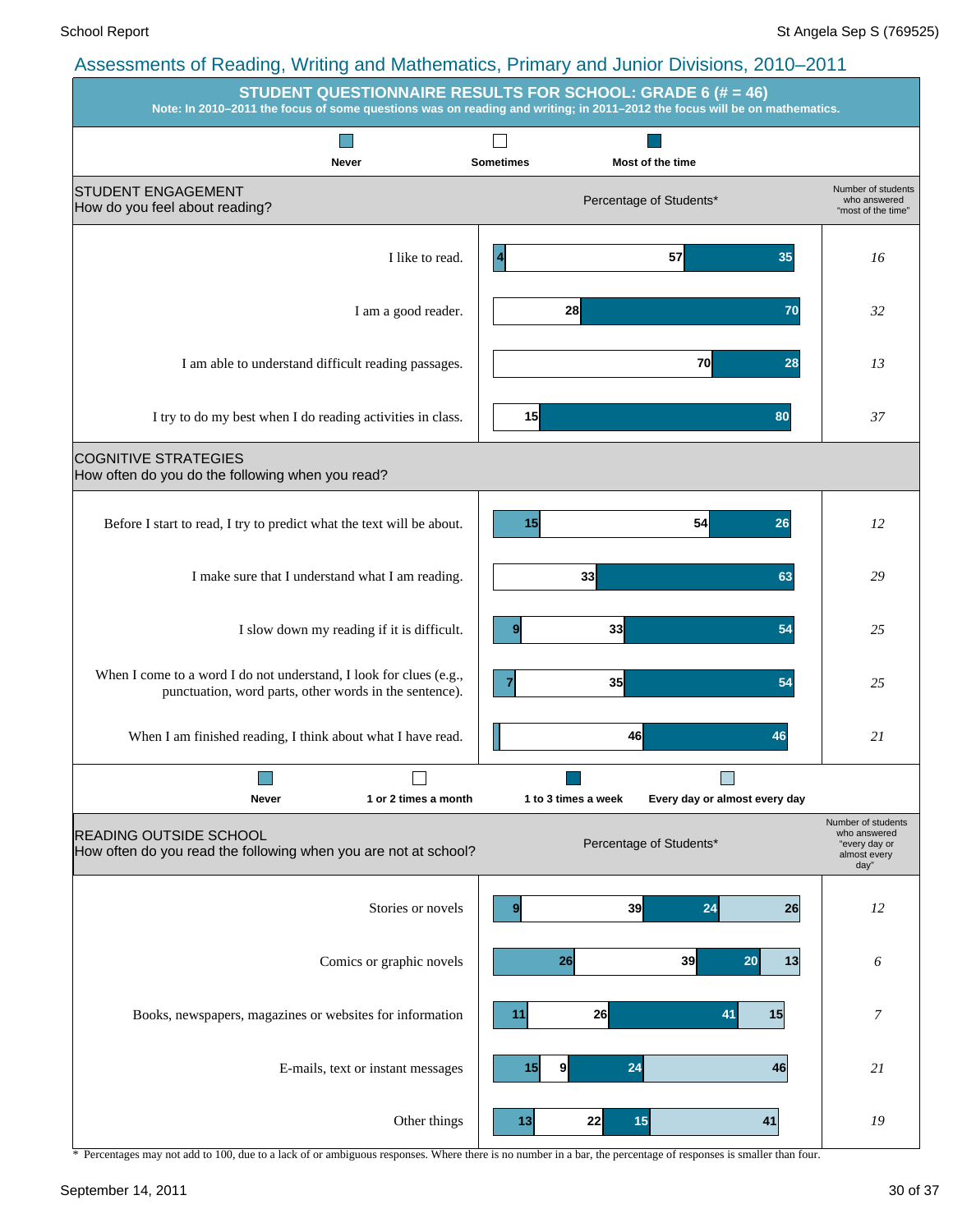|                                                                                                                                  | <b>STUDENT QUESTIONNAIRE RESULTS FOR SCHOOL: GRADE 6 (# = 46)</b><br>Note: In 2010-2011 the focus of some questions was on reading and writing; in 2011-2012 the focus will be on mathematics. |                                                                          |
|----------------------------------------------------------------------------------------------------------------------------------|------------------------------------------------------------------------------------------------------------------------------------------------------------------------------------------------|--------------------------------------------------------------------------|
|                                                                                                                                  |                                                                                                                                                                                                |                                                                          |
| Never<br><b>STUDENT ENGAGEMENT</b><br>How do you feel about writing?                                                             | <b>Sometimes</b><br>Most of the time<br>Percentage of Students*                                                                                                                                | Number of students<br>who answered<br>"most of the<br>time"              |
| I like to write.                                                                                                                 | 65<br>28                                                                                                                                                                                       | 13                                                                       |
| I am a good writer.                                                                                                              | 63<br>33                                                                                                                                                                                       | 15                                                                       |
| I am able to communicate my ideas in writing.                                                                                    | 41<br>52                                                                                                                                                                                       | 24                                                                       |
| I try to do my best when I do writing activities in class.                                                                       | 11<br>85                                                                                                                                                                                       | 39                                                                       |
| <b>COGNITIVE STRATEGIES</b><br>How often do you do the following when you write?                                                 |                                                                                                                                                                                                |                                                                          |
| I organize my ideas before I start to write.                                                                                     | 61<br>28                                                                                                                                                                                       | 13                                                                       |
| I edit my writing to make it better.                                                                                             | 22<br>65                                                                                                                                                                                       | 30                                                                       |
| I check my writing for spelling and grammar.                                                                                     | 30<br>61                                                                                                                                                                                       | 28                                                                       |
| 1 or 2 times a month<br>Never                                                                                                    | 1 to 3 times a week<br>Every day or almost every day                                                                                                                                           |                                                                          |
| <b>WRITING OUTSIDE SCHOOL</b><br>How often do you write the following (using paper or a computer)<br>when you are not at school? | Percentage of Students*                                                                                                                                                                        | Number of students<br>who answered<br>"every day or<br>almost every day" |
| <b>Stories</b>                                                                                                                   | 26<br>46<br>22                                                                                                                                                                                 |                                                                          |
| Journal entries                                                                                                                  | 26<br>43<br>17<br>$11$                                                                                                                                                                         | $\sqrt{2}$                                                               |
| E-mail, text or instant messages                                                                                                 | 13<br>22<br>48<br>11                                                                                                                                                                           | $22\,$                                                                   |
| Letters                                                                                                                          | 37<br>35<br>$15$ 4                                                                                                                                                                             | $\sqrt{2}$                                                               |
| Other things                                                                                                                     | 24<br>24<br>22<br>24                                                                                                                                                                           | $II$                                                                     |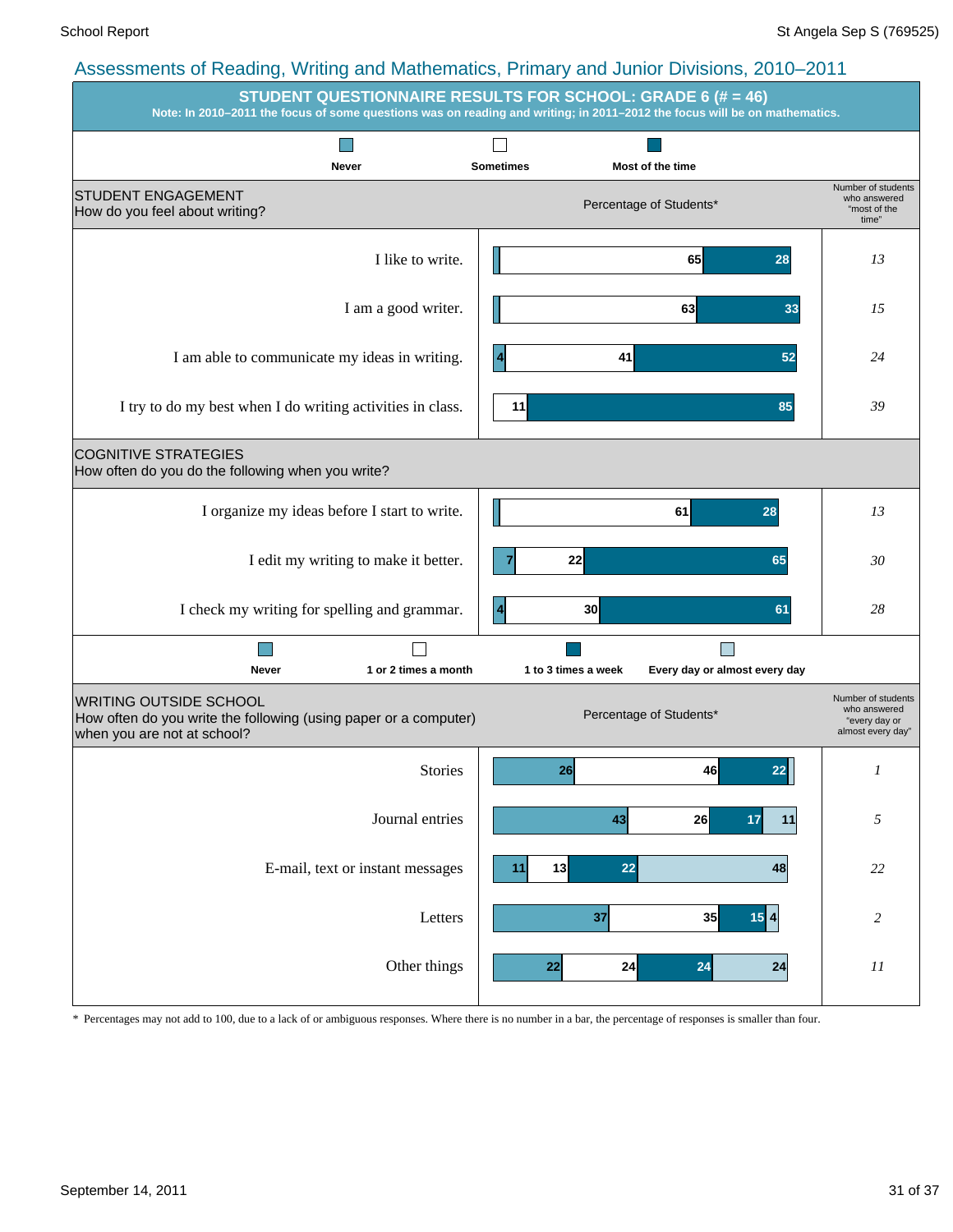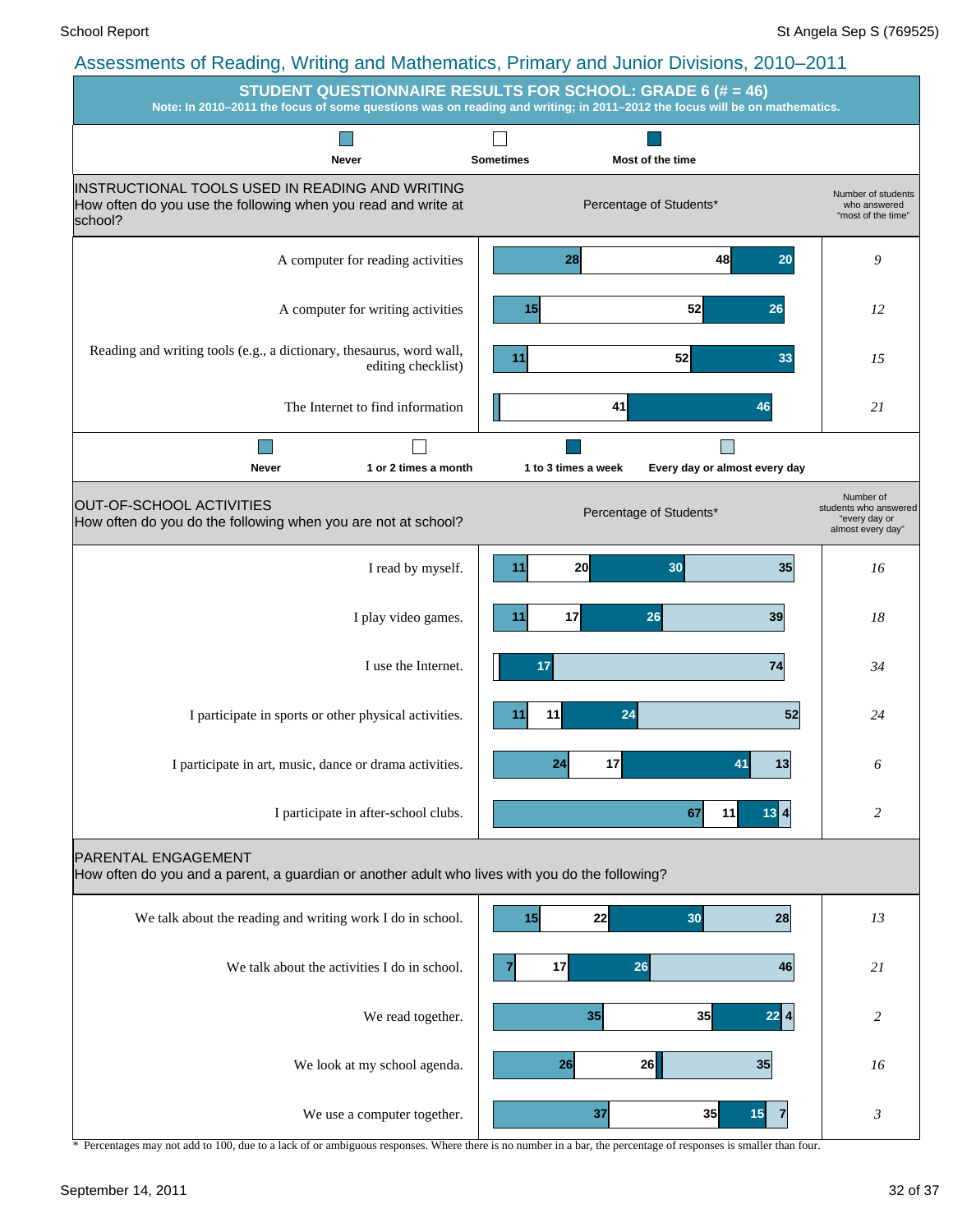|                                                                                                   | <b>STUDENT QUESTIONNAIRE RESULTS FOR SCHOOL: GRADE 6 (# = 46)</b><br>Note: In 2010-2011 the focus of some questions was on reading and writing; in 2011-2012 the focus will be on mathematics. |                                                              |                         |                                                                                             |                                                                                 |
|---------------------------------------------------------------------------------------------------|------------------------------------------------------------------------------------------------------------------------------------------------------------------------------------------------|--------------------------------------------------------------|-------------------------|---------------------------------------------------------------------------------------------|---------------------------------------------------------------------------------|
| None                                                                                              | About half an hour/<br>About 1 hour                                                                                                                                                            | About 2 hours                                                |                         | About 3 hours/<br>More than 3 hours                                                         |                                                                                 |
| <b>SCREEN TIME</b><br>How many hours do you usually spend doing the following on a<br>school day? |                                                                                                                                                                                                |                                                              | Percentage of Students* |                                                                                             | Number of students<br>who answered<br>"about 3 hours" or<br>"more than 3 hours" |
| <b>Before School</b>                                                                              | Watching TV.                                                                                                                                                                                   | 26                                                           |                         | 67                                                                                          | 0                                                                               |
|                                                                                                   | Playing video games.                                                                                                                                                                           |                                                              | 72                      | 20 4                                                                                        | 2                                                                               |
|                                                                                                   | Using the Internet.                                                                                                                                                                            |                                                              | 65                      | 28                                                                                          | 1                                                                               |
| After School                                                                                      | Watching TV.                                                                                                                                                                                   |                                                              | 43<br>22                | 28                                                                                          | 13                                                                              |
|                                                                                                   | Playing video games.                                                                                                                                                                           | 22                                                           | 46                      | 15<br>11                                                                                    | 7                                                                               |
|                                                                                                   | Using the Internet.                                                                                                                                                                            |                                                              | 17<br>43                | 35                                                                                          | 16                                                                              |
| <b>SCHOOLS ATTENDED</b><br>How many schools did you attend before this one?                       |                                                                                                                                                                                                |                                                              | Percentage of Students* |                                                                                             | Number of students                                                              |
|                                                                                                   | Only this school                                                                                                                                                                               |                                                              | 59                      |                                                                                             | 27                                                                              |
|                                                                                                   | 1 other school                                                                                                                                                                                 | 17                                                           |                         |                                                                                             | 8                                                                               |
|                                                                                                   | 2 other schools                                                                                                                                                                                | 17                                                           |                         |                                                                                             | 8                                                                               |
|                                                                                                   | 3 other schools                                                                                                                                                                                | $\parallel$                                                  |                         |                                                                                             | 1                                                                               |
|                                                                                                   | 4 other schools or more                                                                                                                                                                        | $\ $ <sup>2</sup>                                            |                         |                                                                                             | 1                                                                               |
| <b>Only English/</b><br><b>Mostly English</b>                                                     |                                                                                                                                                                                                | Another language (or other languages)<br>as often as English |                         | Mostly another language (or other languages)/<br>Only another language (or other languages) |                                                                                 |
| <b>LANGUAGES SPOKEN</b>                                                                           |                                                                                                                                                                                                |                                                              | Percentage of Students* |                                                                                             | Number of students<br>who answered<br>"only English" or<br>"mostly English"     |
|                                                                                                   | Languages student speaks at home                                                                                                                                                               | 33                                                           |                         | 48<br>17                                                                                    | 15                                                                              |
|                                                                                                   | Languages in which people speak to student at home                                                                                                                                             | 30                                                           | 28                      | 35                                                                                          | 14                                                                              |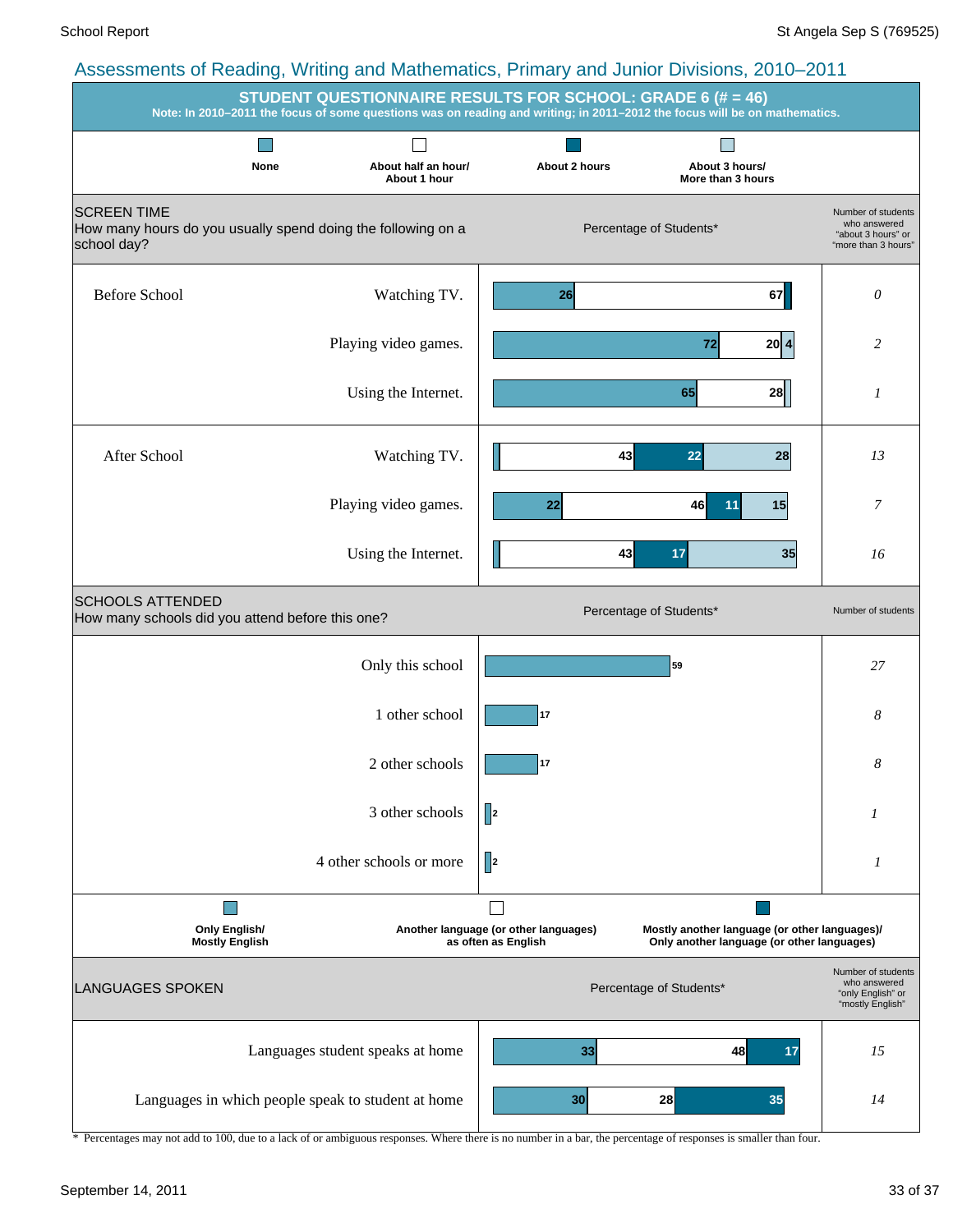| <b>GRADE 6: STUDENT QUESTIONNAIRE RESULTS</b>                                                                                                                                                     |                                    | <b>School</b>                                         |                       | <b>Board</b>                                                                     |                                                  |                                                                    | <b>Province</b>                                 |                                            |                                                |
|---------------------------------------------------------------------------------------------------------------------------------------------------------------------------------------------------|------------------------------------|-------------------------------------------------------|-----------------------|----------------------------------------------------------------------------------|--------------------------------------------------|--------------------------------------------------------------------|-------------------------------------------------|--------------------------------------------|------------------------------------------------|
| FOR SCHOOL, BOARD AND PROVINCE (all students,<br>female, male)<br>Note: In 2010-2011 the focus of some questions was<br>on reading and writing; in 2011-2012 the focus will<br>be on mathematics. | <b>All Students</b><br>$= 46$<br># | emale <sup>*</sup><br>(22)<br>$\mathbf{0}$<br>进<br>т. | $= 24$<br>Male*<br>¥. | <b>Students</b><br>$= 6458$<br>Ę<br>y.                                           | 162)<br>Female*<br>$\infty$<br>$\mathbf{I}$<br>巷 | 295)<br>$\infty$<br>ؙۜ۫ۜۜڡ<br>$\rm{II}$<br>$\bar{\mathbf{c}}$<br>共 | <b>Students</b><br>127973)<br>$\mathbf{H}$<br>共 | 590)<br>Female*<br>62<br>$\mathbf{u}$<br>巷 | 359)<br>$= 65$<br>$\overline{\mathbf{a}}$<br>进 |
| STUDENT ENGAGEMENT IN READING                                                                                                                                                                     |                                    |                                                       |                       | Percentage of students who answered "most of the time" <sup>†</sup>              |                                                  |                                                                    |                                                 |                                            |                                                |
| I like to read.                                                                                                                                                                                   | 35%                                | 41%                                                   | 29%                   | 42%                                                                              | 51%                                              | 33%                                                                | 50%                                             | 59%                                        | 41%                                            |
| I am a good reader.                                                                                                                                                                               | 70%                                | 73%                                                   | 67%                   | 62%                                                                              | 65%                                              | 59%                                                                | 66%                                             | 70%                                        | 63%                                            |
| I am able to understand difficult reading passages.                                                                                                                                               | 28%                                | 14%                                                   | 42%                   | 38%                                                                              | 36%                                              | 40%                                                                | 40%                                             | 39%                                        | 41%                                            |
| I try to do my best when I do reading activities in class.                                                                                                                                        | 80%                                | 73%                                                   | 88%                   | 79%                                                                              | 82%                                              | 75%                                                                | 81%                                             | 85%                                        | 76%                                            |
| COGNITIVE STRATEGIES USED IN READING<br>Percentage of students who answered "most of the time" <sup>†</sup>                                                                                       |                                    |                                                       |                       |                                                                                  |                                                  |                                                                    |                                                 |                                            |                                                |
| Before I start to read, I try to predict what the text will be<br>about.                                                                                                                          | 26%                                | 18%                                                   | 33%                   | 17%                                                                              | 16%                                              | 17%                                                                | 14%                                             | 13%                                        | 15%                                            |
| I make sure that I understand what I am reading.                                                                                                                                                  | 63%                                | 50%                                                   | 75%                   | 71%                                                                              | 74%                                              | 67%                                                                | 71%                                             | 75%                                        | 67%                                            |
| I slow down my reading if it is difficult.                                                                                                                                                        | 54%                                | 73%                                                   | 38%                   | 54%                                                                              | 60%                                              | 47%                                                                | 56%                                             | 62%                                        | 51%                                            |
| When I come to a word I do not understand, I look for<br>clues (e.g., punctuation, word parts, other words in the<br>sentence).                                                                   | 54%                                | 45%                                                   | 62%                   | 44%                                                                              | 48%                                              | 40%                                                                | 44%                                             | 48%                                        | 39%                                            |
| When I am finished reading, I think about what I have<br>read.                                                                                                                                    | 46%                                | 45%                                                   | 46%                   | 42%                                                                              | 45%                                              | 39%                                                                | 42%                                             | 45%                                        | 39%                                            |
| READING OUTSIDE SCHOOL                                                                                                                                                                            |                                    |                                                       |                       | Percentage of students who answered "every day or almost every day" <sup>‡</sup> |                                                  |                                                                    |                                                 |                                            |                                                |
| Stories or novels                                                                                                                                                                                 | 26%                                | 36%                                                   | 17%                   | 25%                                                                              | 32%                                              | 19%                                                                | 35%                                             | 43%                                        | 27%                                            |
| Comics or graphic novels                                                                                                                                                                          | 13%                                | 9%                                                    | 17%                   | 15%                                                                              | 12%                                              | 19%                                                                | 14%                                             | 10%                                        | 18%                                            |
| Books, newspapers, magazines or websites for<br>information                                                                                                                                       | 15%                                | 14%                                                   | 17%                   | 28%                                                                              | 31%                                              | 24%                                                                | 26%                                             | 28%                                        | 24%                                            |
| E-mails, text or instant messages                                                                                                                                                                 | 46%                                | 55%                                                   | 38%                   | 48%                                                                              | 55%                                              | 41%                                                                | 48%                                             | 55%                                        | 41%                                            |
| Other things                                                                                                                                                                                      | 41%                                | 32%                                                   | 50%                   | 35%                                                                              | 36%                                              | 34%                                                                | 34%                                             | 35%                                        | 34%                                            |

\* Only includes students for whom gender data were available.

† Other response options were "sometimes" and "never."

‡ Other response options were "1 to 3 times a week," "1 or 2 times a month" and "never."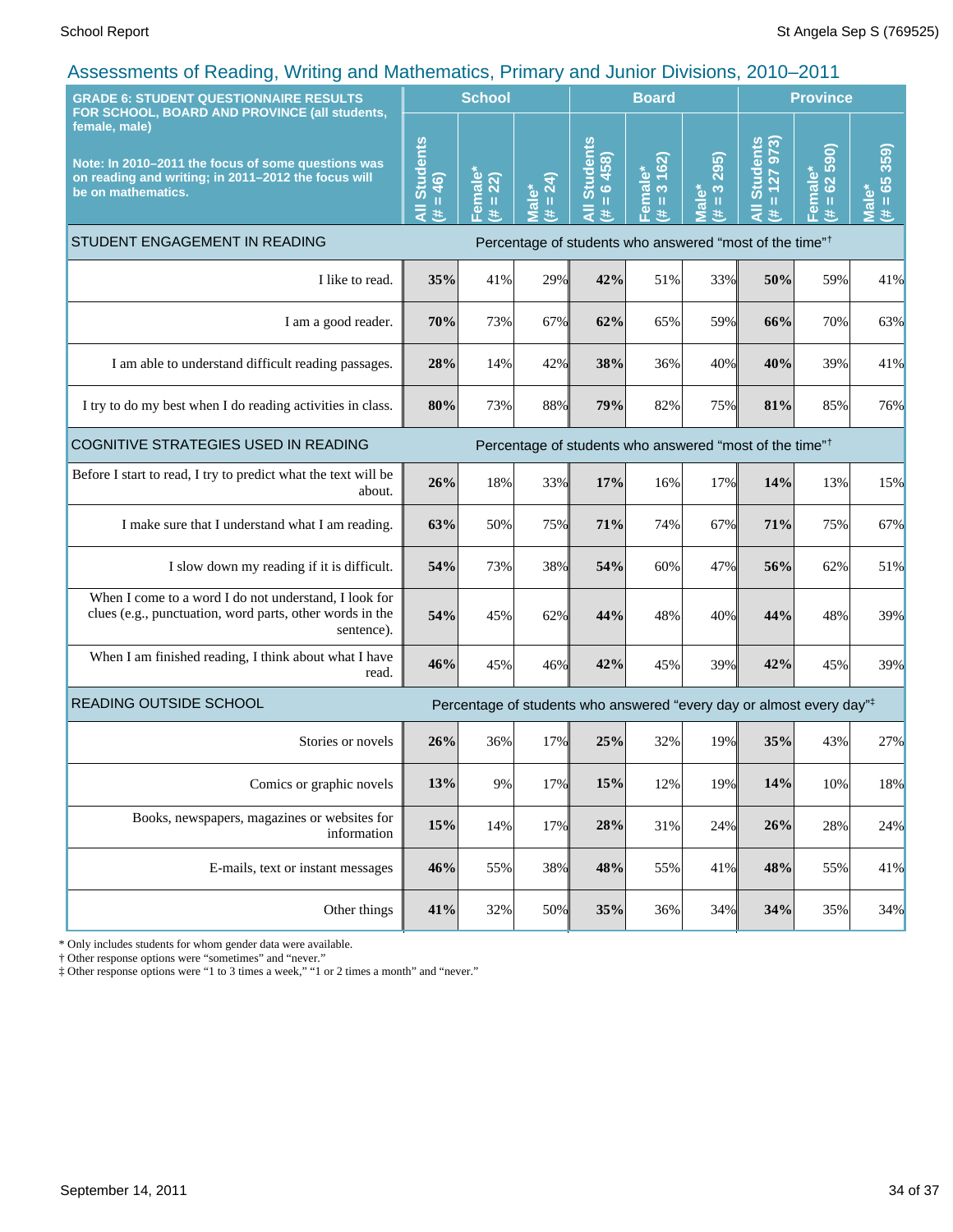| <b>School</b>                                                                                                     |        |                                     | <b>Board</b>                                              |                                                                                                                                                       |                                            | <b>Province</b>                                     |         |                                                                                                                                                                                                                                                                                                                                                                                                                                             |
|-------------------------------------------------------------------------------------------------------------------|--------|-------------------------------------|-----------------------------------------------------------|-------------------------------------------------------------------------------------------------------------------------------------------------------|--------------------------------------------|-----------------------------------------------------|---------|---------------------------------------------------------------------------------------------------------------------------------------------------------------------------------------------------------------------------------------------------------------------------------------------------------------------------------------------------------------------------------------------------------------------------------------------|
| <b>All Students</b><br>$= 46$<br>医                                                                                |        | 24)<br><b>Male*</b><br>$\rm H$<br>艺 | <b>Students</b><br>6458<br>$\mathbf{u}$<br>$\bar{a}$<br>违 | 3 162)                                                                                                                                                | 295)<br>$\frac{3}{2}$<br><b>Male*</b><br># | <b>Students</b><br>973<br>$= 127$<br>$\bar{a}$<br>巷 | 62 590) | $= 65359$<br><b>Male</b><br>进                                                                                                                                                                                                                                                                                                                                                                                                               |
|                                                                                                                   |        |                                     |                                                           |                                                                                                                                                       |                                            |                                                     |         |                                                                                                                                                                                                                                                                                                                                                                                                                                             |
| 28%                                                                                                               | 23%    |                                     | 39%                                                       | 47%                                                                                                                                                   | 31%                                        | 39%                                                 | 50%     | 28%                                                                                                                                                                                                                                                                                                                                                                                                                                         |
| 33%                                                                                                               | 36%    |                                     | 38%                                                       | 43%                                                                                                                                                   | 34%                                        | 41%                                                 | 48%     | 34%                                                                                                                                                                                                                                                                                                                                                                                                                                         |
| 52%                                                                                                               | 50%    |                                     | 45%                                                       | 47%                                                                                                                                                   | 43%                                        |                                                     | 48%     | 41%                                                                                                                                                                                                                                                                                                                                                                                                                                         |
| 85%                                                                                                               | 82%    |                                     | 77%                                                       | 82%                                                                                                                                                   | 72%                                        |                                                     | 84%     | 73%                                                                                                                                                                                                                                                                                                                                                                                                                                         |
|                                                                                                                   |        |                                     |                                                           |                                                                                                                                                       |                                            |                                                     |         |                                                                                                                                                                                                                                                                                                                                                                                                                                             |
| 28%                                                                                                               | 14%    |                                     | 34%                                                       | 36%                                                                                                                                                   | 32%                                        |                                                     | 38%     | 31%                                                                                                                                                                                                                                                                                                                                                                                                                                         |
| 65%                                                                                                               | 68%    |                                     | 50%                                                       | 55%                                                                                                                                                   | 44%                                        |                                                     | 59%     | 44%                                                                                                                                                                                                                                                                                                                                                                                                                                         |
| 61%                                                                                                               | 59%    |                                     | 53%                                                       | 59%                                                                                                                                                   | 47%                                        |                                                     | 57%     | 46%                                                                                                                                                                                                                                                                                                                                                                                                                                         |
| <b>WRITING OUTSIDE SCHOOL</b><br>Percentage of students who answered "every day or almost every day" <sup>‡</sup> |        |                                     |                                                           |                                                                                                                                                       |                                            |                                                     |         |                                                                                                                                                                                                                                                                                                                                                                                                                                             |
| 2%                                                                                                                | 5%     |                                     | 6%                                                        | 8%                                                                                                                                                    | 5%                                         | 6%                                                  | 8%      | 4%                                                                                                                                                                                                                                                                                                                                                                                                                                          |
| 11%                                                                                                               | 23%    |                                     | 9%                                                        | 14%                                                                                                                                                   | 4%                                         |                                                     | 12%     | 3%                                                                                                                                                                                                                                                                                                                                                                                                                                          |
| 48%                                                                                                               | 55%    |                                     | 44%                                                       | 52%                                                                                                                                                   | 37%                                        |                                                     | 52%     | 38%                                                                                                                                                                                                                                                                                                                                                                                                                                         |
| 4%                                                                                                                | 9%     |                                     | 4%                                                        | 5%                                                                                                                                                    | 4%                                         |                                                     | 4%      | 3%                                                                                                                                                                                                                                                                                                                                                                                                                                          |
| 24%                                                                                                               | 27%    |                                     | 25%                                                       | 26%                                                                                                                                                   | 24%                                        | 24%                                                 | 26%     | 22%                                                                                                                                                                                                                                                                                                                                                                                                                                         |
|                                                                                                                   |        |                                     |                                                           |                                                                                                                                                       |                                            |                                                     |         |                                                                                                                                                                                                                                                                                                                                                                                                                                             |
| 20%                                                                                                               | $18\%$ |                                     | $8\%$                                                     | 6%                                                                                                                                                    | 9%                                         | 8%                                                  | 6%      | 9%                                                                                                                                                                                                                                                                                                                                                                                                                                          |
| 26%                                                                                                               | 27%    |                                     | 17%                                                       | 17%                                                                                                                                                   | 18%                                        | 24%                                                 | 22%     | 25%                                                                                                                                                                                                                                                                                                                                                                                                                                         |
| 33%                                                                                                               | 23%    |                                     | 40%                                                       | 45%                                                                                                                                                   | 35%                                        |                                                     | 43%     | 33%                                                                                                                                                                                                                                                                                                                                                                                                                                         |
| 46%                                                                                                               | 55%    |                                     | 47%                                                       | 46%                                                                                                                                                   | 48%                                        |                                                     | 48%     | 48%                                                                                                                                                                                                                                                                                                                                                                                                                                         |
|                                                                                                                   |        |                                     |                                                           |                                                                                                                                                       |                                            |                                                     |         |                                                                                                                                                                                                                                                                                                                                                                                                                                             |
| 35%                                                                                                               | 45%    |                                     | 35%                                                       | 43%                                                                                                                                                   | 28%                                        |                                                     | 51%     | 35%                                                                                                                                                                                                                                                                                                                                                                                                                                         |
| 39%                                                                                                               | 32%    |                                     | 31%                                                       | 14%                                                                                                                                                   | 48%                                        |                                                     | 13%     | 47%                                                                                                                                                                                                                                                                                                                                                                                                                                         |
| 74%                                                                                                               | 68%    |                                     | 62%                                                       | 65%                                                                                                                                                   | 60%                                        |                                                     | 61%     | 59%                                                                                                                                                                                                                                                                                                                                                                                                                                         |
| 52%                                                                                                               | 36%    |                                     | 46%                                                       | 38%                                                                                                                                                   | 54%                                        |                                                     | 43%     | 56%                                                                                                                                                                                                                                                                                                                                                                                                                                         |
| 13%                                                                                                               | 9%     |                                     | 20%                                                       | 26%                                                                                                                                                   | 14%                                        |                                                     | 27%     | 12%                                                                                                                                                                                                                                                                                                                                                                                                                                         |
| 4%                                                                                                                | 5%     |                                     | 9%                                                        | 9%                                                                                                                                                    | 8%                                         |                                                     | 9%      | 8%                                                                                                                                                                                                                                                                                                                                                                                                                                          |
|                                                                                                                   |        | Female*<br>(# = 22)                 |                                                           | 33%<br>29%<br>54%<br>88%<br>42%<br>62%<br>62%<br>0%<br>0%<br>42%<br>0%<br>21%<br>21%<br>25%<br>42%<br>38%<br>25%<br>46%<br>79%<br>67%<br>17%<br>$4\%$ | Female*<br>(# = 3 16:                      |                                                     |         | Female*<br>(# = 62 5;<br>Percentage of students who answered "most of the time" <sup>†</sup><br>44%<br>78%<br>Percentage of students who answered "most of the time" <sup>†</sup><br>34%<br>51%<br>51%<br>8%<br>45%<br>3%<br>Percentage of students who answered "most of the time" <sup>†</sup><br>38%<br>48%<br>Percentage of students who answered "every day or almost every day" <sup>‡</sup><br>43%<br>30%<br>60%<br>49%<br>19%<br>8% |

\* Only includes students for whom gender data were available. † Other response options were "sometimes" and "never."

‡ Other response options were "1 to 3 times a week," "1 or 2 times a month" and "never."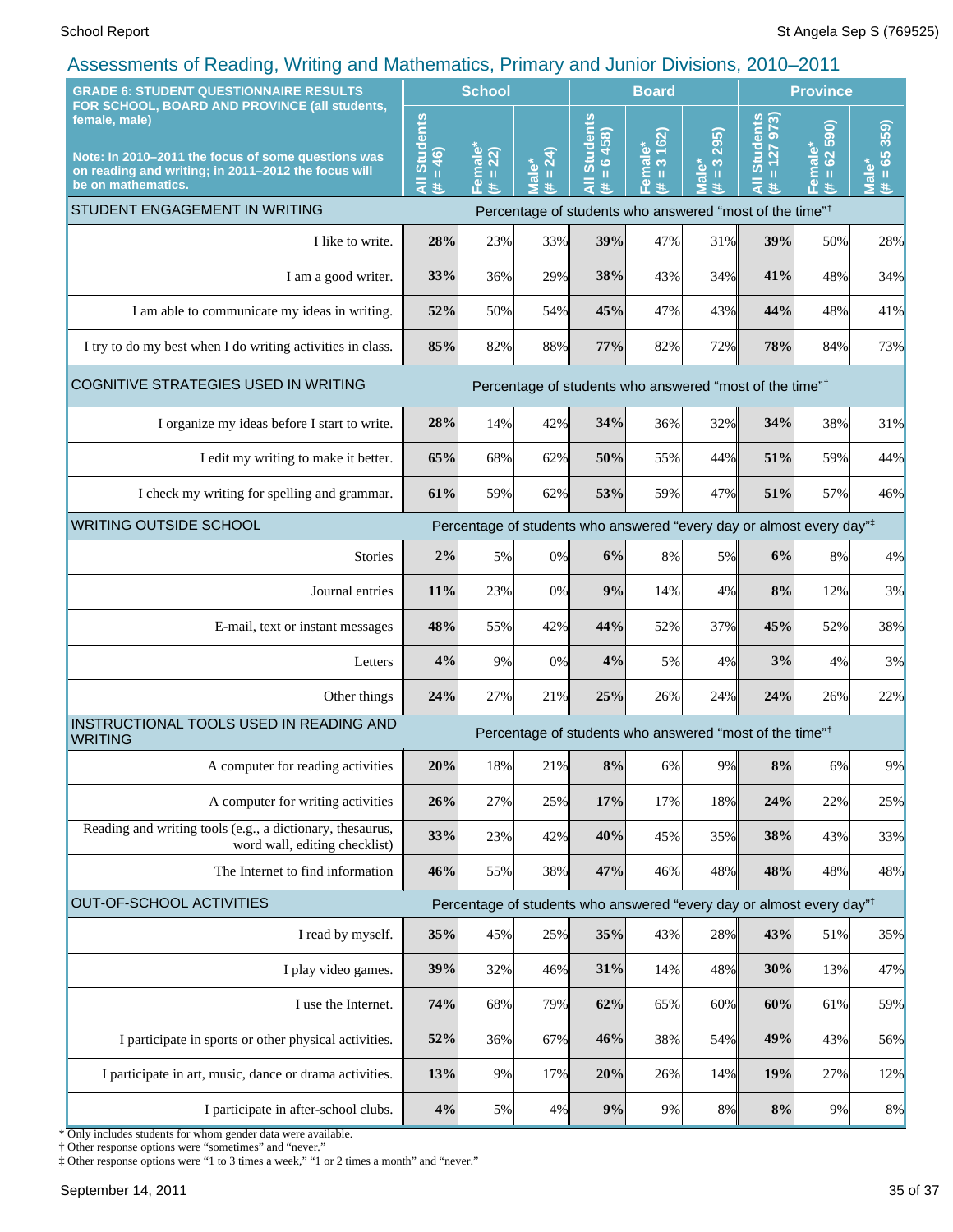| <b>GRADE 6: STUDENT QUESTIONNAIRE RESULTS</b><br>FOR SCHOOL, BOARD AND PROVINCE (all students,                                                   |                                                                                         | <b>School</b>                             | <b>Board</b>                        |                                               |                                                    |                                            | <b>Province</b>                                                                                                                                                                                                     |                                                    |                                                              |  |
|--------------------------------------------------------------------------------------------------------------------------------------------------|-----------------------------------------------------------------------------------------|-------------------------------------------|-------------------------------------|-----------------------------------------------|----------------------------------------------------|--------------------------------------------|---------------------------------------------------------------------------------------------------------------------------------------------------------------------------------------------------------------------|----------------------------------------------------|--------------------------------------------------------------|--|
| female, male)<br>Note: In 2010-2011 the focus of some questions was<br>on reading and writing; in 2011-2012 the focus will<br>be on mathematics. | <b>Students</b><br>46)<br>$\mathbf{H}$<br>Ę<br>进                                        | Female <sup>*</sup><br>22)<br>$\,$ H<br>巷 | $= 24$ )<br><b>Male*</b><br>进       | <b>Students</b><br>$= 6458$<br>$\bar{a}$<br>违 | 162)<br>Female*<br>$\infty$<br>$\, \parallel$<br>主 | 295)<br>$\frac{3}{2}$<br><b>Male*</b><br>主 | 127 973)<br><b>Students</b><br>$\mathbf{H}% =\mathbf{H}^{T}\mathbf{v}^{T}\mathbf{v}^{T}\mathbf{v}^{T}+\mathbf{H}^{T}\mathbf{v}^{T}\mathbf{v}^{T}+\mathbf{H}^{T}\mathbf{v}^{T}\mathbf{v}^{T}$<br>$\overline{a}$<br>进 | 590)<br>Female*<br>$\overline{62}$<br>$\,$ II<br>主 | 359)<br>$= 65$<br><u>ّه</u><br>$\bar{\bar{\mathbf{z}}}$<br>违 |  |
| <b>SCREEN TIME</b>                                                                                                                               | Percentage of students who answered "about 3 hours" or "more than 3 hours" <sup>†</sup> |                                           |                                     |                                               |                                                    |                                            |                                                                                                                                                                                                                     |                                                    |                                                              |  |
| <b>Before School</b><br>Watching TV                                                                                                              | 0%                                                                                      | 0%                                        | 0%                                  | 3%                                            | 3%                                                 | 4%                                         | 2%                                                                                                                                                                                                                  | 1%                                                 | 3%                                                           |  |
| Playing video games                                                                                                                              | 4%                                                                                      | 0%                                        | 8%                                  | 2%                                            | 1%                                                 | 4%                                         | 2%                                                                                                                                                                                                                  | $<$ l%                                             | 3%                                                           |  |
| Using the Internet                                                                                                                               | 2%                                                                                      | $0\%$                                     | 4%                                  | 4%                                            | 3%                                                 | 4%                                         | 2%                                                                                                                                                                                                                  | 2%                                                 | 3%                                                           |  |
| After School<br>Watching TV                                                                                                                      | 28%                                                                                     | 45%                                       | 12%                                 | 29%                                           | 29%                                                | 29%                                        | 20%                                                                                                                                                                                                                 | 19%                                                | 21%                                                          |  |
| Playing video games                                                                                                                              | 15%                                                                                     | 14%                                       | 17%                                 | 16%                                           | 5%                                                 | 27%                                        | 13%                                                                                                                                                                                                                 | 4%                                                 | 22%                                                          |  |
| Using the Internet                                                                                                                               | 35%                                                                                     | 45%                                       | 25%                                 | 28%                                           | 30%                                                | 26%                                        | 20%                                                                                                                                                                                                                 | 20%                                                | 20%                                                          |  |
| PARENTAL ENGAGEMENT<br>Percentage of students who answered "every day or almost every day" <sup>‡</sup>                                          |                                                                                         |                                           |                                     |                                               |                                                    |                                            |                                                                                                                                                                                                                     |                                                    |                                                              |  |
| We talk about the reading and writing work I do in<br>school.                                                                                    | 28%                                                                                     | 27%                                       | 29%                                 | 21%                                           | 22%                                                | 19%                                        | 21%                                                                                                                                                                                                                 | 23%                                                | 19%                                                          |  |
| We talk about the activities I do in school.                                                                                                     | 46%                                                                                     | 55%                                       | 38%                                 | 37%                                           | 40%                                                | 35%                                        | 38%                                                                                                                                                                                                                 | 42%                                                | 35%                                                          |  |
| We read together.                                                                                                                                | 4%                                                                                      | 5%                                        | 4%                                  | 5%                                            | 4%                                                 | 5%                                         | 4%                                                                                                                                                                                                                  | 4%                                                 | 4%                                                           |  |
| We look at my school agenda.                                                                                                                     | 35%                                                                                     | 27%                                       | 42%                                 | 21%                                           | 19%                                                | 23%                                        | 29%                                                                                                                                                                                                                 | 28%                                                | 30%                                                          |  |
| We use a computer together.                                                                                                                      | 7%                                                                                      | 9%                                        | 4%                                  | 8%                                            | 8%                                                 | 7%                                         | 6%                                                                                                                                                                                                                  | 6%                                                 | 6%                                                           |  |
| <b>SCHOOLS ATTENDED</b>                                                                                                                          |                                                                                         |                                           | Percentage of students <sup>§</sup> |                                               |                                                    |                                            |                                                                                                                                                                                                                     |                                                    |                                                              |  |
| Only this school/1 other school                                                                                                                  | 76%                                                                                     | 59%                                       | 92%                                 | 76%                                           | 77%                                                | 76%                                        | 69%                                                                                                                                                                                                                 | 69%                                                | 68%                                                          |  |
| 2 other schools/3 other schools                                                                                                                  | 20%                                                                                     | 36%                                       | 4%                                  | 18%                                           | 17%                                                | 18%                                        | 23%                                                                                                                                                                                                                 | 23%                                                | 22%                                                          |  |
| 4 other schools or more                                                                                                                          | 2%                                                                                      | 0%                                        | 4%                                  | 4%                                            | 4%                                                 | 4%                                         | 7%                                                                                                                                                                                                                  | 7%                                                 | 7%                                                           |  |
| LANGUAGES STUDENTS SPEAK AT HOME                                                                                                                 |                                                                                         |                                           |                                     |                                               | Percentage of students <sup>§</sup>                |                                            |                                                                                                                                                                                                                     |                                                    |                                                              |  |
| Only English/Mostly English                                                                                                                      | 33%                                                                                     | 32%                                       | 33%                                 | 63%                                           | 62%                                                | 63%                                        | 75%                                                                                                                                                                                                                 | 76%                                                | 75%                                                          |  |
| Another language (or other languages) as often as English                                                                                        | 48%                                                                                     | 55%                                       | 42%                                 | 25%                                           | 26%                                                | 23%                                        | 15%                                                                                                                                                                                                                 | 16%                                                | 15%                                                          |  |
| Mostly another language (or other languages)/<br>Only another language (or other languages)                                                      | 17%                                                                                     | 14%                                       | 21%                                 | 11%                                           | 10%                                                | 12%                                        | $7\%$                                                                                                                                                                                                               | 7%                                                 | 8%                                                           |  |
| LANGUAGES SPOKEN TO STUDENTS AT HOME                                                                                                             |                                                                                         |                                           |                                     |                                               | Percentage of students <sup>§</sup>                |                                            |                                                                                                                                                                                                                     |                                                    |                                                              |  |
| Only English/Mostly English                                                                                                                      | 30%                                                                                     | 27%                                       | 33%                                 | 51%                                           | 50%                                                | 52%                                        | 71%                                                                                                                                                                                                                 | 71%                                                | 71%                                                          |  |
| Another language (or other languages) as often as English                                                                                        | 28%                                                                                     | 23%                                       | 33%                                 | 27%                                           | 27%                                                | 26%                                        | 14%                                                                                                                                                                                                                 | 15%                                                | 14%                                                          |  |
| Mostly another language (or other languages)/<br>Only another language (or other languages)                                                      | 35%                                                                                     | 45%                                       | 25%                                 | 21%                                           | 21%                                                | 20%                                        | 13%                                                                                                                                                                                                                 | 13%                                                | 13%                                                          |  |

\* Only includes students for whom gender data were available.

† Other response options were "about 2 hours," "about 1 hour," "about half an hour" and "none."

‡ Other response options were "1 to 3 times a week," "1 or 2 times a month" and "never."

§ Percentages may not add to 100, due to a lack of or ambiguous responses.